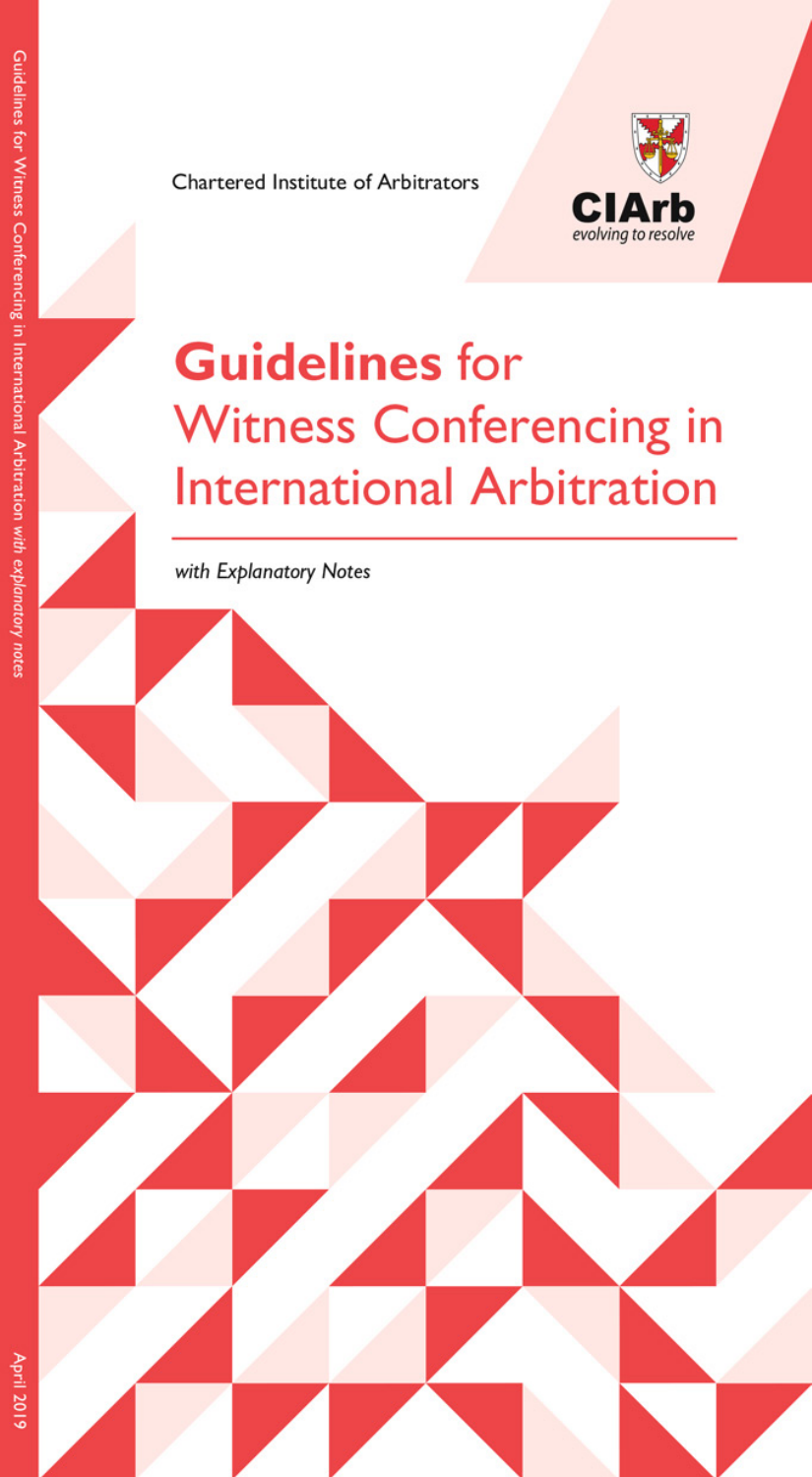The Chartered Institute of Arbitrators Guidelines on Witness Conferencing in International Arbitration have been prepared by the Chartered Institute of Arbitrators (Singapore Branch) Sub-Committee on Witness Conferencing in International Arbitration. The Sub-Committee is grateful to the Practice and Standards Committee for its support in the preparation of the Guidelines

© Chartered Institute of Arbitrators 2019 All rights reserved.

Chartered Institute of Arbitrators 12 Bloomsbury Square London, United Kingdom WCIA 2LP

 $T: +44(0)2074217444$ E : info@ciarb.org www.ciarb.org Registered Charity: 803725

The Chartered Institute of Arbitrators is a learned society that works in the public interest to promote and facilitate the use of Alternative Dispute Resolution (ADR) mechanisms. Founded in 1915 and with a Royal Charter granted in 1979, it is a UK- based membership charity that has gained international presence in more than 100 countries and has more than 14,000 professionally qualified members around the world. While the Chartered Institute of Arbitrators has used its best efforts in preparing this publication, it makes no representations or warranties with respect to the accuracy or completeness of its content and specifically disclaims any implied warranties of merchantability or fitness for a particular purpose.

All rights are reserved. No part of this publication may be reproduced, stored in a retrieval system or transmitted in any form or by any means, electronic, mechanical, photocopying, recording or otherwise, without the prior permission in writing of the Chartered Institute of Arbitrators. Enquiries concerning the reproduction outside the scope of these rules should be sent to the Mercy McBrayer (mmcbrayer@ciarb.org) in the Chartered Institute of Arbitrators' Department of Research & Academic Affairs.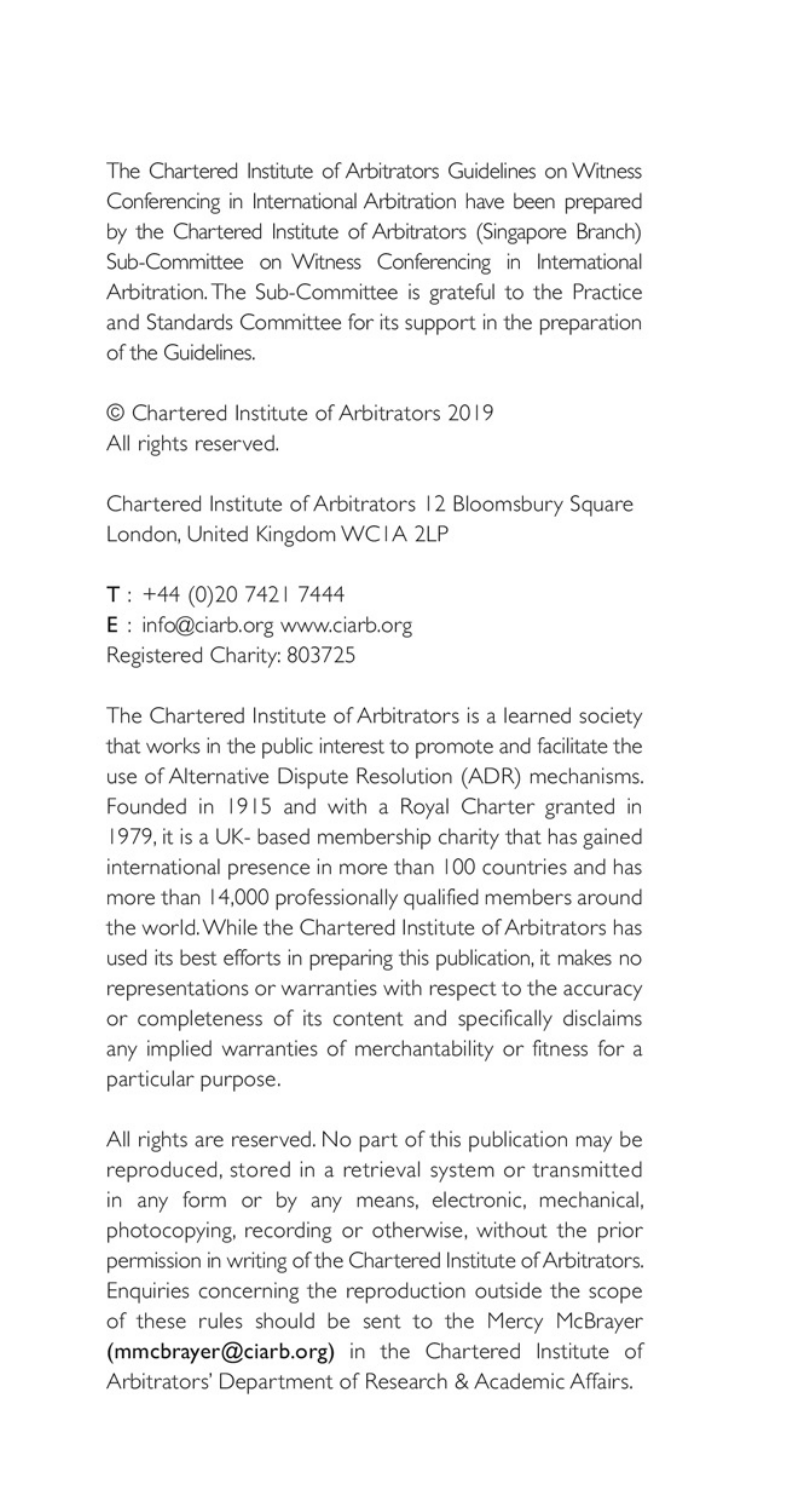# Guidelines for Witness Conferencing in International Arbitration

*with Explanatory Notes April 2019*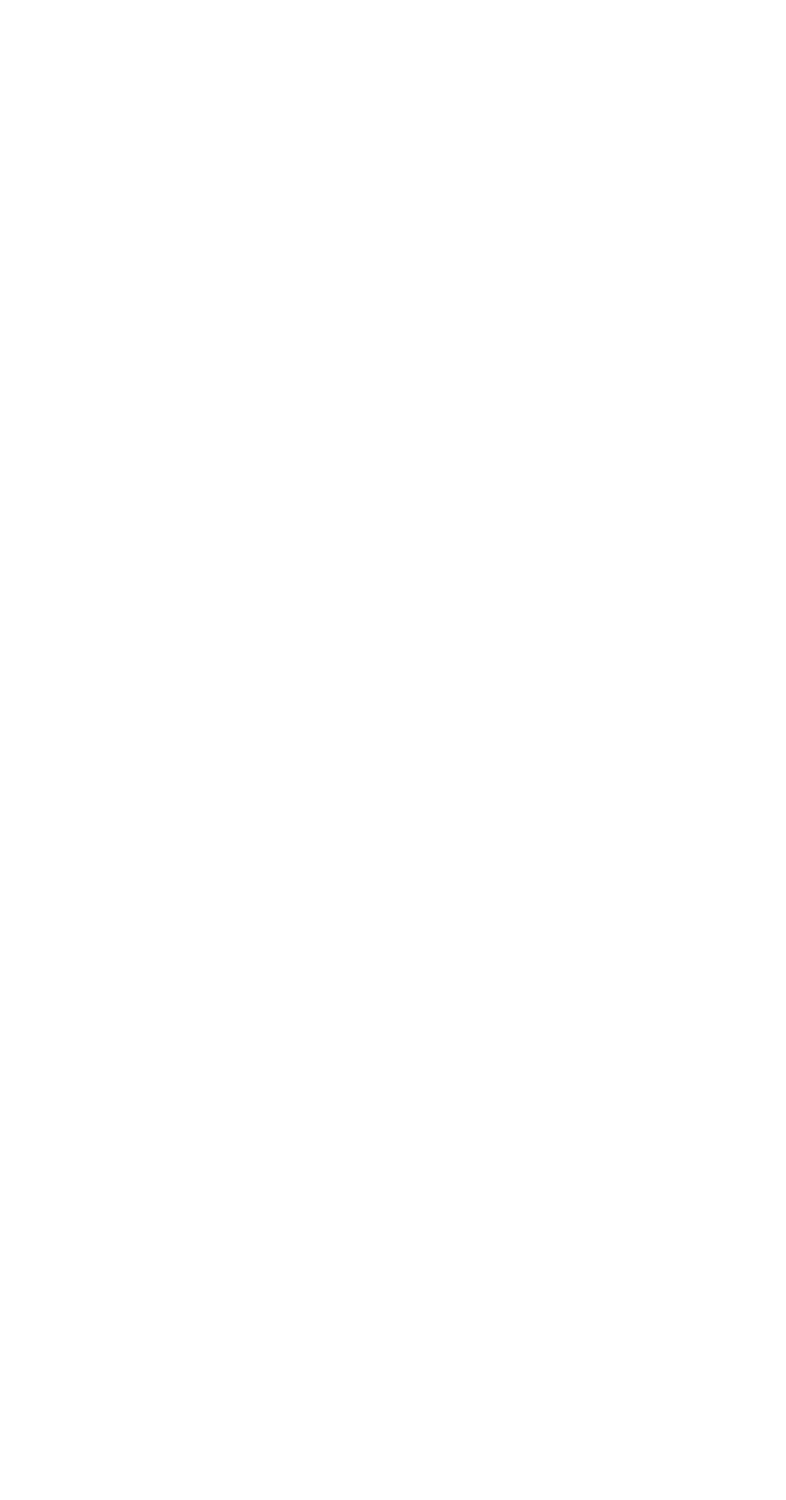# **Contents**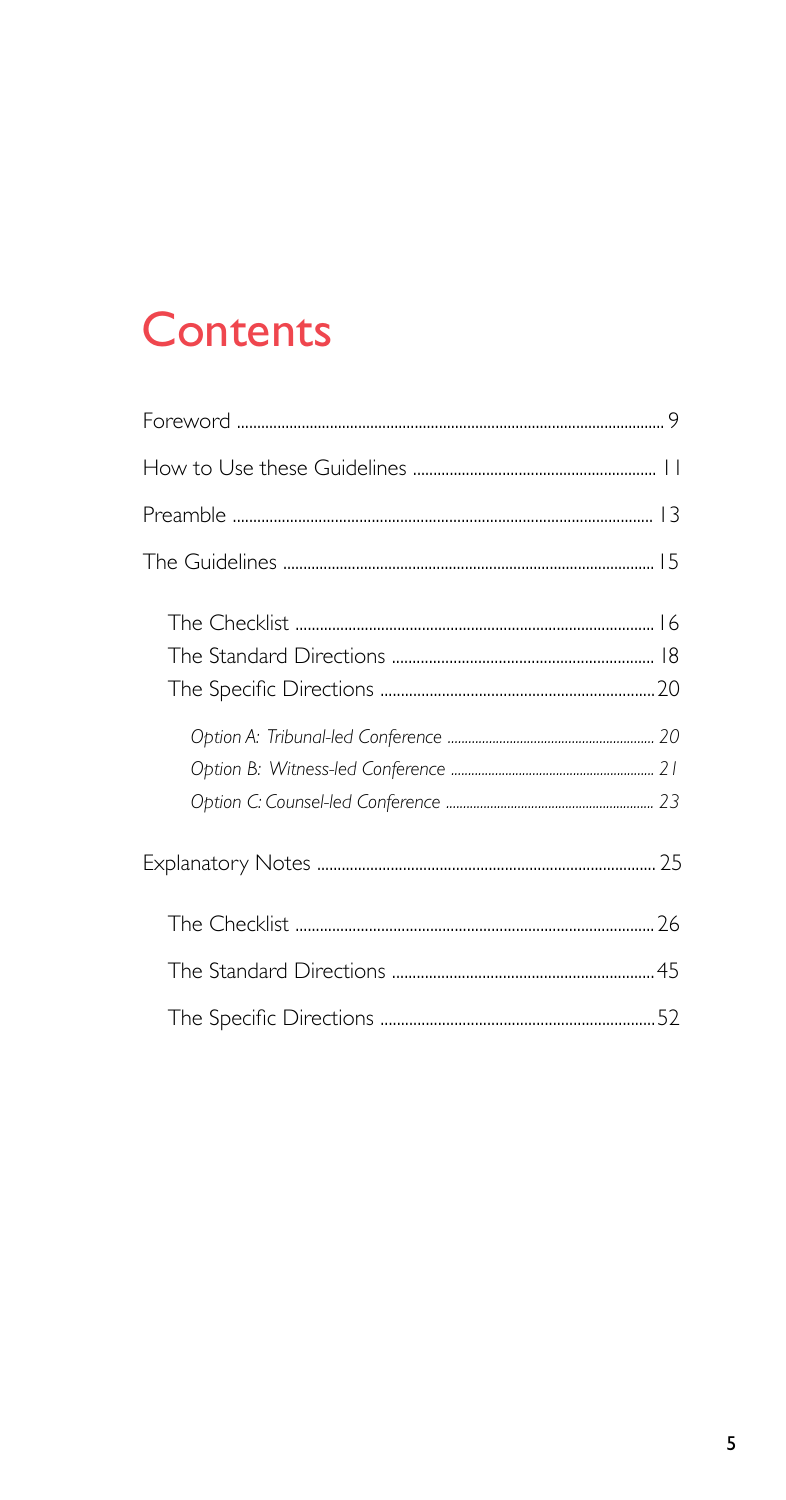# Members of the Sub-Committee on Witness Conferencing in International Arbitration

Michael Lee (Chair) *20 Essex Street*

Timothy Cooke (Vice Chair) *Stephenson Harwood*

Emily Choo *Arbitration Clerk to J Christopher Thomas QC*

Chou Sean Yu *WongPartnership*

James Church-Morley *FTI Consulting*

Jonathan Ellis *Accuracy*

Richard Hayler *Deloitte*

Lau Wai Ming *Accenture*

Loretta Malintoppi *39 Essex Street*

Gitta Satryani *Herbert Smith Freehills*

Nish Shetty *Clifford Chance*

Belinda Tan *Ernst & Young*

David Isidore Tan *Rajah & Tann*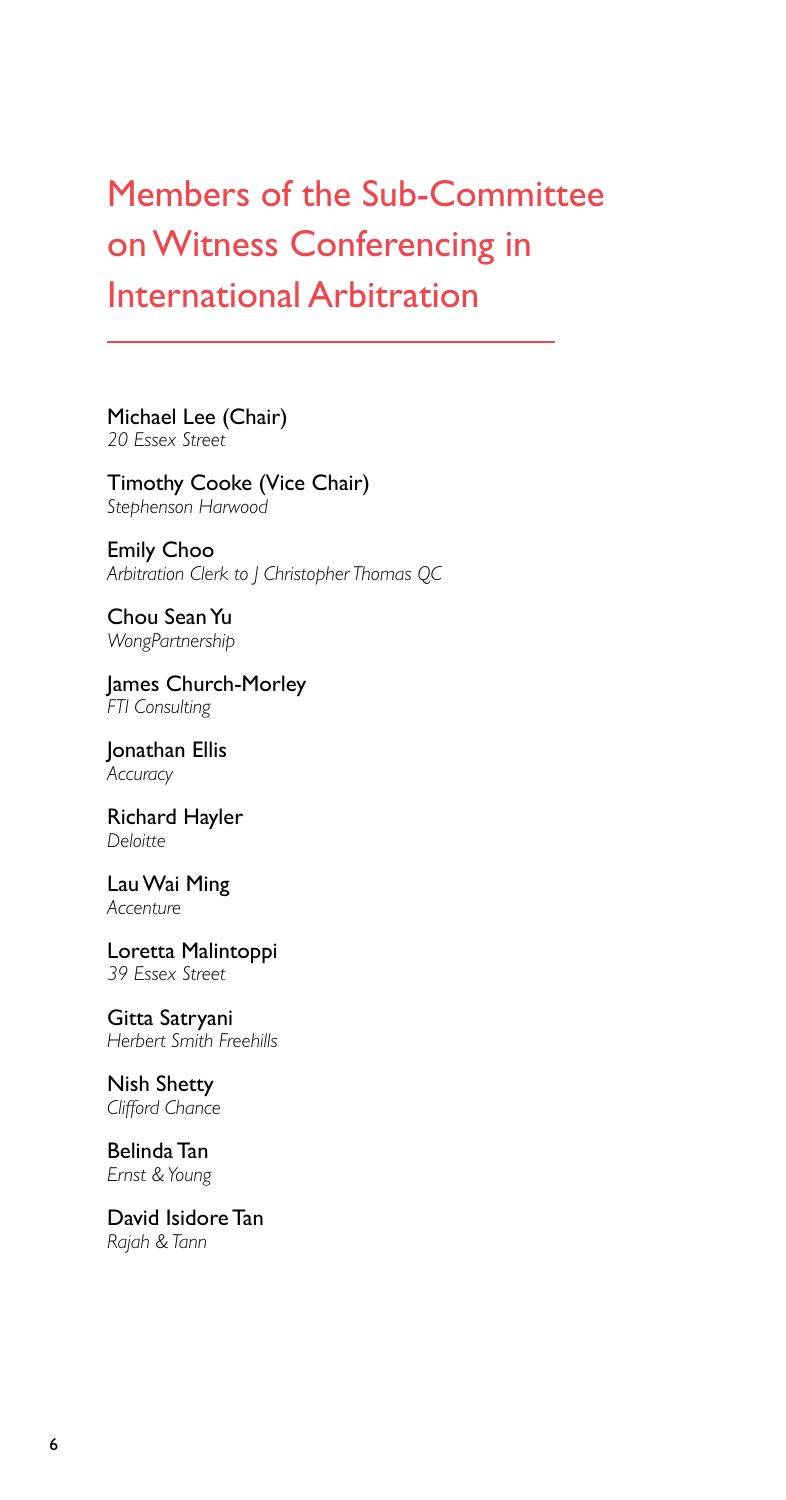# Members of the Drafting Sub-Committee

Emily Choo James Church-Morley Timothy Cooke Jonathan Ellis Richard Hayler David Isidore Tan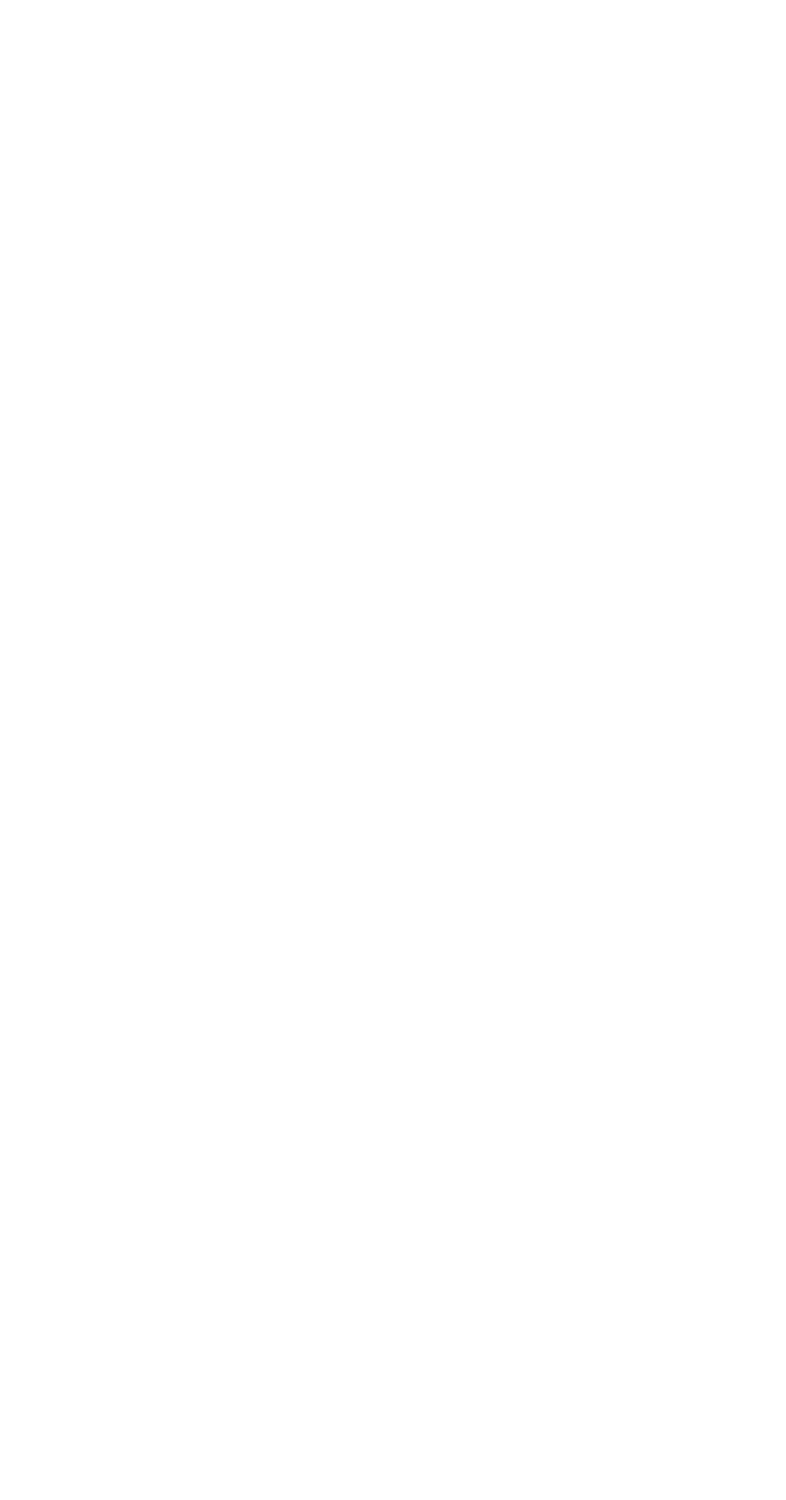## Foreword

The Chartered Institute of Arbitrators Guidelines on Witness Conferencing in International Arbitration are offered as a practical document for use by parties, arbitrators and experts in the preparation for and presentation of evidence by witnesses in conference. The Guidelines provide a non-exhaustive checklist of factors to consider in determining a procedure that will further the efficient and effective taking of evidence and procedural orders that may be used as a basis for crafting appropriate directions for witness conferencing.

It is hoped that the checklist and the procedural orders provide arbitrators, parties and their professional advisers with the means to devise and execute effective witness conferences tailored to the needs of the particular case in question.

The Sub-Committee on Witness Conferencing in International Arbitration would like to thank Accuracy for their support in the publication of these Guidelines.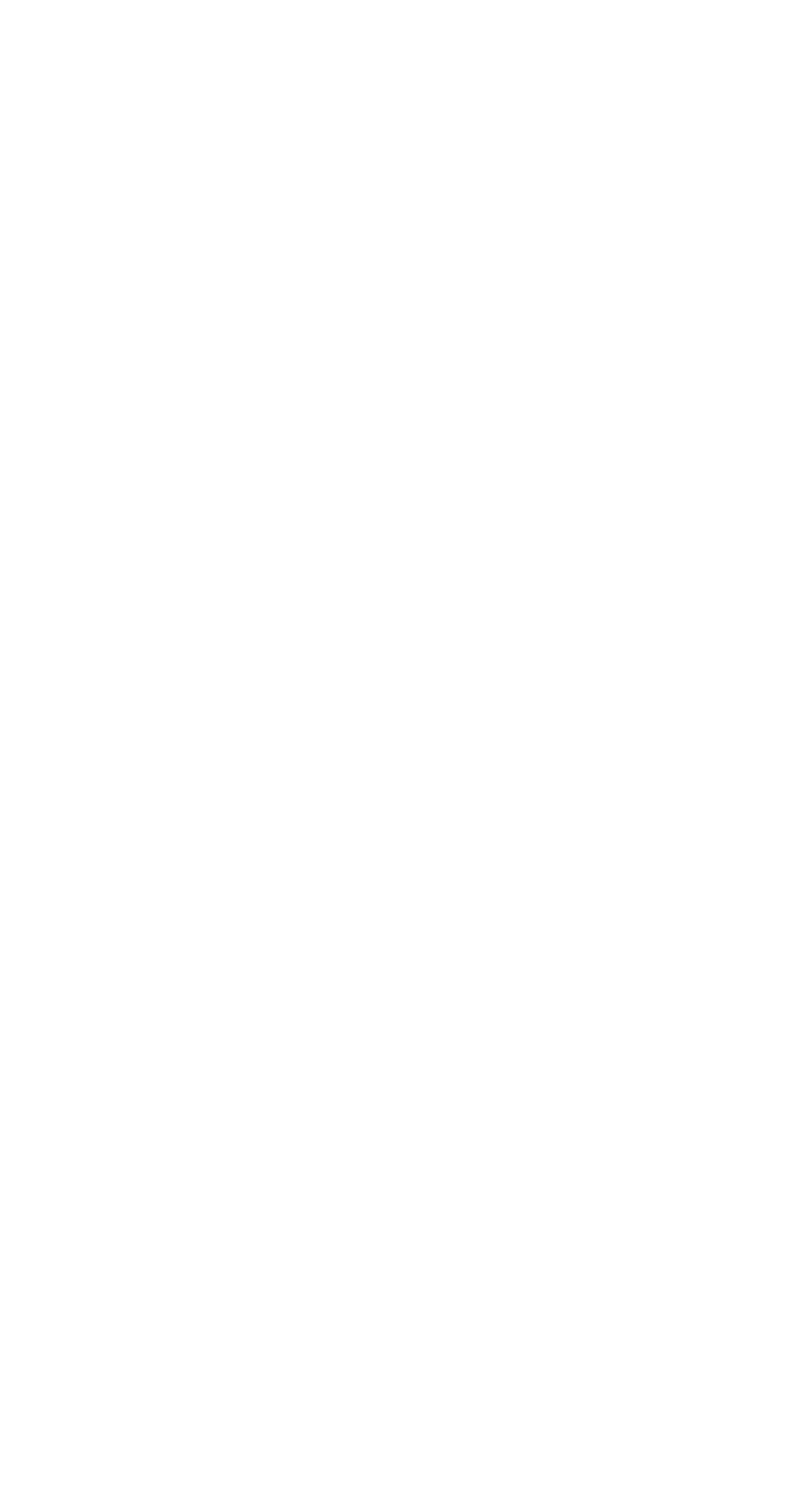## How to Use these Guidelines

- 1. These Guidelines aim to assist tribunals, parties and experts to achieve an effective and efficient witness conference and to minimise the risks of the process going awry. They recognise that different factors will come to bear on the decision whether or not to hold a witness conference, and on the format of such a conference. Experienced arbitrators and advisers may find some aspects of these Guidelines to be selfevident; nevertheless, it is hoped that they will prove a useful aide-memoire; for others, particularly those with limited experience of witness conferencing, the Guidelines will help the tribunal, parties and experts to navigate the process with confidence. We have referred in the Guidelines to "witnesses" rather than "experts". In the majority of cases witnesses giving concurrent evidence will be experts giving opinion evidence, although there will be cases where it will be appropriate to take concurrent evidence from witnesses of fact, as discussed in the explanatory notes.
- 2. The Guidelines comprise the **Checklist**, the **Standard Directions**, and the **Specific Directions**. These are presented in the order in which they are likely be used. Parties and tribunals can consult the Checklist when considering whether and how to hold a witness conference. The Standard Directions can be considered where parties and tribunals wish to reserve in an early procedural order the possibility of witness conferencing. The Specific Directions can be used when parties and tribunals discuss the organisation of the hearing.
- 3. The **Checklist** sets out a convenient list of matters to consider when determining the possibility of holding a witness conference. The Checklist covers two broad lines of enquiry. The first is whether witness conferencing would be an appropriate meaning of taking evidence. Some of the factors set out in the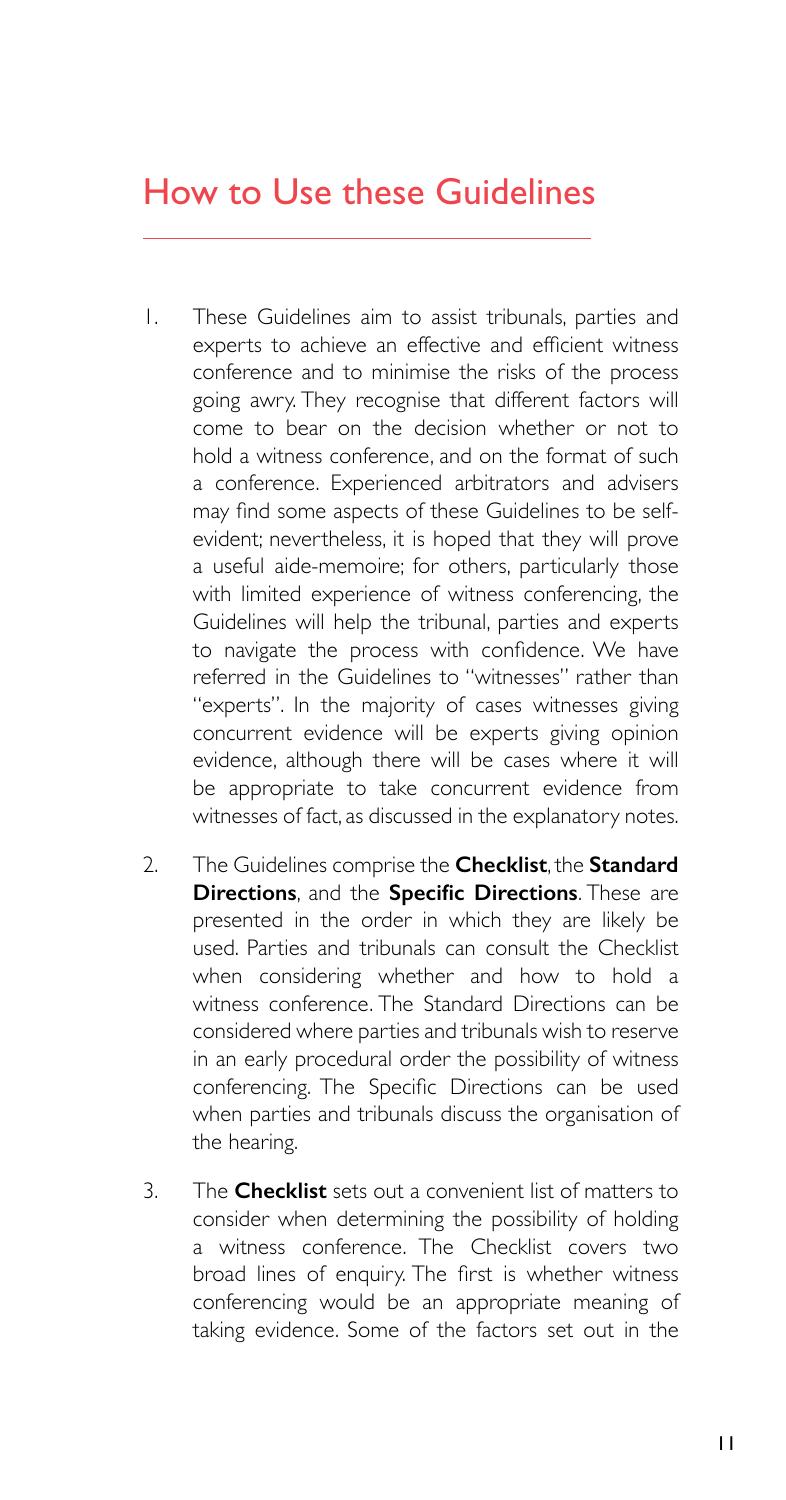Checklist will militate in favour of a conference, whereas others may detract. Other items on the Checklist assume that a conference will take place, and are to be considered in determining what form the conference should take. Not all of the items in the Checklist will be relevant in all cases.

- 4. The **Standard Directions** provide a general framework for witness conferencing to be incorporated as part of an initial procedural order issued by a tribunal for the conduct of the arbitration. These directions provide a set of applicable principles in the event that the tribunal subsequently orders some of the witness evidence to be taken concurrently. By including the Standard Directions into a procedural order, the parties are not taken to have dispensed with the taking of consecutive evidence.
- 5. The **Specific Directions** are to be issued once the tribunal and the parties have decided to hold a witness conference. The Specific Directions provide three possible procedural frameworks for a conference, depending on whether it is to be conducted by the tribunal, the witnesses (who in the majority of cases will be expert witnesses), or counsel for the parties. The tribunal may use a combination of the three approaches reflected in the procedural options, or may draw on different directions from among the three frameworks, or may incorporate other directions to arrive at an appropriate procedural order. Which of the Specific Directions will be most suitable as a starting point for crafting an appropriate order will depend on the needs of the case at hand.
- 6. The **Explanatory Notes** provide detailed discussion of the items in the Checklist and the Directions.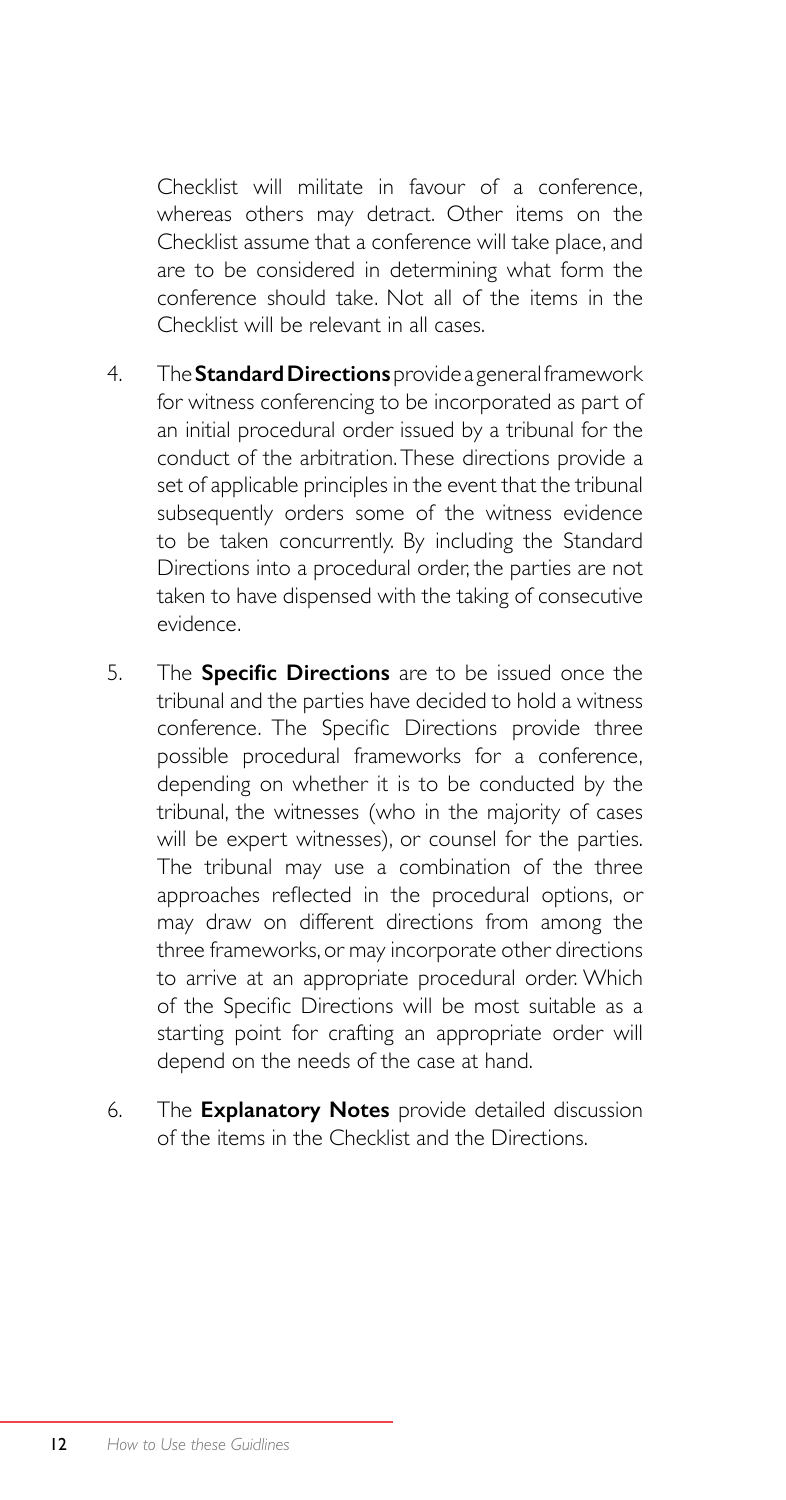## Preamble

- 1. Witness conferencing can be described as any evidence-taking process whereby two or more witnesses give evidence concurrently before a tribunal. A more precise definition of the phrase might mistakenly convey the impression that it describes a single established process. However, witness conferences may take many forms. They may concern the evidence of factual or expert witnesses, or both. They can be conducted by the tribunal, the witnesses or parties' counsel, or any combination of them. These guidelines recognise the diversity of approaches that can be adopted without seeking to restrict the ability and imagination of tribunals and parties to shape a conference most suited to any given dispute.
- 2. Witness conferencing has in recent years become a popular means of taking evidence particularly — but not exclusively — from expert witnesses in international arbitration. The process is not, however, encountered only in arbitration. For example, the courts of Australia, England and Wales and Singapore have also explored or adopted the process to a greater or lesser degree. This popularity stems from a number of perceived advantages. First, a conference can be a more effective means of receiving evidence than consecutive examination of witnesses by parties' counsel. The side-by-side presentation of evidence can make it easier to compare witnesses' different views on an issue, and for the witnesses to challenge each other's views with direct responses or rebuttals. Second, the quality of evidence may be improved. For example, expert witnesses may be less willing to make technically incorrect assertions in front of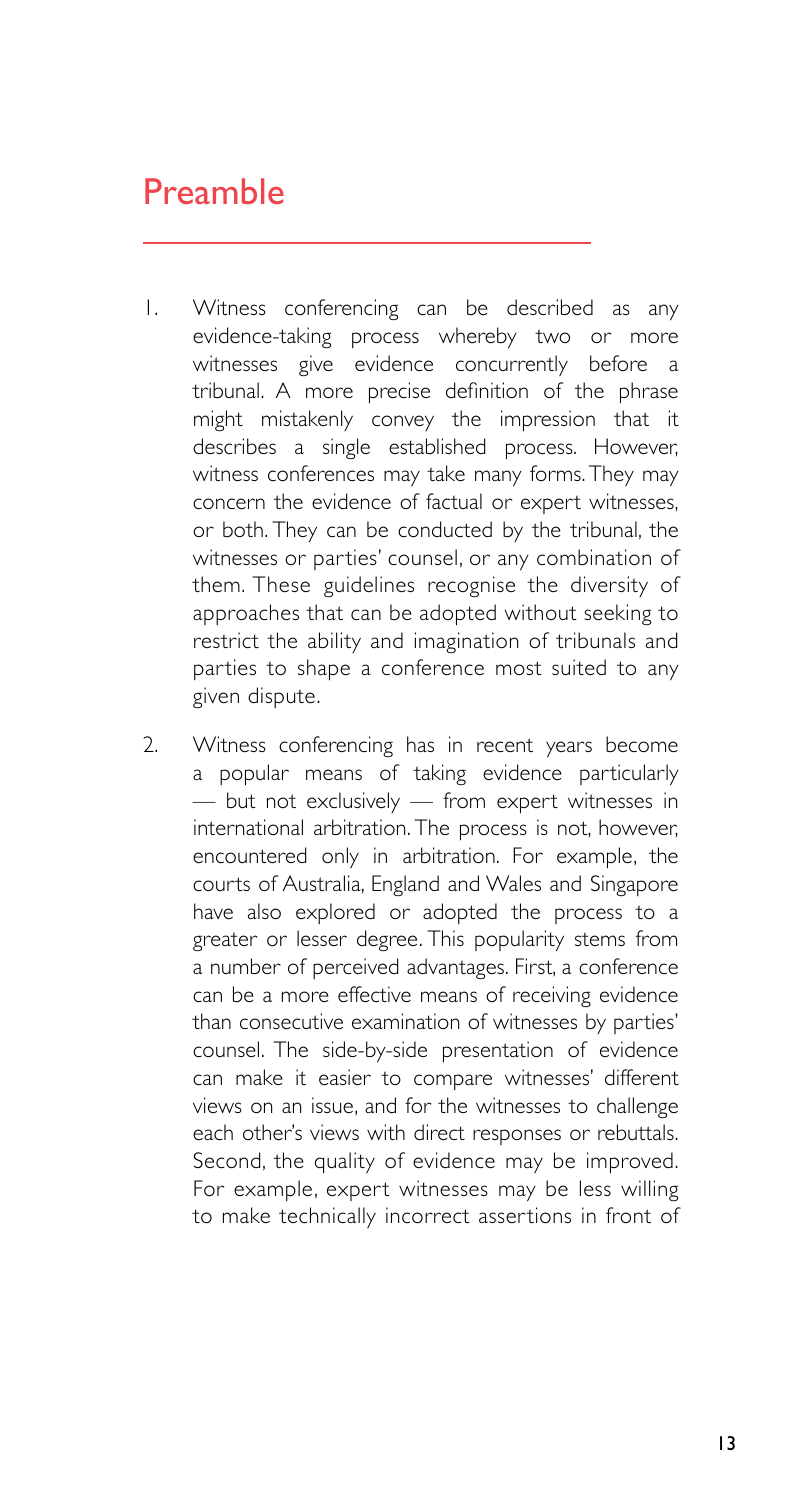a peer who can supply an immediate rebuttal. Third, the process can promote efficiency at an evidentiary hearing, as the tribunal can hear evidence from all the witnesses on the issues at once, rather than at different stages of a hearing as the parties present their cases.

- 3. At the same time, witness conferencing gives rise to other considerations. For example, whilst taking evidence in conference may lead to shorter hearings than where evidence is taken consecutively, the time and costs for preparing a witness conference beforehand may be higher. The quality of evidence may also be affected, and proceedings disrupted, where witnesses in conference prove to be unfriendly, hostile or even rude to each other, or where one witness is more reticent giving evidence in the presence of another, for example due to differing levels of experience in giving evidence, cultural factors or some pre-existing professional or personal relationship between them.
- 4. The matters set out in the Checklist, and the Standard and Specific Directions will help the tribunal and the parties to determine whether witness conferencing is appropriate for their particular dispute and, if so, what procedures will best suit the circumstances of their case.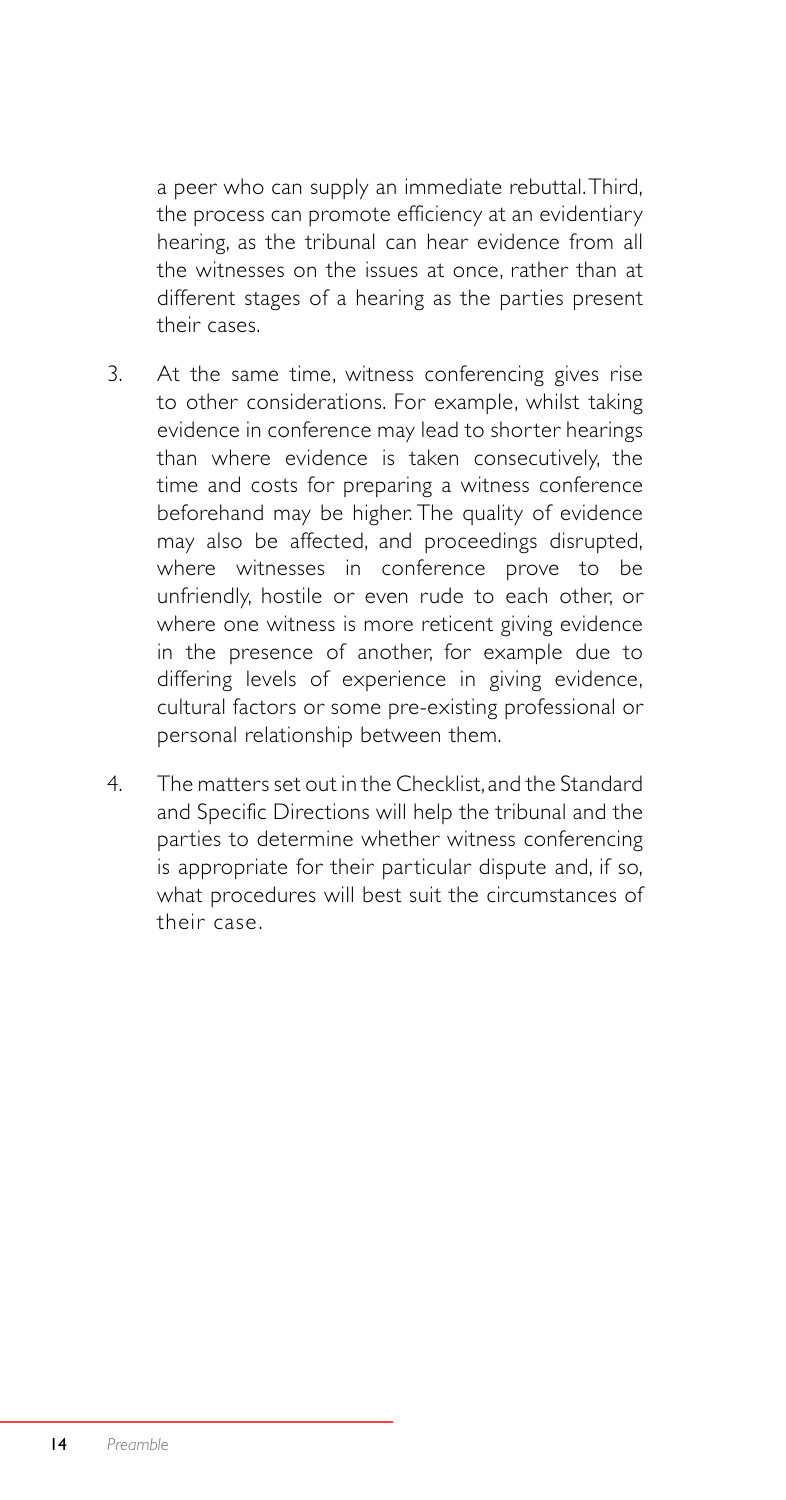

# The Guidelines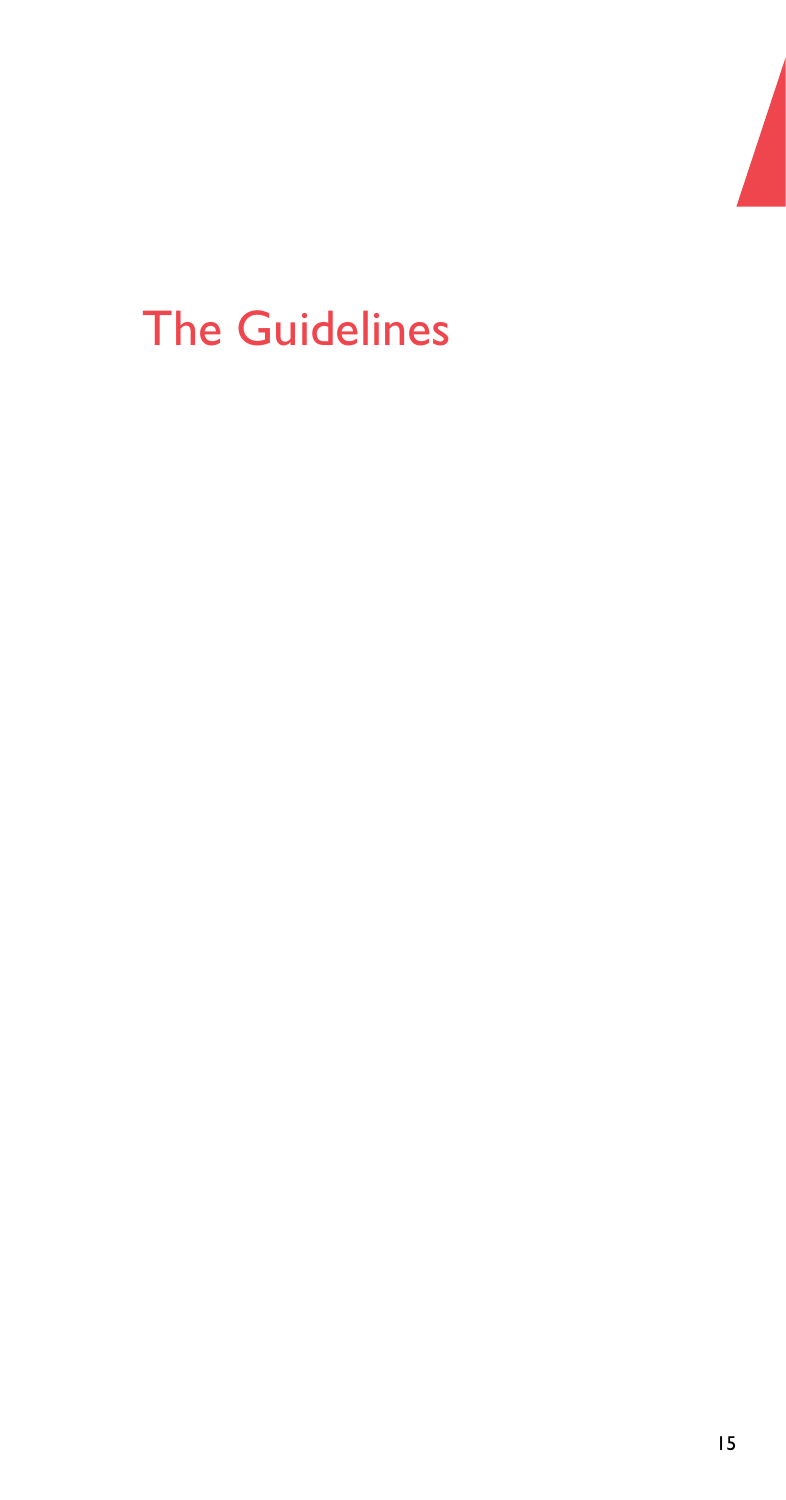# The Checklist

*A practical checklist of matters for tribunals and parties to consider in determining whether to conduct a witness conference (\*) and, if so, what form that conference may take (†)*

#### **Matters in issue**

- **1\*†** There is conflicting opinion evidence on a specialist topic that requires testing
- **2\*†** There is conflicting factual evidence of two or more witnesses that requires testing
- **3\*†** The credibility of a witness is in issue

#### **Witnesses**

- **4\*†** The relationship between witnesses is one of:
	- 1) contrasting experience giving evidence before tribunals
	- 2) contrasting cultural background
	- 3) present or former colleagues
	- 4) close personal friendship or enmity
- **5†** The composition of the conference by reference to:
	- 1) the issues to be addressed
	- 2) the number of witnesses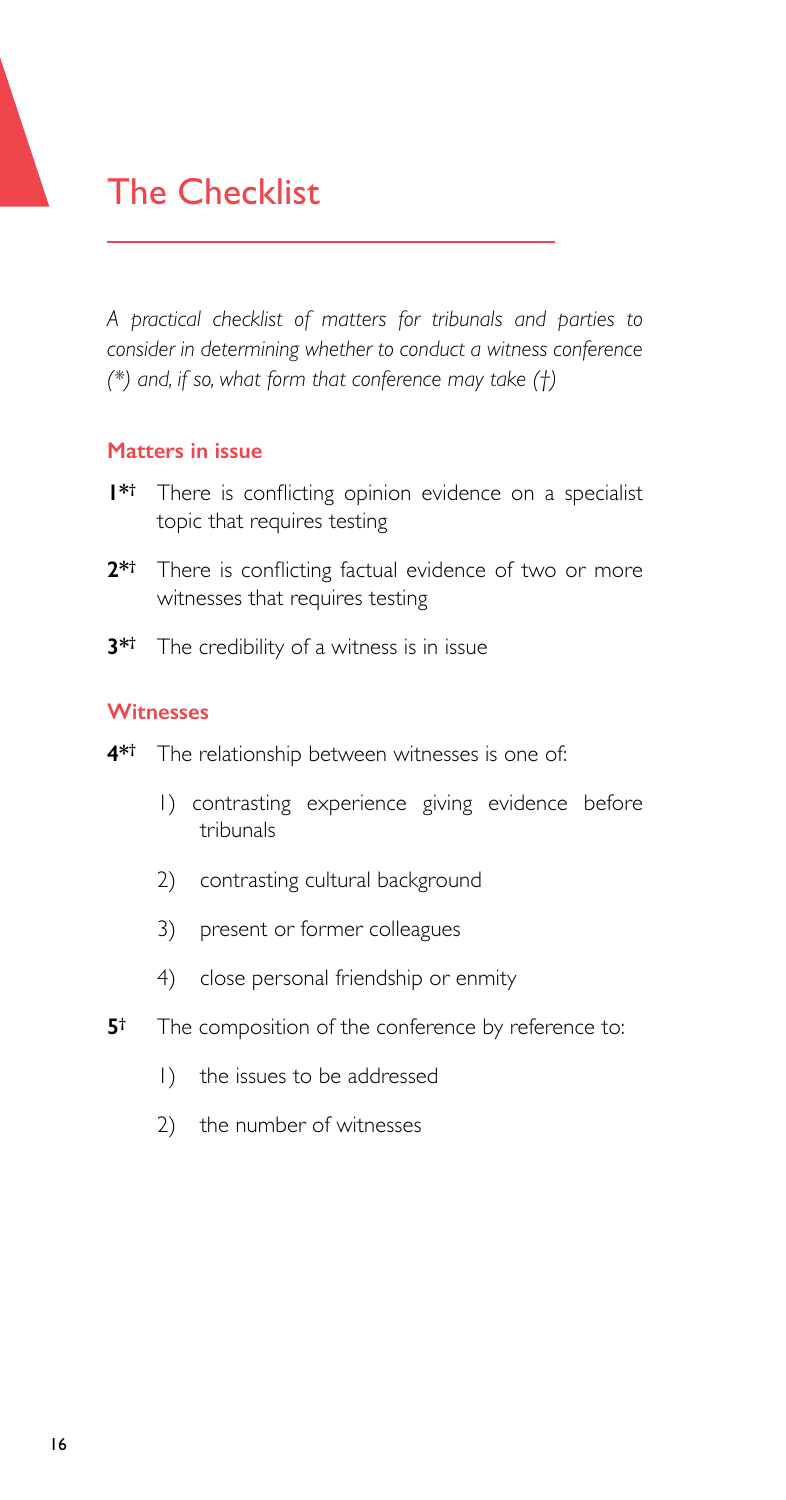#### **Pre-Hearing**

- **6†** Reports of expert witnesses
- **7†** A chronology of facts
- **8†** Allocation of time among the witnesses
- **9†** Presentations and demonstrables

#### **Logistics**

- **10\*†** One or more witnesses is to give evidence by video conference
- **11†** Simultaneous or sequential interpretation is required for one or more witnesses
- **12†** Sufficient physical space is required at the venue of the hearing for multiple witnesses to give concurrent evidence
- **13†** Seating arrangement of witnesses
- **14†** Stenographic, recording and/or audio amplification is required for multiple witnesses to give concurrent evidence
- **15†** Audio-visual equipment is required for giving evidence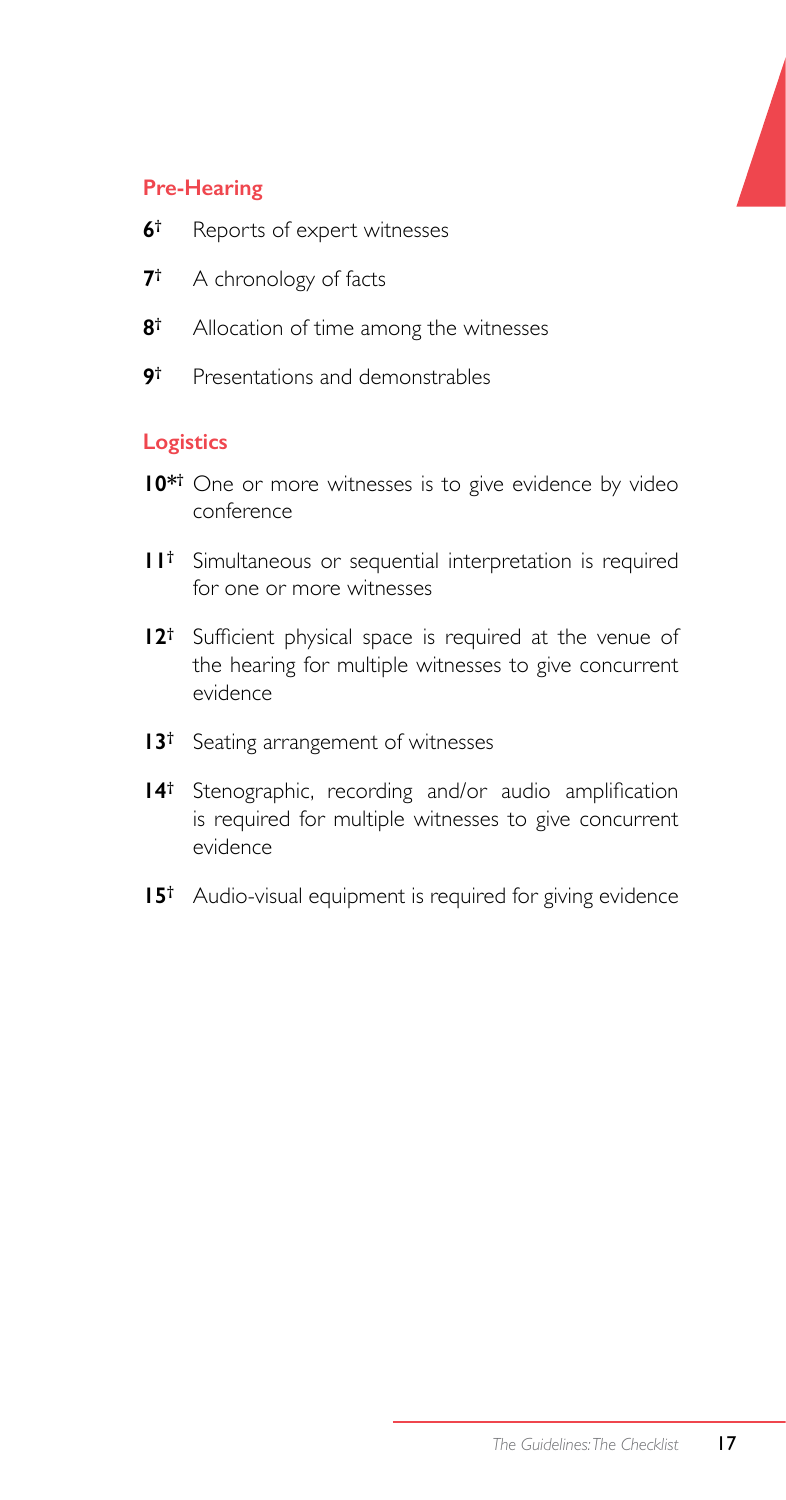# The Standard Directions

*The Standard Directions may be adopted as part of an early procedural order*

- **1** The tribunal in consultation with the parties shall determine which witnesses will give concurrent oral evidence and on what issues. The witnesses shall give evidence on such issues in such conference or conferences at such date and time as the tribunal directs.
- **2** Witnesses giving concurrent evidence on the same issue or issues shall jointly prepare a schedule containing a list of areas on which the witnesses agree and disagree and a summary of the witnesses' views on those areas of disagreement ("**Schedule**").
- **3** The tribunal may direct that the parties shall agree a chronology of agreed facts (**"Chronology**") relating to evidence to be given concurrently by witnesses.
- **4** For the purpose of preparing a Schedule or Chronology:
	- 1) The witnesses may hold discussions with each other by such means and for such period as the tribunal shall direct.
	- 2) either [Counsel shall not be involved in discussions between the witnesses]
		- *or* [Counsel's involvement in discussions between the witnesses shall be limited to [*to be agreed between parties*]].
	- 3) The parties agree that nothing discussed between the witnesses shall be referred to or given in evidence in the proceedings.
	- 4) The witnesses may at any time jointly seek directions from the [parties / tribunal].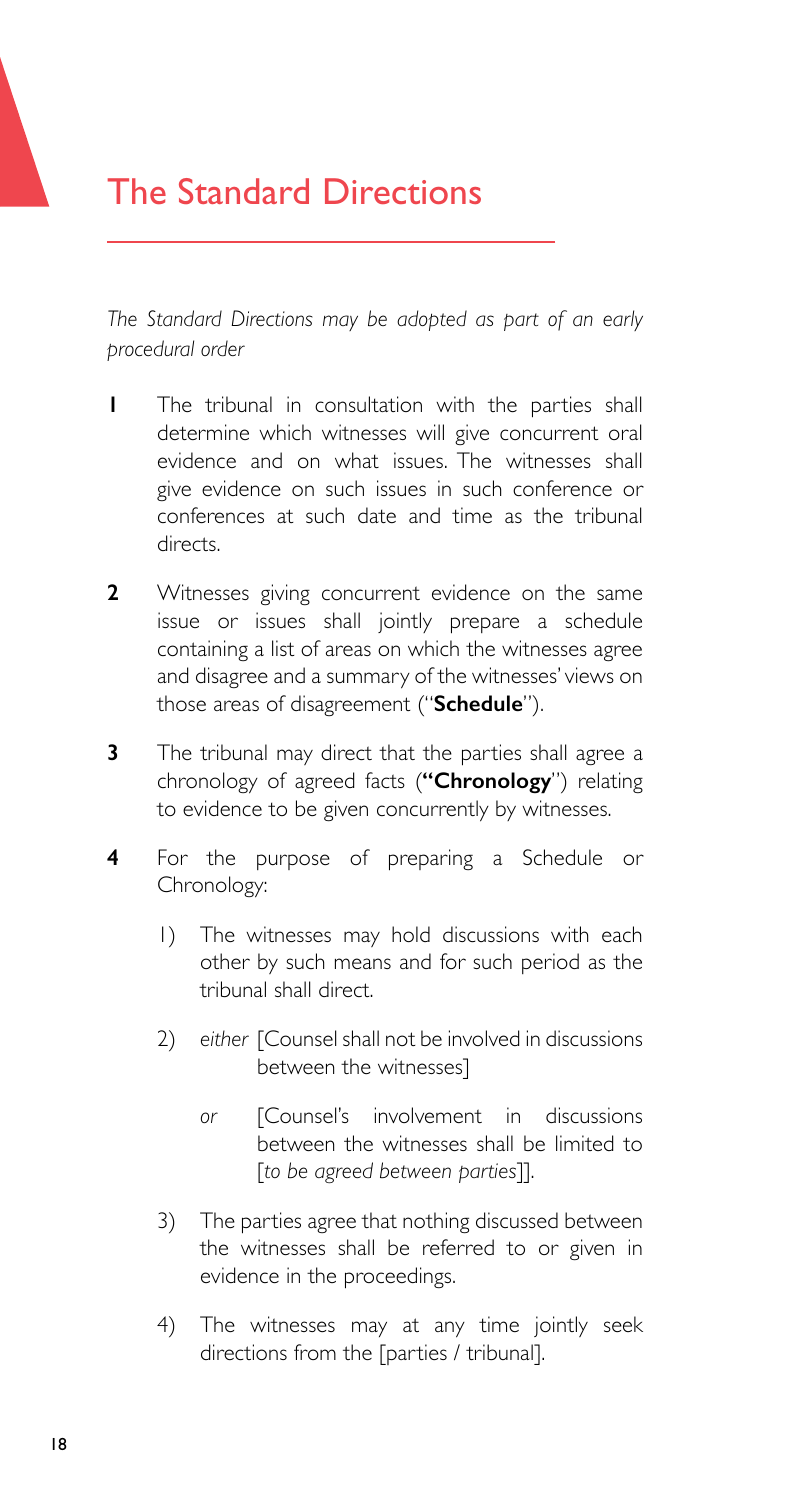- **5** Any presentation materials and demonstrables used in conjunction with a presentation by a witness shall be provided to the tribunal and the other parties prior to the presentation.
- **6** At any witness conference, the tribunal may at any time at its own discretion:
	- 1) ask questions of any witness.
	- 2) order that a witness be recalled for further questioning.
	- 3) vary the procedures for taking concurrent evidence as it considers necessary for the efficient and effective conduct of the proceedings.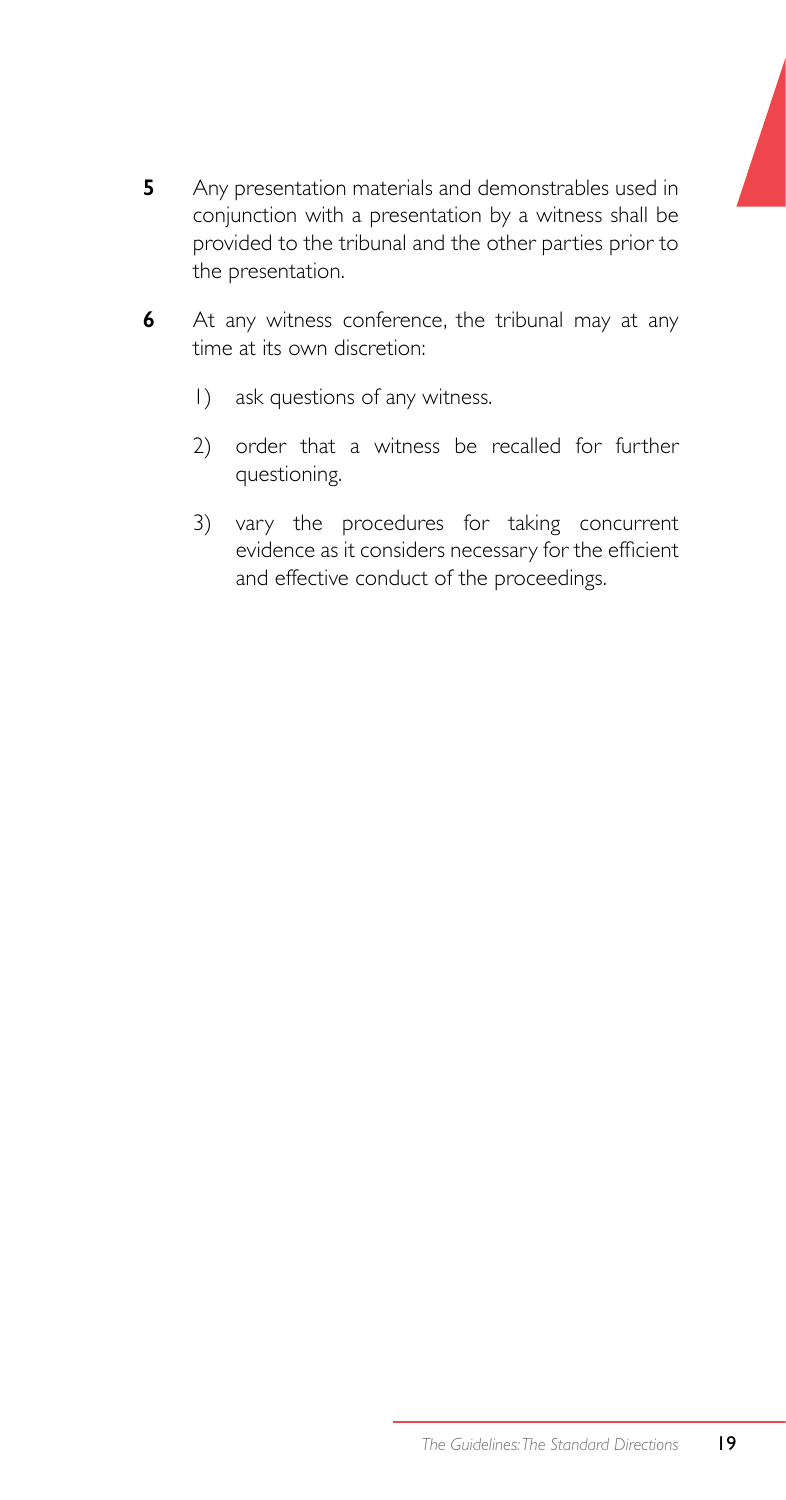# The Specific Directions

*Three procedural frameworks for witness conferences led by (a) the tribunal; (b) the witnesses; and (c) counsel*

#### **Option A: Tribunal-led Conference**

- **A1** Witnesses shall [not] be sequestered prior to giving evidence.
- **A2** At the beginning of any conference, the tribunal shall administer an oath or take an affirmation from each witness.
- **A3** Each witness shall confirm that the written evidence submitted by them is their own and shall identify any corrections that they wish to make.
- **A4** Each witness shall give an oral presentation of their position. The tribunal shall, in consultation with the parties, determine the length of the presentations and the order in which the witnesses shall make them.
- **A5** The tribunal will question the witnesses in relation to the areas of disagreement set out in the Schedule and on any other matter it considers appropriate. The tribunal will ask each witness to express their views on each of the areas and why they disagree with the views of the other witness(es). The tribunal shall give each witness the opportunity to respond to the evidence of another.
- **A6** After the tribunal has completed its questioning, each party's counsel may question the witness(es) of the other party/parties and may invite their own party's witness to respond to the opposing witness's answers.
- **A7** The tribunal may at any time permit or invite discussion between the witnesses, or any of them, of any area of disagreement set out in the Schedule and on any other matter it considers appropriate.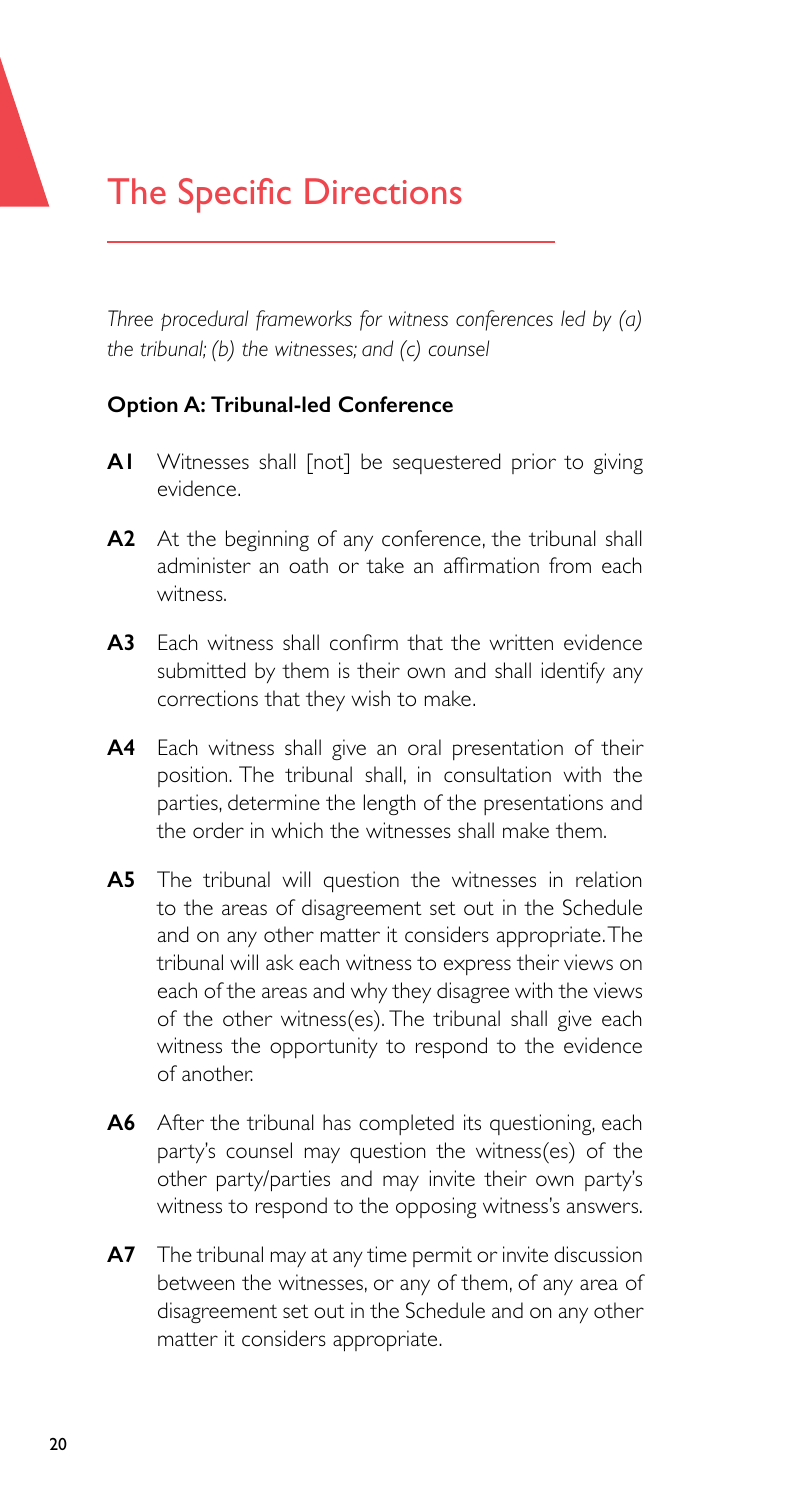#### **Option B: Witness-led Conference**

- **B1** Witnesses shall [not] be sequestered prior to giving evidence.
- **B2** At the beginning of any conference, the tribunal shall administer an oath or take an affirmation from each witness.
- **B3** Each witness shall confirm that the written evidence submitted by them is their own and shall identify any corrections that they wish to make.
- **B4** Each witness shall give an introductory oral presentation of their position. The witnesses (or in the absence of agreement between them, the tribunal) shall determine the length of the presentations and the order in which the witnesses make them.
- **B5** The witnesses shall address in turn each area of disagreement in the Schedule as follows.
	- 1) The witnesses shall set out their respective positions in relation to the area of disagreement using such presentation materials and demonstrables as they deem appropriate.
	- 2) The witnesses shall ask each other questions in order to clarify their respective views on that area, to determine the bases on which they disagree with each other's views and to test the relative strengths and weaknesses of those views.
	- 3) The tribunal may intervene in the discussion between the witnesses at any time in order give each witness the opportunity to present their views and to respond to the views of the other witness(es), and to ensure the orderly and efficient conduct of the conference.
	- 4) After the witnesses have concluded their discussions, the tribunal may ask further questions of any of the witnesses on the area of disagreement.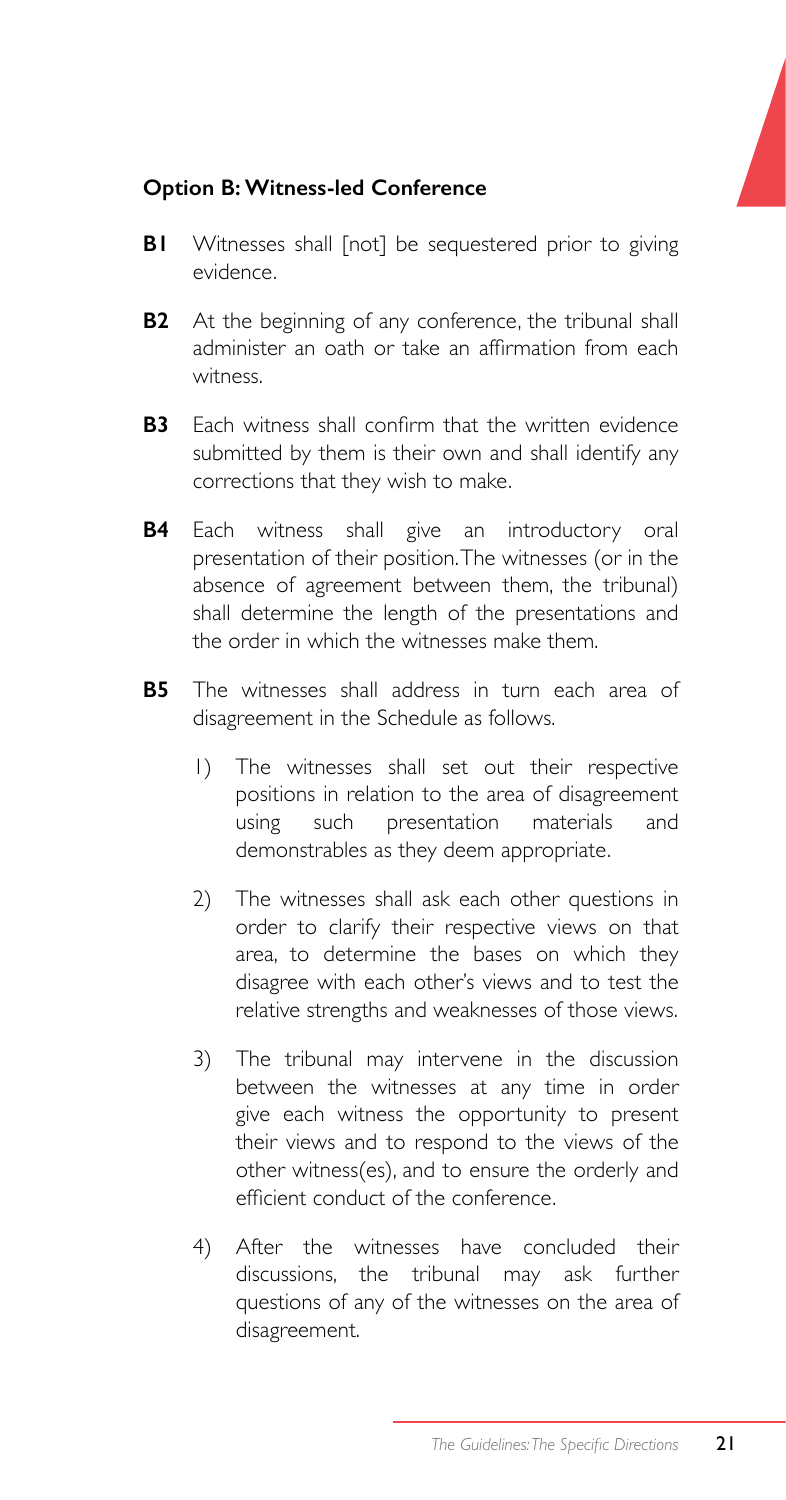5) After the tribunal has completed its questioning, each party's counsel may question the witness(es) of the other party/parties and invite his own party's witness to respond to the opposing witness's answers.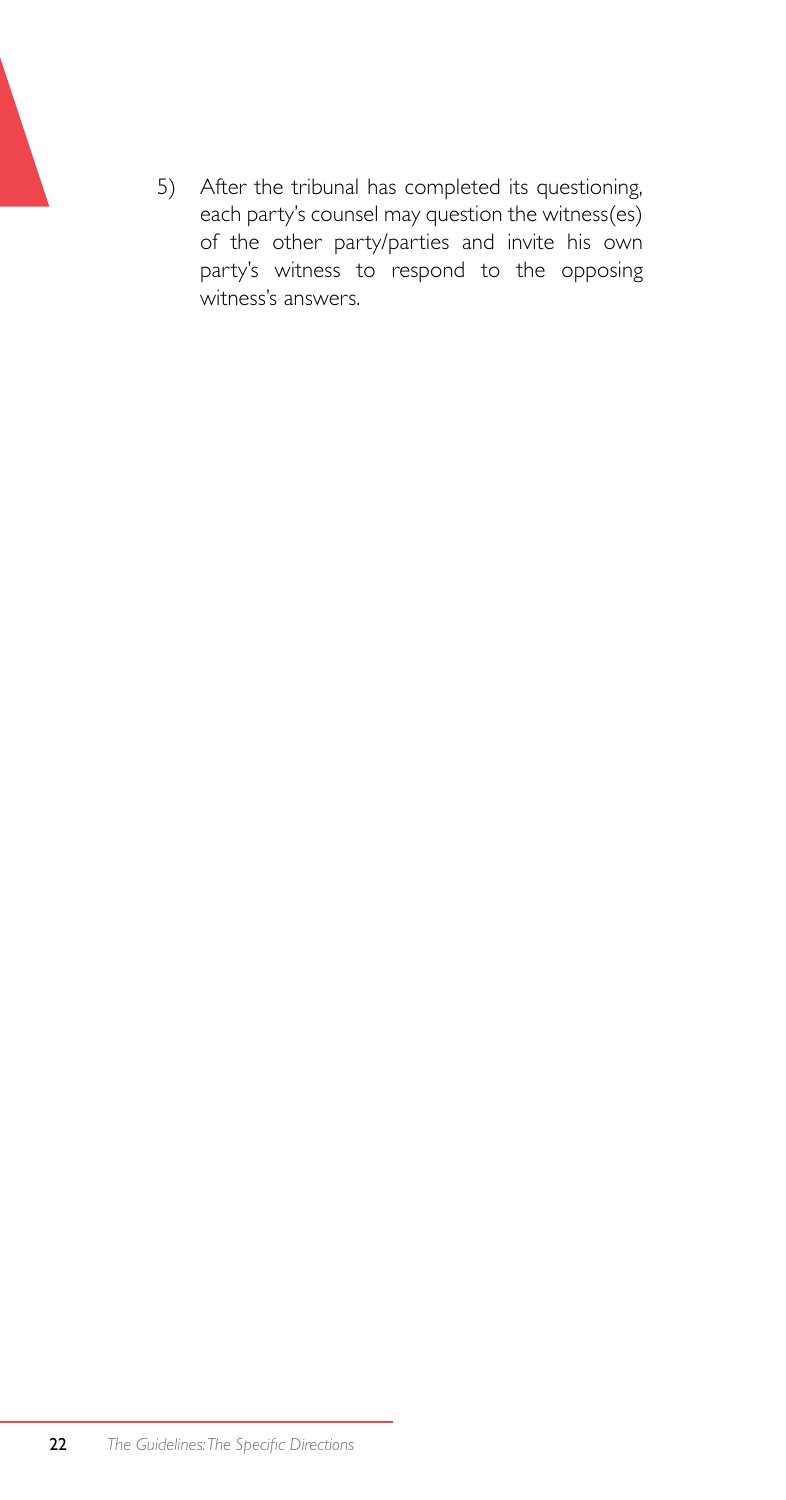### **Option C: Counsel-led Conference**

- **C1** Witnesses shall [not] be sequestered prior to giving evidence.
- **C2** At the beginning of any conference, the tribunal shall administer an oath or take an affirmation from each witness.
- **C3** Each witness shall confirm that the written evidence submitted by them is their own and shall identify any corrections that they wish to make.
- **C4** The tribunal shall, in consultation with the parties, determine the order in which witnesses will be questioned.
- **C5** Each party's counsel may question the witness(es) of the other party/parties and may invite his own party's witness to respond to the opposing witness's answers. After being questioned by counsel for the opposing party, counsel may ask a witness of his own party to clarify any matter that arose out of that questioning.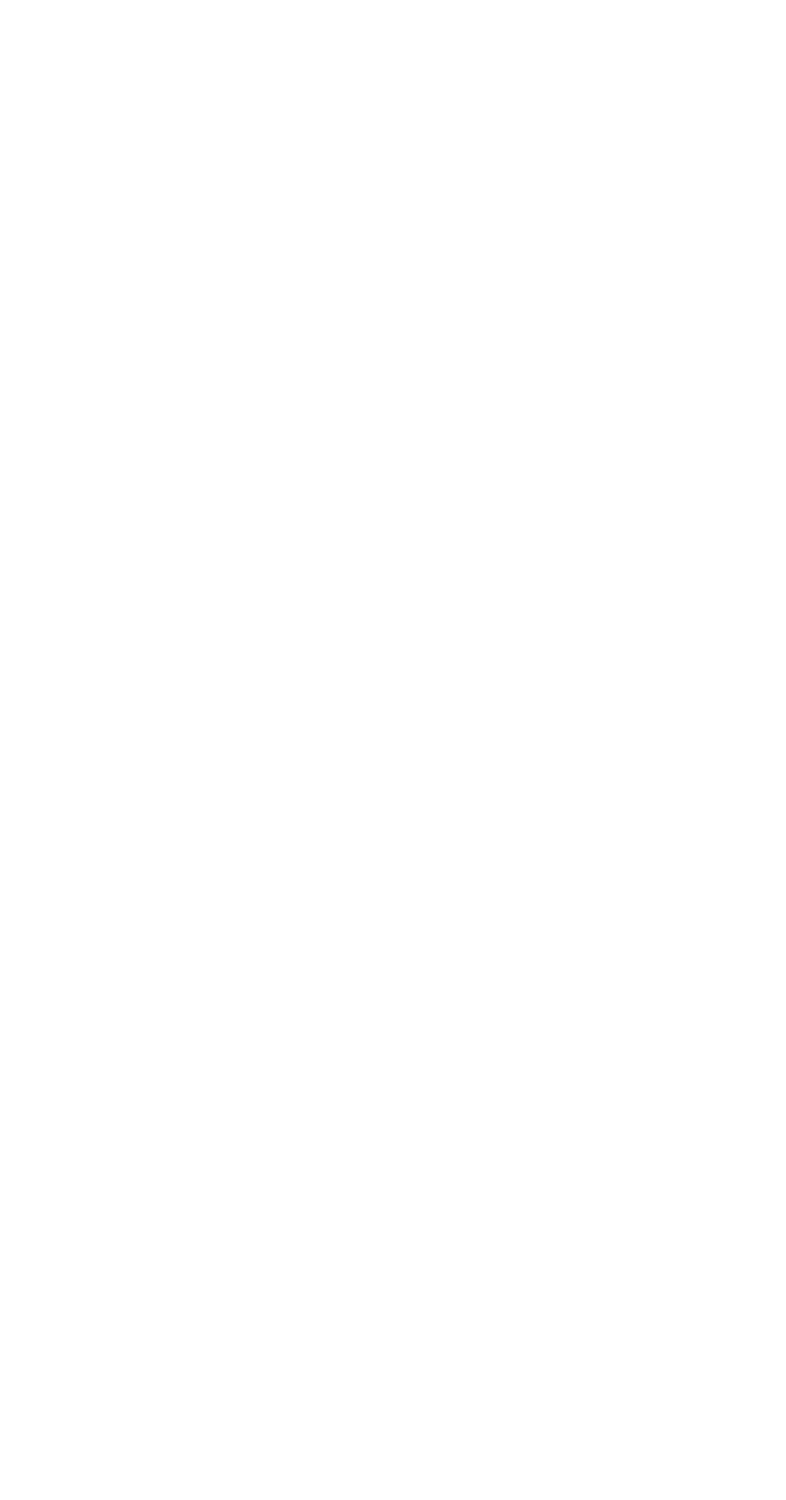# Explanatory Notes

#### **General Note**

Throughout the Explanatory Notes, reference is made to matters that the tribunal will need to consider, or decisions that the tribunal may need to make. Such formulations are not intended to convey that the parties are not to be involved in decisions concerning witness conferencing. In many cases, the parties will agree on many or even all aspects of witness conferencing. The formulation aims to reflect that matters of procedure are ultimately for the tribunal to determine, subject to any agreement between the parties and any provisions of applicable mandatory law.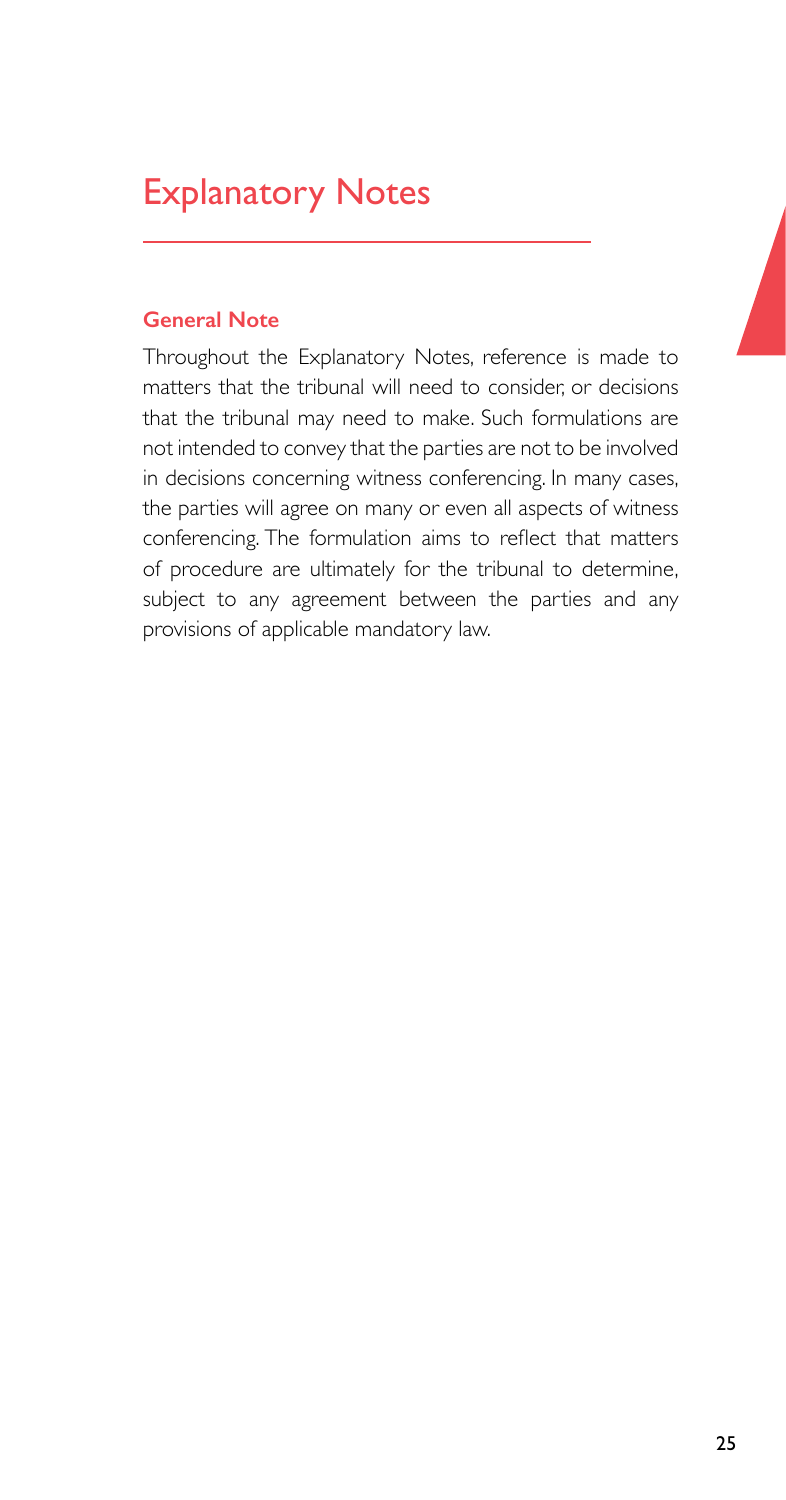# The Checklist

#### **Introduction**

- a) The Checklist provides arbitrators and parties with a practical list of matters to consider in determining whether to take concurrent evidence from witnesses and, if so, what form the witness conference should take. Matters that should be considered in determining the suitability of taking evidence concurrently concern the witnesses themselves and their evidence, and are marked in the Checklist with an asterisk (\*). Matters that can determine or influence the form of a witness conference are marked with an obelisk (†). Not all of the items in the Checklist will be relevant in all cases.
- b) The Checklist is divided into four sections. The first section concerns the matters in issue between the parties that may impact the decision whether or not to hold a witness conference. Arbitrators and parties should consider what evidence has been filed, or the areas onwhich evidence isto be filed and assesswhether that evidence could usefully be tested concurrently. The second section of the Checklist considers the relationship between concurrent witnesses, which will be important in determining whether to take evidence in conference. It also considers other factors affecting the dynamics that arise when witnesses give evidence together. The third and fourth sections concern case management matters to consider in preparing for and holding a conference.

#### **Matters in issue**

#### 1\*† **There is conflicting opinion evidence on a specialist topic that requires testing**

a) Conferencing is well suited to many, if not most, types of expert evidence. The tribunal and the parties will however need to consider the circumstances of the particular case at hand to determine whether or not to hold a conference.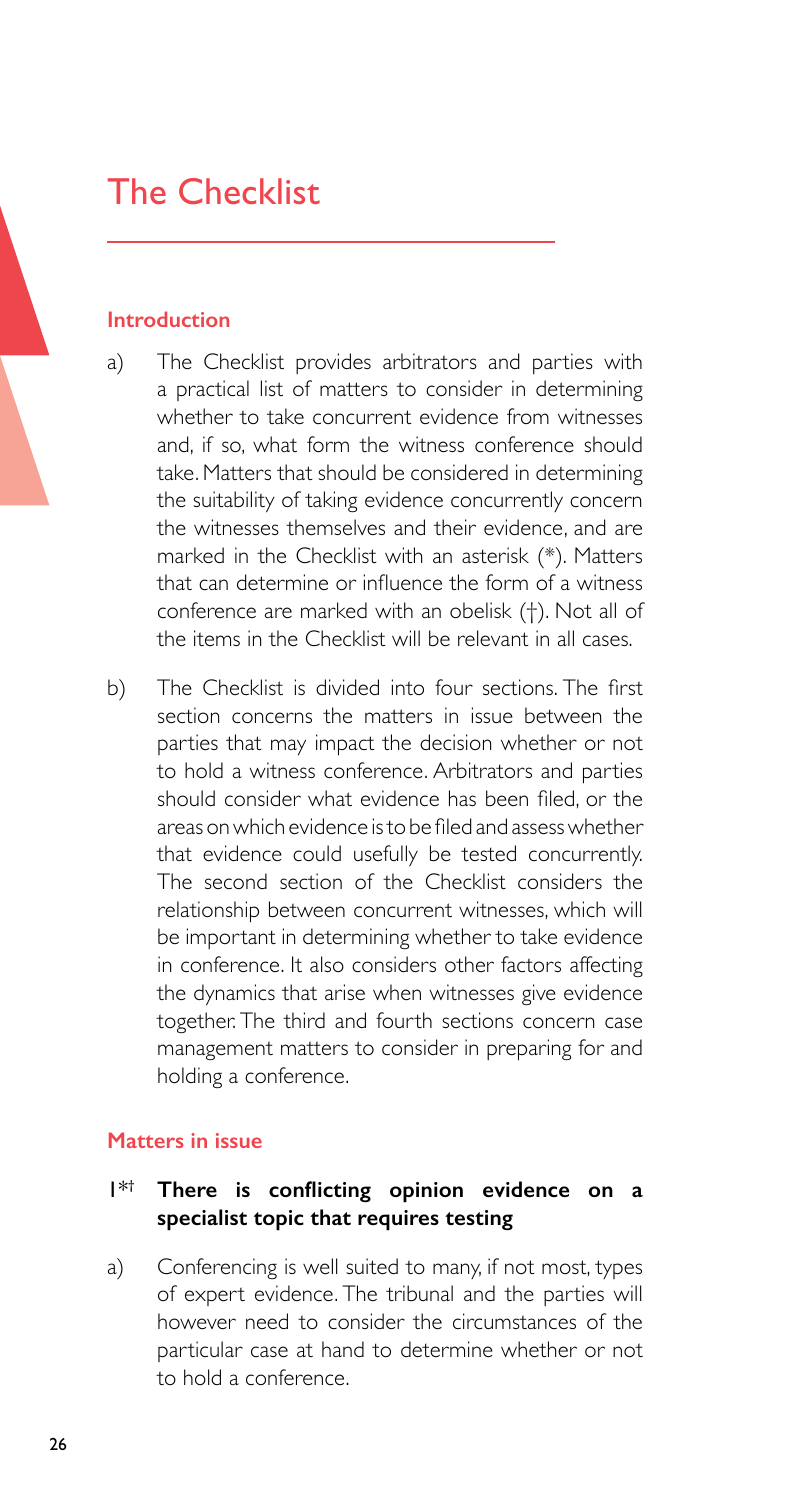- b) Although opinion evidence is often given by independent expert witnesses, witnesses of fact may sometimes give opinion evidence which can be considered in lieu of independent expert testimony. Such evidence can also be taken in conference, although in such cases the parties and the tribunal will need to consider whether it would be preferable for the conference to be led by the tribunal or counsel rather than the witnesses.
- c) The nature of the issues may influence the form of a conference. Where the tribunal has particular experience or expertise of an issue, a tribunal-led conference of the witnesses may prove to be the most efficient and effective means of testing the expert witnesses' evidence. For example, where the tribunal or one of its members is an engineer, or qualified in a particular law whose application is in issue, the engineering or legal experts could give concurrent evidence led by the tribunal. Where a partyappointed arbitrator is to participate in the questioning, care must be taken to ensure that that arbitrator does not conduct or contribute to the process in such a way as to question their impartiality or give rise to complaints about due process. Even where a tribunal does not have particular expertise of an issue, it may nevertheless consider a conference to be the better way to proceed and either direct the questioning itself in order to gain the understanding and receive the evidence it needs to make its determination, or it could propose that the experts or counsel should lead the conference.

#### 2\*† **There is conflicting factual evidence of two or more witnesses that requires testing**

a) In some circumstances, a conference may be held to take evidence from witnesses of fact. In practice, this is less common than taking concurrent evidence from expert witnesses. Where expert witnesses hold different opinions, those experts can seek to justify their opinions by reference to their professional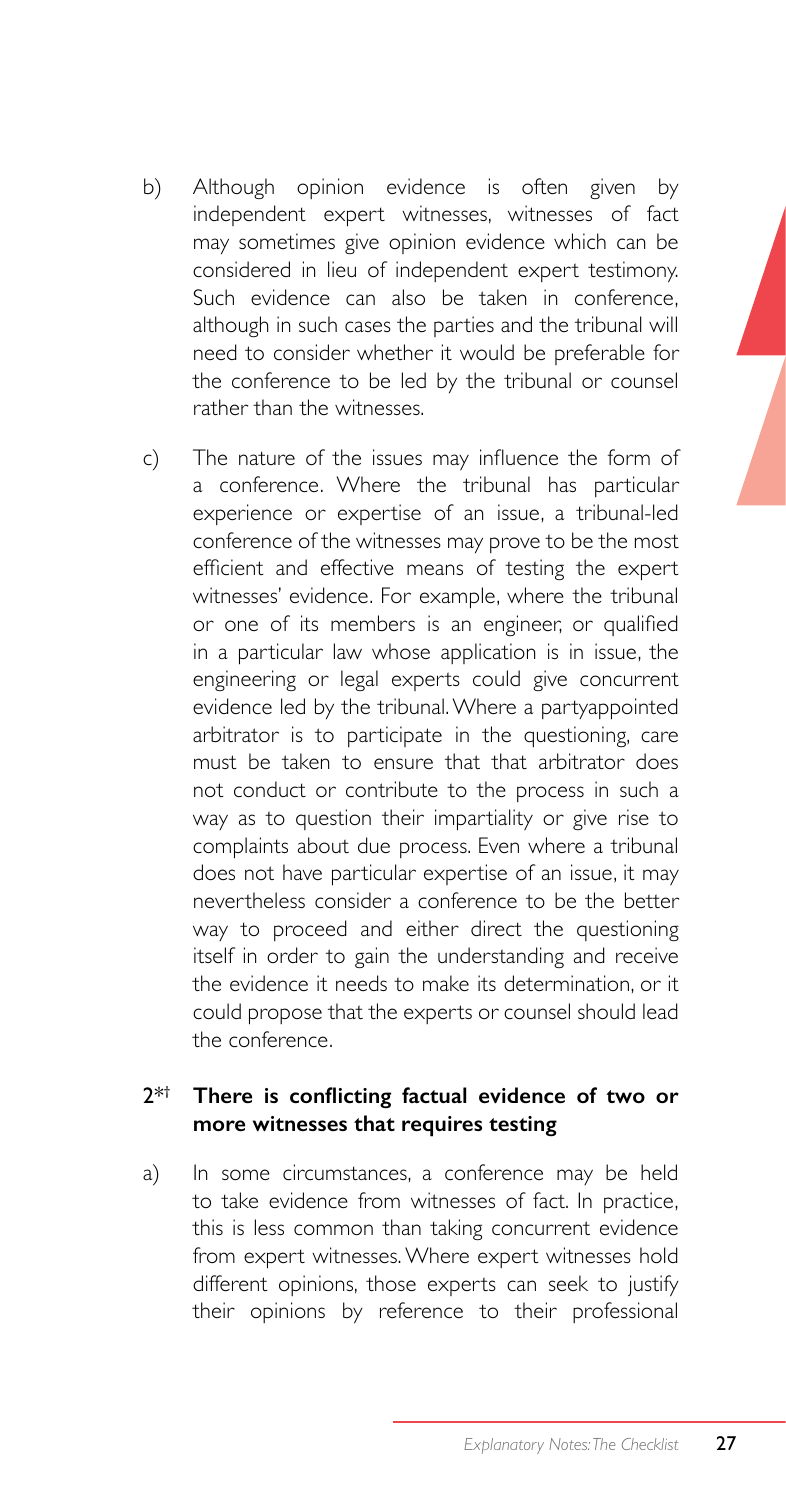judgment and experience. Disagreements between witnesses of fact may not be susceptible to the same interrogation. A tribunal should therefore consider the factual issues in dispute, whether there is other corroborating evidence to support one or more of the witnesses' evidence, whether the facts are likely disputed owing to differing but honest recollections, or whether one or more witnesses are advancing a knowingly untruthful account. In addition, a tribunal should consider whether the likely antipathy felt between witnesses whose evidence is contradictory could adversely affect the quality of evidence if given concurrently.

- b) A tribunal may hold a conference with witnesses of fact as the primary means of taking all their evidence (in other words, not just those areas where the witnesses give conflicting accounts). Alternatively, a tribunal may wish to hold a conference after witnesses have already been questioned consecutively and it transpires that the witnesses have not resiled from those parts of their evidence that conflict with each other. The subsequent conference would focus on those areas of contradictory evidence. Standard Direction 6 preserves procedural flexibility to account for such possibilities.
- c) In most cases, an experienced tribunal should lead a conference with witnesses of fact, in order to ensure that the witnesses can be effectively guided to give evidence relevant to the issues in dispute.
- d) Where witnesses of fact give evidence in conference, the tribunal needs to be vigilant to ensure that each witness is given an opportunity to give their evidence and respond to the other evidence that is given. It will need to take special care where witnesses become defensive or hostile, particularly in situations where they are directly challenged by another witness. The tribunal may consider adjourning or dispensing with a conference where it forms the view that the witnesses have become uncooperative or unable to provide probative evidence.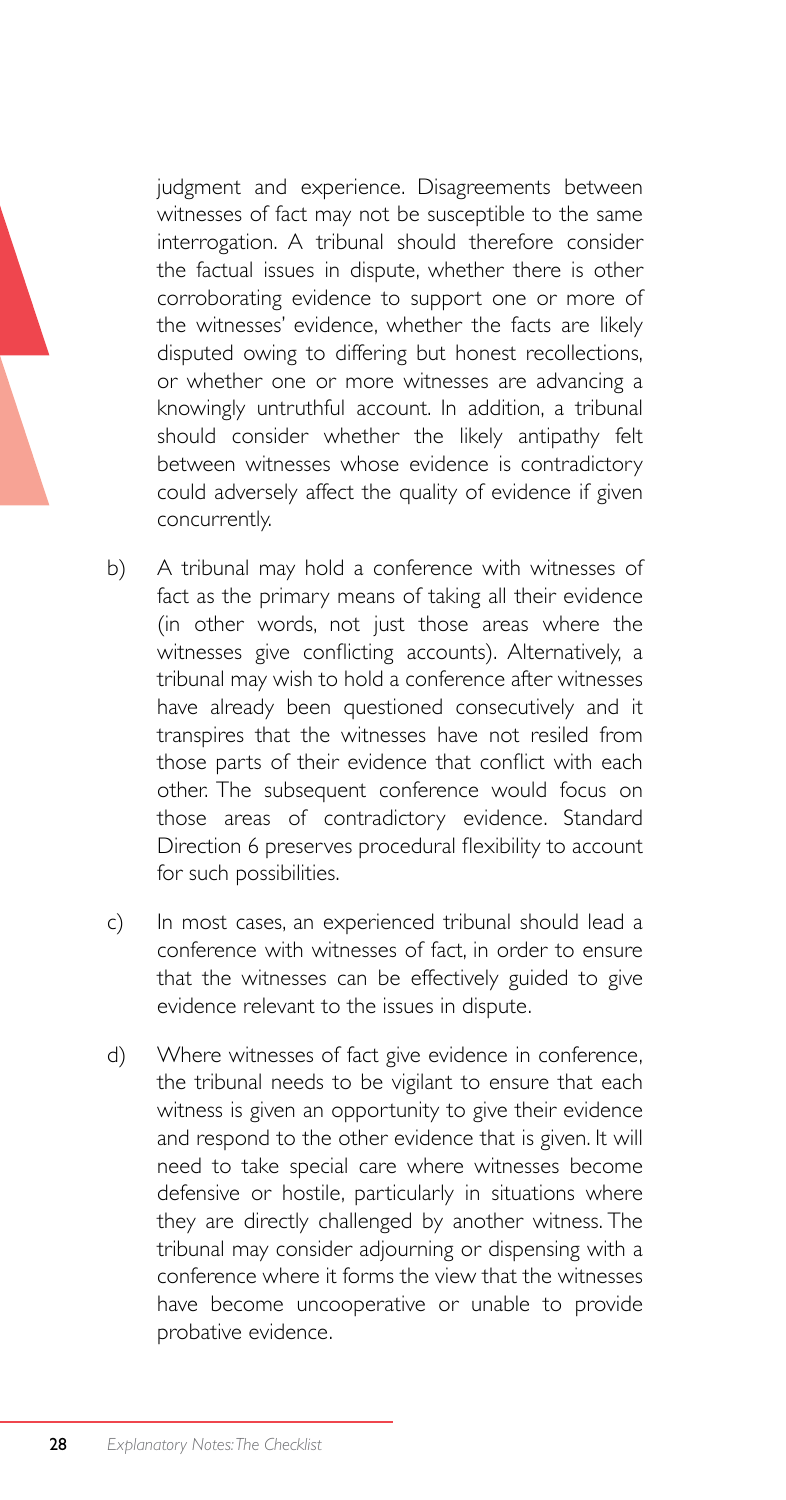#### 3\*† **The credibility of a witness is in issue**

- a) Credibility of expert witnesses may be challenged on the basis of a lack of independence or bias, or on the basis that the witness lacks relevant qualifications, expertise or experience. The nature of the challenge to a witness's credibility may be a factor that militates against holding a witness conference since the evidence of one expert witness may not be helpful in testing another's lack of independence or lack of qualifications, experience or expertise.
- b) Issues of credibility may impact the whole of the expert's evidence, or to part of it (for example where the expert has opined on matters spanning more than one discipline). Where part of the evidence is unaffected by the allegation of credibility, the tribunal may consider taking that part of the evidence concurrently. Where all of an expert's evidence is potentially affected, the tribunal will need to consider whether to hold a witness conference at all. If a conference is to be held, issues of credibility could be dealt with by the tribunal in the conference itself, or through separate questioning. The tribunal could hold a conference and direct that the experts do not address the issue of credibility, which would be explored among the witnesses by the tribunal or counsel (or a combination of both). Another possibility is for the tribunal to address the issue through questioning of the impugned expert only (by the tribunal, counsel or both) prior to holding a conference on the matters of substance. In such situations, the tribunal and parties will need to consider whether the other experts giving evidence on the subject matter to be sequestered while the impugned expert is questioned. After the issue of credibility has been tested, the tribunal may convene a conference on the substantive areas of evidence, or it may direct that the expert witnesses be questioned consecutively by counsel. The tribunal may wish to decide on the preferred approach only after hearing evidence on credibility.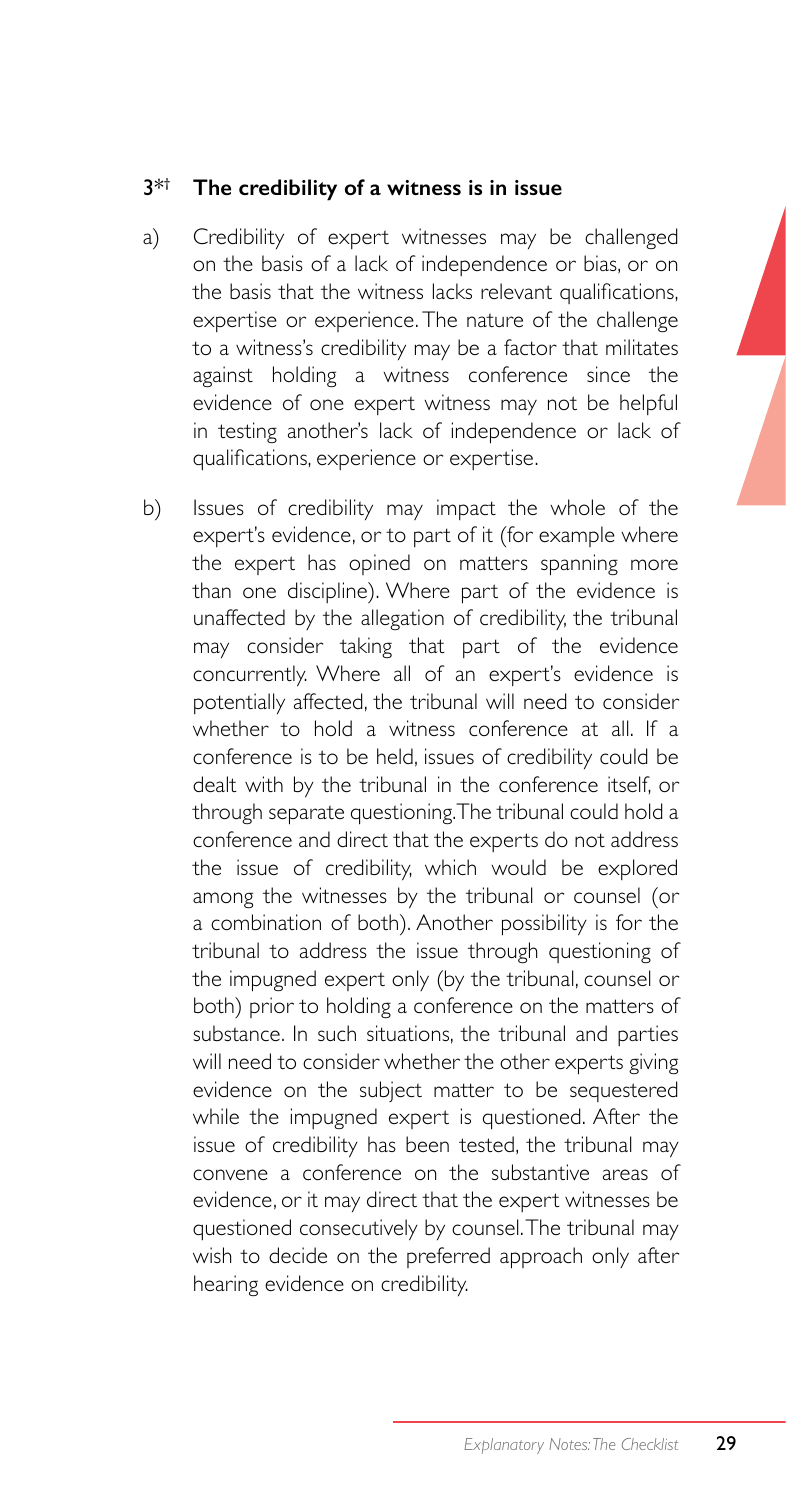c) Where an issue of credibility arises in the course of an expert witness conference, the tribunal may dispense with the conference, or may proceed and direct that the issue be explored among the witnesses through questions from the tribunal or counsel only, or direct that the issue of credibility be tested separately.

#### **Witnesses**

#### **4\*† The relationship between witnesses**

- a) The inevitable interactions between witnesses in a conference produce interpersonal dynamics that do not arise when witnesses give evidence alone. These dynamics can have a subtle or sometimes overt effect on the evidence given by one or more of the witnesses. The tribunal and the parties should consider the witnesses' respective backgrounds, and whether the witnesses have a pre-existing relationship. Both can affect how the witnesses give evidence together and, in some circumstances, may cause a tribunal to conclude that a conference would not be suitable. Some common situations are set out below. They are not intended to be exhaustive of all circumstances.
- b) Many factors may determine how individual witnesses give testimony. Some witnesses will be more forthcoming than others. Some witnesses express their views more effectively in a lecture style or a question and answer format, whereas others prefer to engage in direct dialogue or debate. A tribunal will need to monitor these dynamics to determine whether a particular witness is dominating the discussion, or is remaining taciturn. A tribunal may wish to intervene in a discussion to ensure that all witnesses are given the opportunity to present evidence. In some cases it may be helpful for the tribunal to impose time limits or a chess-clock procedure to regulate the amount of time given to the witnesses.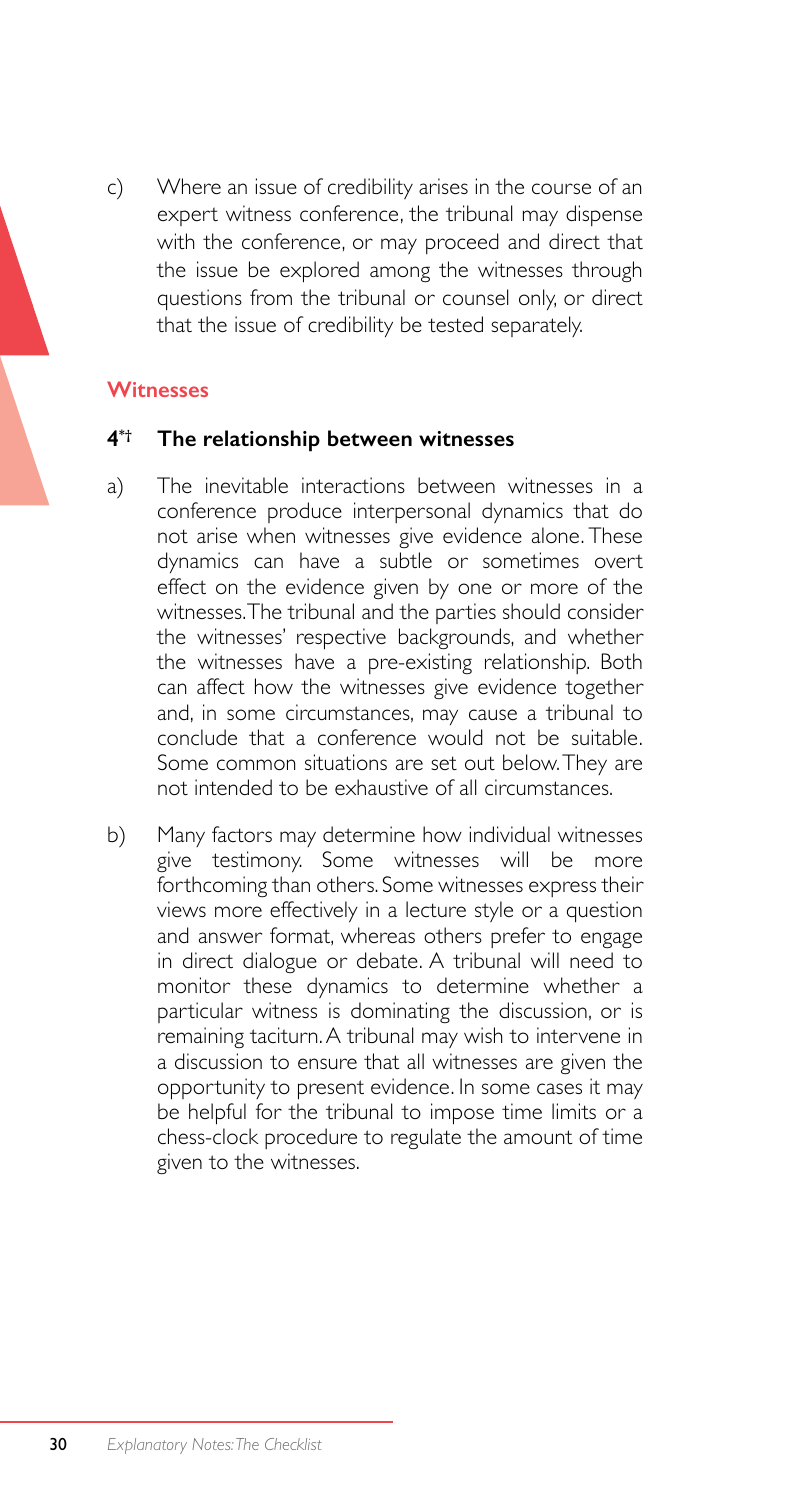### *(1) Contrasting experience giving evidence before tribunals*

- c) The tribunal should be aware of the witnesses' prior experience giving evidence before courts and tribunals. Professional expert witnesses are more likely to be comfortable in conferences and may appear to present more persuasive evidence when contrasted with witnesses with no or comparatively less experience. The difference in experience may be a function of seniority among professional expert witnesses (and therefore a difference in testifying experience) or because one witness is a professional expert witness with some testifying experience, whereas another witness does not habitually present expert testimony.
- d) In these sorts of circumstances, the demeanour of a witness who appears less confident could be explained by a relative lack of experience in giving evidence as opposed to the quality of evidence that is given; similarly, an apparent reluctance to engage may not be reflective of the quality of evidence that a witness gives.
- e) A tribunal ought to consider modifying the mode of witness conferencing where it appears that an interpersonal dynamic may be affecting the quality of evidence. Where, for example, a conference is to be led by expert witnesses and the quality of evidence is affected by the sort of factors mentioned here, the tribunal may need to intervene and propose instead that the tribunal itself or counsel lead the conference.
- *(2) Contrasting cultural background*
- f) The tribunal and the parties must be sensitive to contrasting cultural backgrounds of the witnesses in a conference. At the other extreme, care needs to be taken not to apply cultural stereotypes. When witnesses from contrasting cultural backgrounds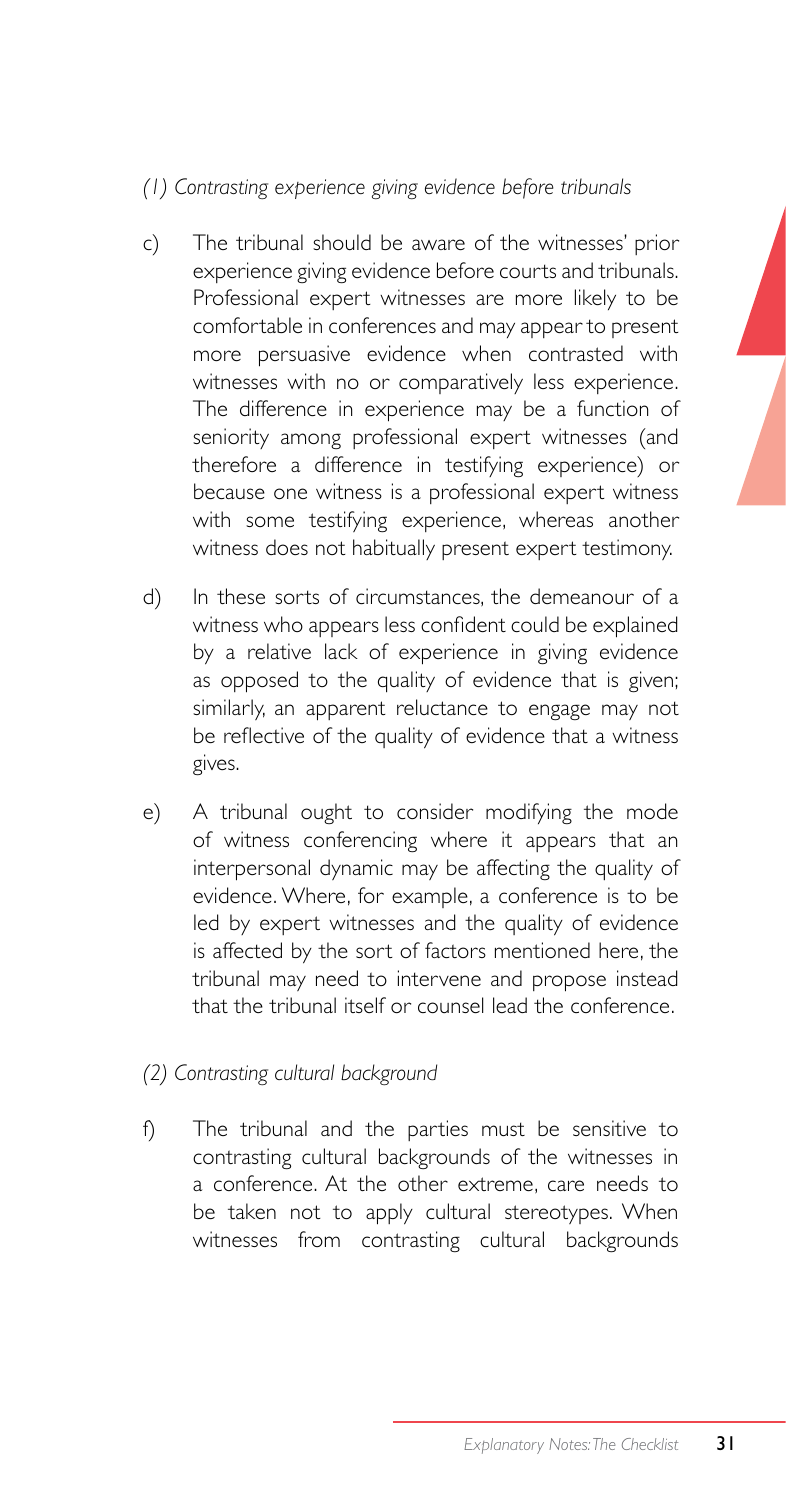appear together, those backgrounds may influence how they give evidence. Contrasting cultural factors may impact conferences of experts and witnesses of fact. A witness conference may not always be preferable where such cultural differences exist.

- g) For example, in some cultures the seniority (in terms of office, age or both) of a person will affect how another more junior person will interact with them. It may be considered inappropriate for a junior to contradict his or her senior; deference may be the cultural norm. Conversely, a more senior person may consider it unnecessary to justify their views to someone more junior; he or she may even take offence if asked to do so. In some cultures, open confrontation is not normal nor is it expected when expressing differences of opinions. In other cultures, open disagreement on issues is not considered to be unusual. Tribunals need to take particular care where one or more witnesses from different backgrounds act in accordance with their own cultural norms so that the evidence taken is not materially affected.
- h) Sometimes it may not be possible to anticipate how a witness presents evidence until the conference itself. A tribunal may need to adapt to circumstances and modify the form of the conference or, in an appropriate case, dispense with it and direct that evidence be taken consecutively.
- *(3) Present or former colleagues*
- i) Various factors will determine whether and how concurrent evidence can be taken from witnesses who are colleagues. Decisions regarding witness conferencing are unlikely to be affected where professional expert witnesses are former colleagues. Where the witnesses giving expert evidence are present or former colleagues but do not work or have not worked for professional services firms as expert witnesses, a tribunal will need to consider the witnesses'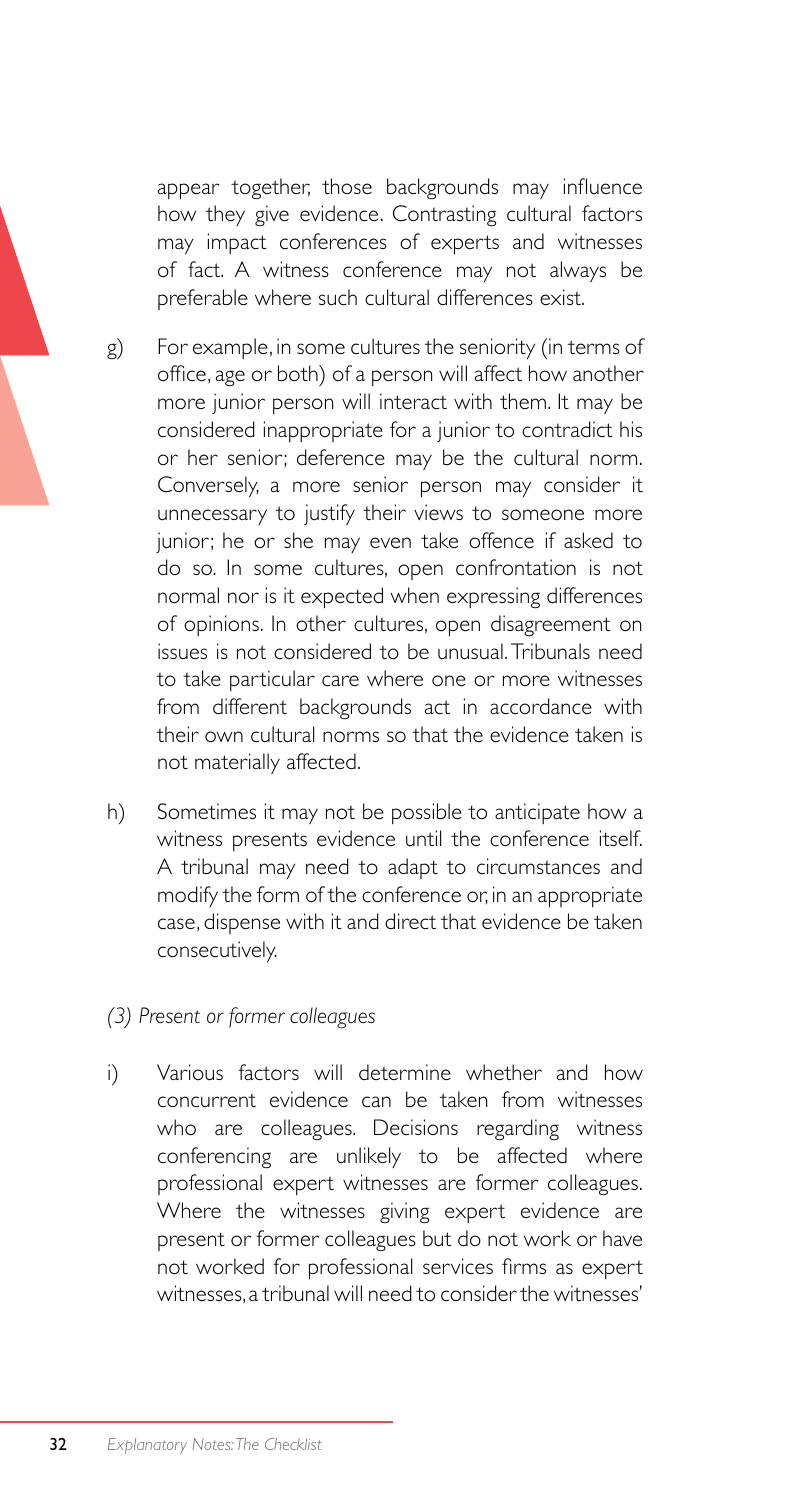respective positions, for example whether one of them is or has been superior to the other, and whether their working relationship may affect the evidence that the witnesses may give. The same considerations will apply for witnesses of fact who were formerly colleagues (or, less commonly, remain colleagues).

- *(4) Close personal friendship or enmity*
- j) A witness conference might not be suitable where the witnesses are in a close personal friendship or where enmity exists between them. A tribunal will need to consider whether the witnesses are likely to be able to give evidence unaffected by their relationship.
- k) A tribunal may wish to explore the issue of friendship or enmity at the outset of a conference, or possibly separately with each witness in the absence of the other, and then direct either that the conference may proceed, or that evidence be taken consecutively.
- l) Where the tribunal directs evidence to be given in conference, it must remain vigilant to the possibility that the conference has ceased to be a useful means of taking evidence and either vary the form of the conference in some way, or adjourn or conclude the conference. This may become necessary where, for example, one or both witnesses are reluctant to challenge the other's evidence, or where the witnesses become uncooperative, hostile or rude.

### **5† The composition of the conference(s)**

#### *(1) The issues to be addressed*

a) Although the Guidelines refer to a witness conference in the singular, it may often be desirable to have more than one conference, bearing in mind the nature of the issues and the number of witnesses to give evidence.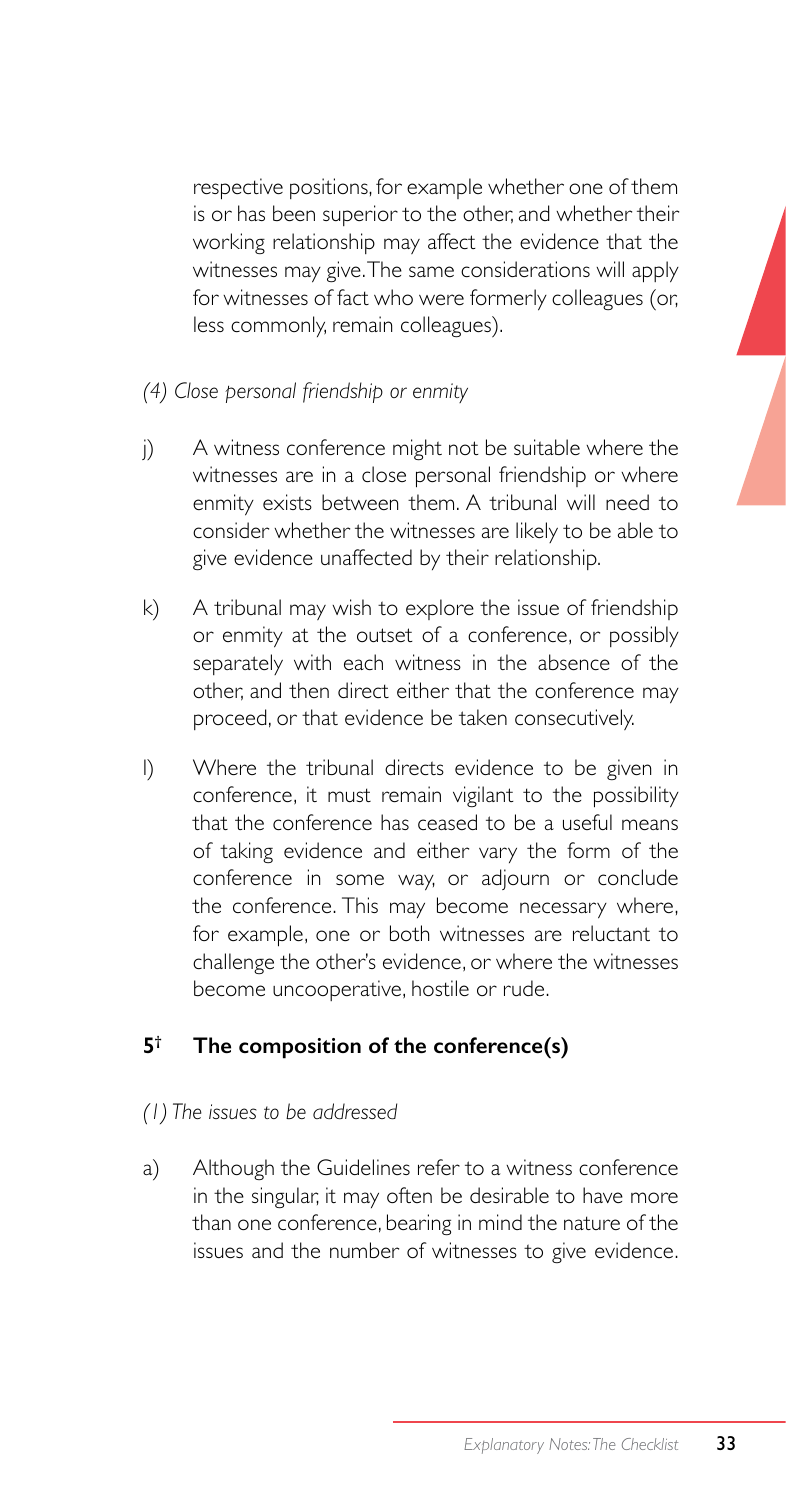Depending on the circumstances of the case, a tribunal may want to have one conference to address certain issues with witnesses of fact, and another conference for expert witness testimony. Where expert evidence encompasses multiple areas of expertise, a tribunal may direct separate conferences.

- b) Where multiple conferences are to be held, the sequence of the conferences should be determined by taking into account the most efficient and effective means of taking evidence. In some cases, it may be preferable for evidence on factual issues to be heard first, followed by expert evidence.
- c) Another approach is for a tribunal to hold successive witness conferences by reference to the parties' claims. This approach may be attractive in matters with large amounts of discrete factual and expert evidence. For example, in building and construction cases, it may be most effective and efficient for all relevant witnesses (possibly including fact and expert witnesses, and experts across different disciplines) to give evidence on a claim-by-claim basis with respect to each defect (or class of defect) or each extension of time.
- d) A tribunal may wish to consider the composition of witness conferences involving expert witnesses at the time it makes directions in relation to a schedule of matters that are agreed and not agreed, for which see the Explanatory Notes to Direction 4.
- *(2) The number of witnesses*
- e) The simplest form of a witness conference will be between two witnesses whose evidence covers the same areas. Where there are multiple areas of evidence to be covered, possibly by witnesses across different disciplines, the tribunal and parties will need to consider whether one or more conferences would be most appropriate.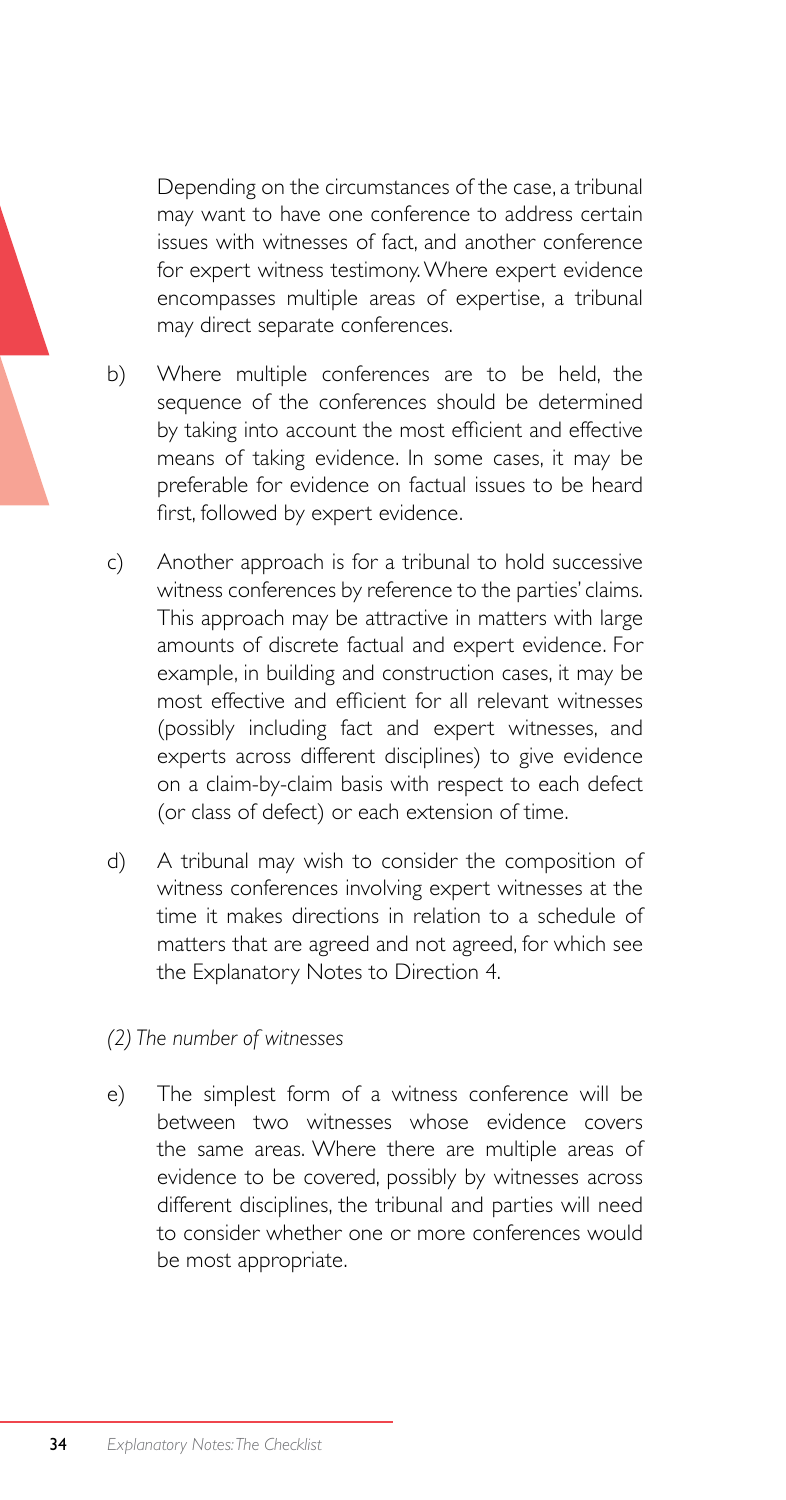- f) Where one party presents a single expert to give evidence on multiple disciplines, whereas another party presents different witnesses to cover the different disciplines, the tribunal will need to consider whether to hold a single conference with all the experts together, or multiple conferences composed of one party's sole expert giving evidence in each conference with the other party's respective witnesses. In such a situation, where the evidence for each discipline may be lengthy, and is minimally impacted (or not impacted at all) by the evidence of other disciplines, separate conferences may be preferable.
- g) A witness conference in principle can be held with any number of witnesses. In most cases, the nature of the evidence and the issues in dispute will guide the tribunal on how many witnesses should give evidence. Conferences with conceivably any number of witnesses can be held with the right degree of planning by the tribunal and the parties.

### **Pre-Hearing**

### **6† Reports of expert witnesses**

- a) Expert witness reports, including any joint reports, must be made available to the tribunal prior to the conference as they are likely to be referred to in the conference.
- b) A tribunal will often find it beneficial for expert witnesses to prepare a joint report. It may contain, among other things, a list of areas where the experts agree or disagree. The tribunal should direct a deadline by which the experts are to produce a joint report. Where a joint report is to be produced, the parties and tribunal should consider agreeing the following: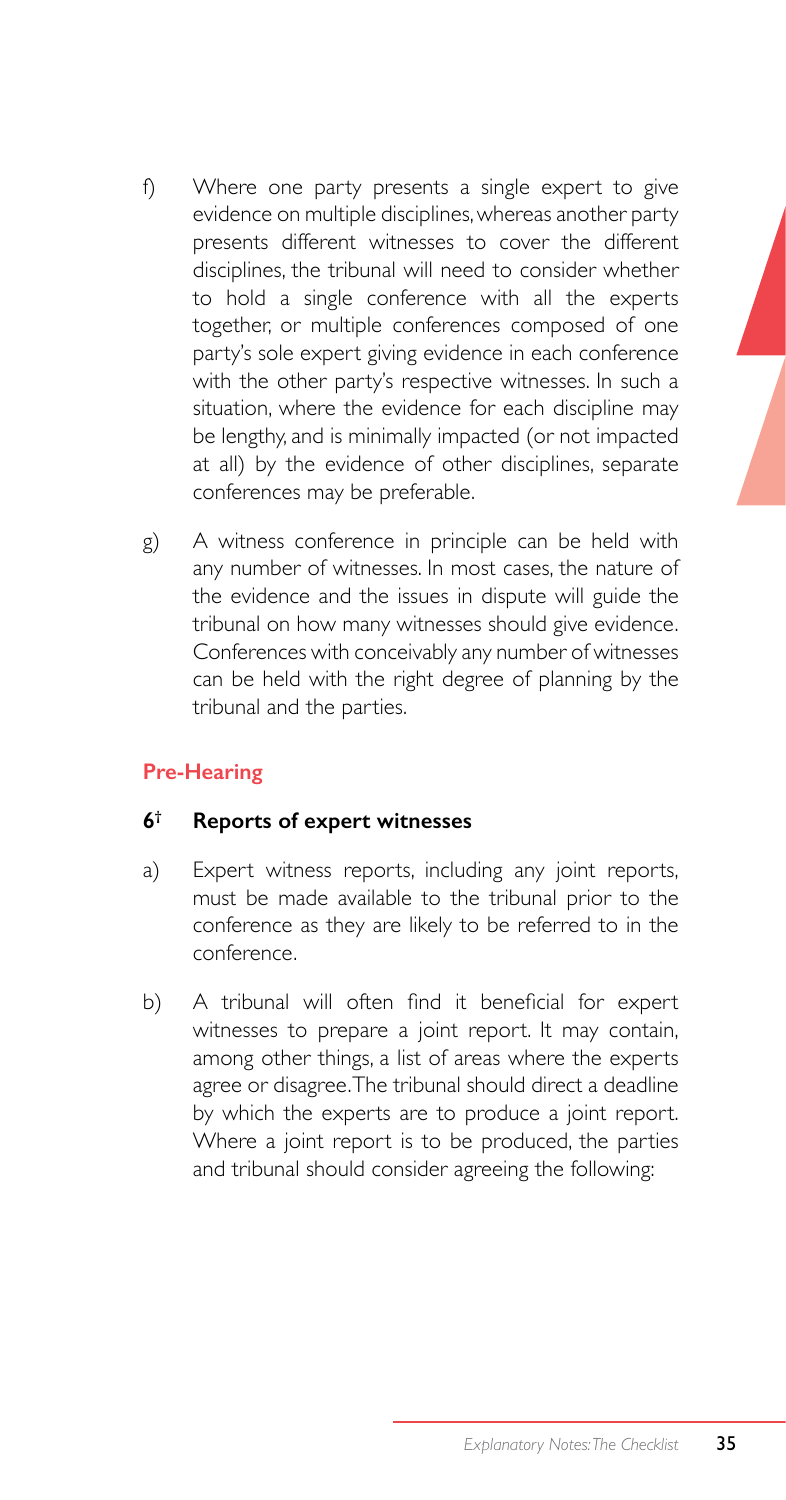- i) Mode of communications between witnesses (for example by e-mail, telephone, video conference or face-to-face meetings)
- ii) Use of interpreters if one or more witnesses do not speak the language(s) of the arbitration
- iii) The extent to which members of a professional expert's team may be involved in discussions and the drafting of the joint report
- iv) Whether witnesses might jointly seek directions (from counsel or from the tribunal) prior to or during discussions Logistics
- v) Whether the contents of discussions should be treated as "*without prejudice*" and not subject to any adverse inference by the tribunal
- vi) Whether counsel can be involved in the discussions. The level of involvement may vary. Counsel might not be involved at all; they might be updated on the contents of the discussions periodically, or after their conclusion; they might provide limited assistance with, for example, drafting. Where counsel is to communicate with witnesses, the parties should consider and agree on whether these communications should be subject to privilege, and not subject to any adverse inference by the tribunal.
- c) The parties should brief witnesses on how discussions should be conducted and how the information they have obtained from these discussions might or might not be used.
- d) Where experts do not prepare a joint report, a tribunal may direct that the experts agree a schedule setting out areas of their evidence where they agree and disagree ("**Schedule**"). The tribunal, parties or experts may use such a Schedule as an agenda for a witness conference. Factual witnesses might be called upon to create such a list where there are involved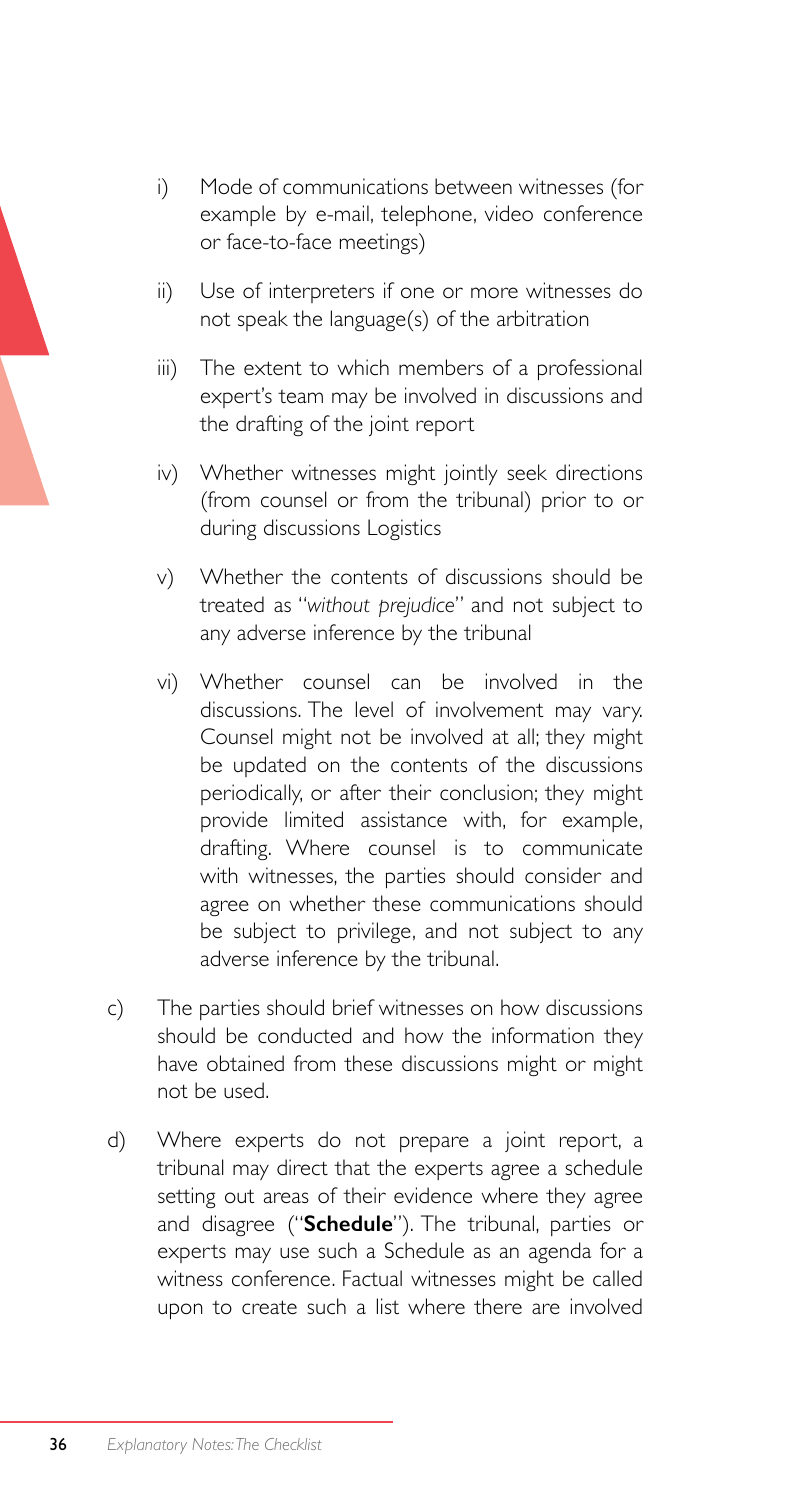factual issues, or where the evidence of fact witnesses differs on technical factual issues, although in practice this is uncommon.

e) Where witnesses are to draw up a list of agreed and unagreed issues, the tribunal should direct how and by when the witnesses must do so. The parties should also consider the list of practical matters set out above with respect to joint reports. A possible format for a joint report is illustrated in the Figure below. It is generally helpful for the witnesses to set out whether the unagreed issues relate to differing factual assumptions, legal arguments or opinions.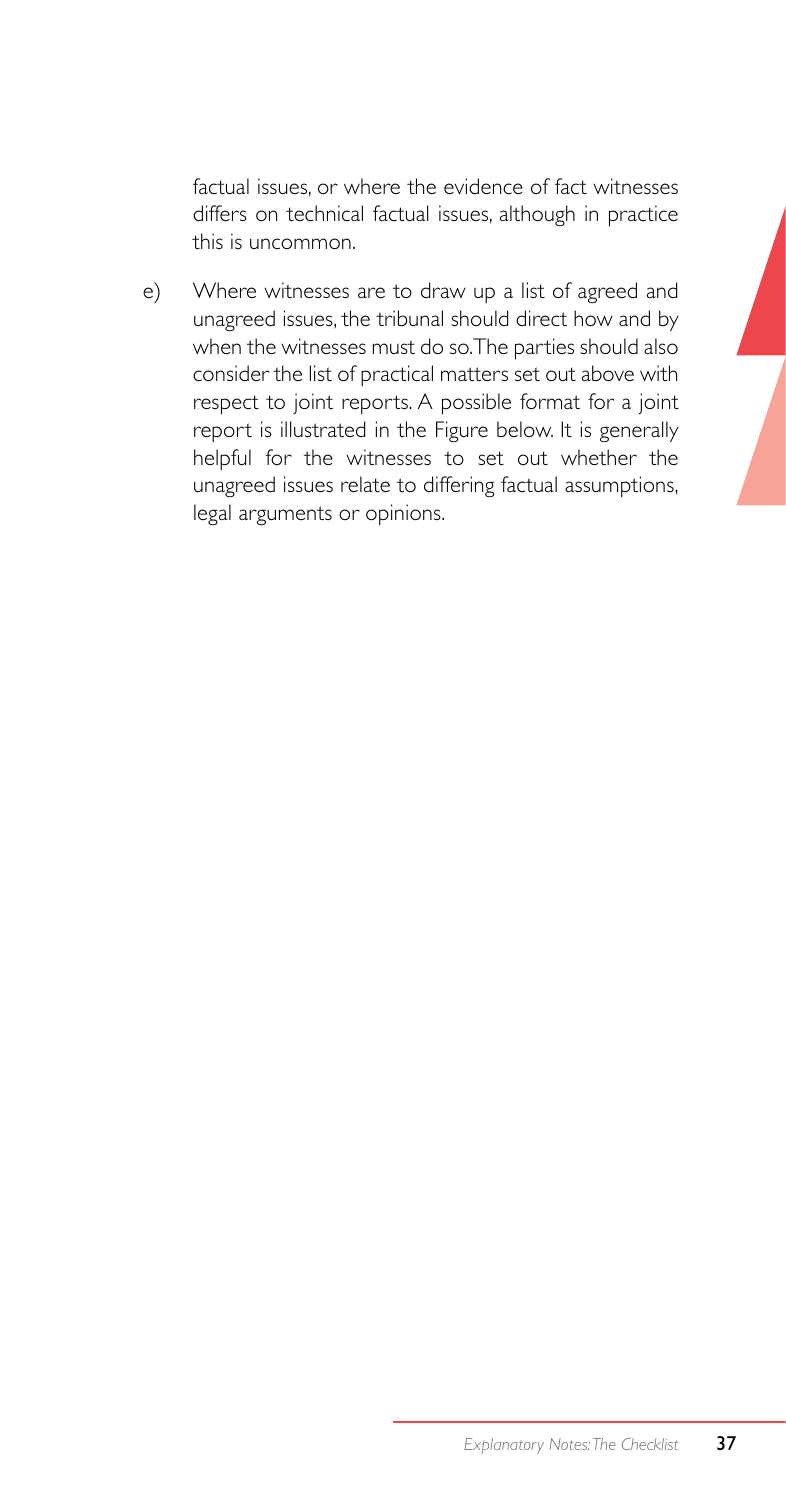## **Figure: Illustrative Joint Report Format**

Title Page [including case name, experts' names and signatures]

- 1. Introduction [including date(s) and duration(s) of expert meeting(s)]
- 2. Agreed Issues

| No. | l Issue                                                                               | Agreement                                                                                                                       |
|-----|---------------------------------------------------------------------------------------|---------------------------------------------------------------------------------------------------------------------------------|
|     | [e.g. Should<br>interest be<br>calculated<br>using a simple<br>or compound<br>methodl | [e.g. The experts are agreed<br>that, given the facts of the case,<br>interest should be calculated<br>using a compound method] |
|     | [Second Issue]                                                                        | [State agreement reached]                                                                                                       |

3. Unagreed Issues [with reasons]

|   | No. Issue                                                                       | Expert I<br>(Claimant)<br>position                                                                                       | <b>Expert 2</b><br>(Respondent)<br>position                                                                                |
|---|---------------------------------------------------------------------------------|--------------------------------------------------------------------------------------------------------------------------|----------------------------------------------------------------------------------------------------------------------------|
| 3 | [e.g. What<br>is the<br>appropriate<br>applicable<br>interest rate<br>to apply] | [e.g. The<br>appropriate<br>interest rate<br>is 3%<br>because]<br>[I disagree<br>with Expert<br>2's position<br>because] | [e.g.The<br>appropriate<br>interest rate<br>is $8%$<br>because]<br>[I disagree<br>with Expert<br>I's position<br>because…] |
| 4 | [Fourth Issue]                                                                  | [State position]                                                                                                         | [State position]                                                                                                           |

4. Annexures [if required, e.g. calculations, charts, diagrams or scholarly extracts]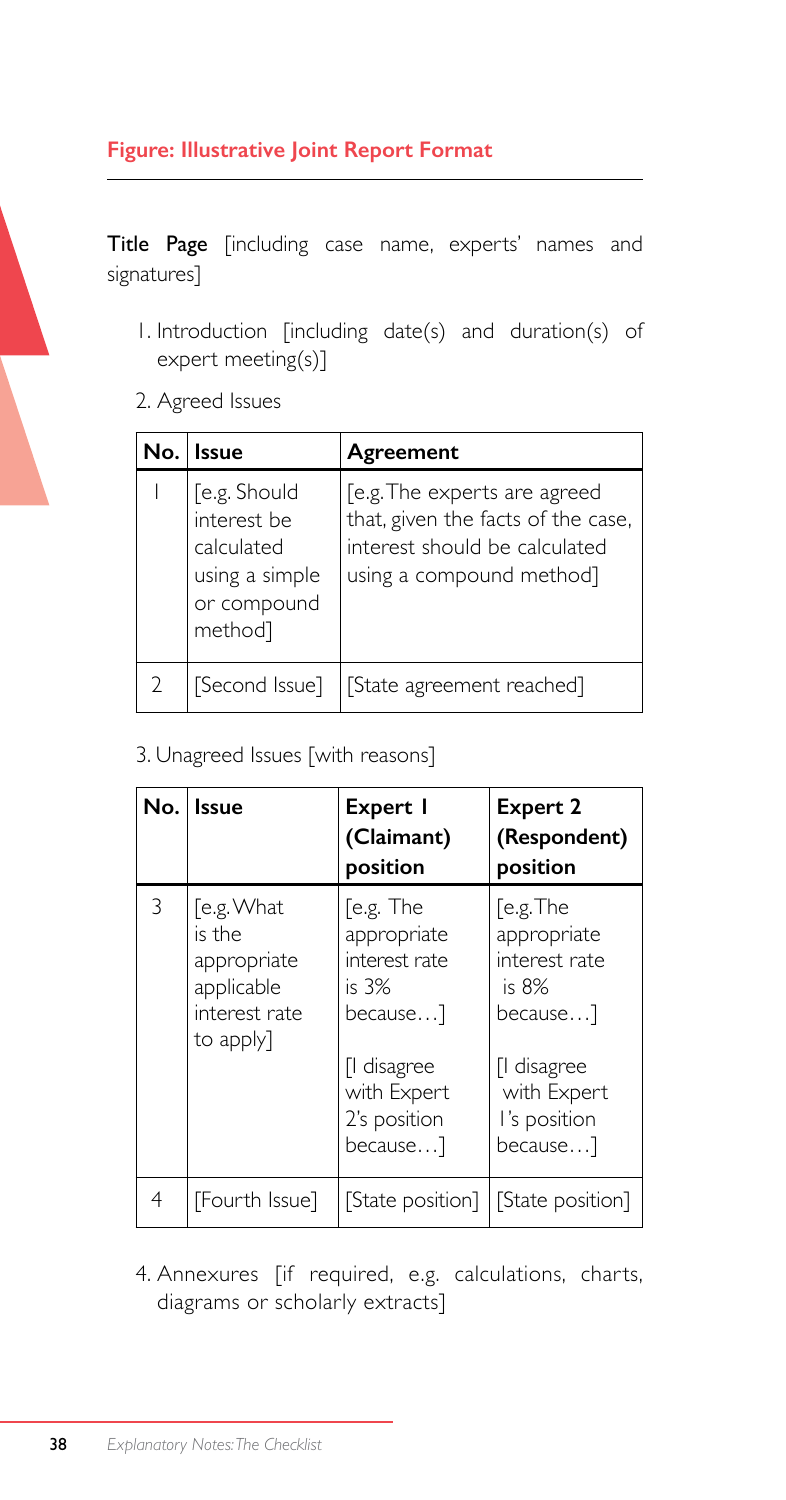## **7† A chronology of facts**

- a) Tribunals commonly direct parties to prepare a chronology (in agreed form if possible) of the dispute. Where witnesses of fact give concurrent evidence, a chronology of the issues on which they are to give evidence may be of additional assistance to the tribunal, particularly in cases of considerable factual complexity. A chronology of facts in agreed form is a useful framework document for the tribunal, the parties and the witnesses when taking concurrent evidence, particularly from witnesses of fact. It may also be helpful for expert witnesses where a sequence of events relates to their evidence. Where a chronology cannot be agreed, one that highlights disputed facts may nevertheless be of assistance where the disputed fact impacts the evidence given.
- b) The tribunal will need to determine whether the parties should compile such a chronology, or whether the witnesses themselves should do so. Where witnesses are to draw up a chronology, the tribunal should direct how and by when this must be done. The parties should also consider the list of practical matters set out with respect to joint reports in the Explanatory Notes to Checklist Item 6 above (save for that relating to professional experts' teams).

### **8† Allocation of time among the witnesses**

a) The tribunal and parties should determine how much time should be allocated to the examination of factual and expert witnesses. The allocation of time should be monitored by the tribunal to ensure that each party has sufficient time to advance its case. The time required to take evidence will be influenced by a number of factors, such as the number of witnesses to be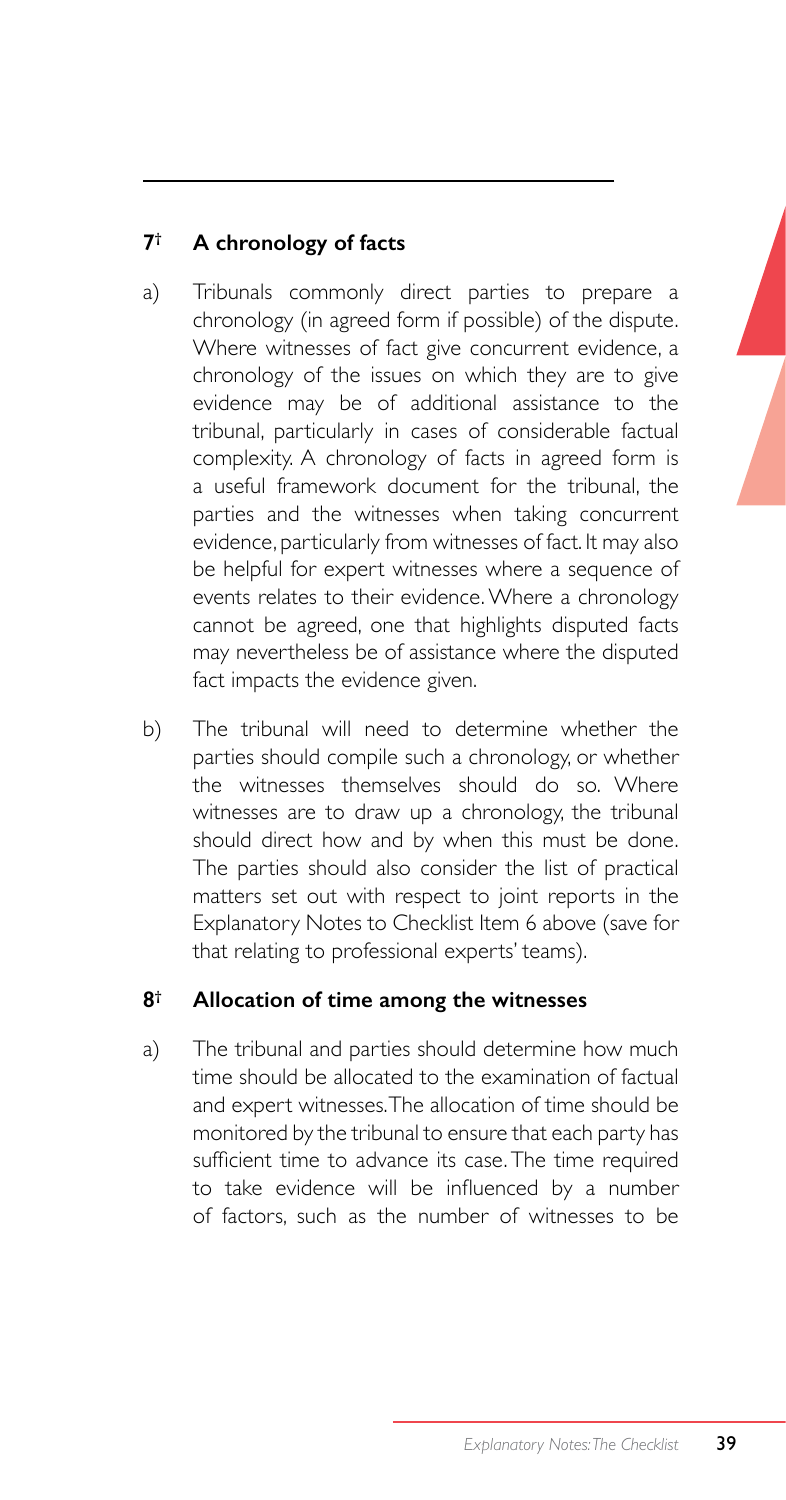examined, the extent of agreement and disagreement between the witnesses and the manner in which the witness conference will be conducted (i.e. whether it will be led by the tribunal, counsel, the witnesses, or some combination of the three). The tribunal will also need to make allowance, depending on who leads the conference, for questions from the tribunal and counsel.

- b) The tribunal should consider whether each witness will be allocated a specific amount of time to speak, and whether specific time may be allocated for questions from the tribunal and counsel. The fluid nature of a witness conference, particularly where witnesses engage in lengthy discussions, can make a strict allocation of time impractical. Although the tribunal should ensure that all witnesses are given a fair opportunity to give evidence, it does not follow that each witness must be accorded the same amount of time in the conference. The tribunal must be guided by the circumstances of the case on what is the proper time to be given to the witnesses.
- c) The tribunal may track time according to a chessclock procedure or in some other way. The tribunal may itself keep time, or require this to be done by the parties or a tribunal secretary.

#### **9† Presentations and demonstrables**

a) The parties may agree or the tribunal may direct that the witnesses make presentations or use demonstrables during a witness conference. Such aids when giving evidence can be particularly helpful where the issues in dispute are technical or complex, or there are aspects of the evidence that are easier to visualise with diagrams, animations or models.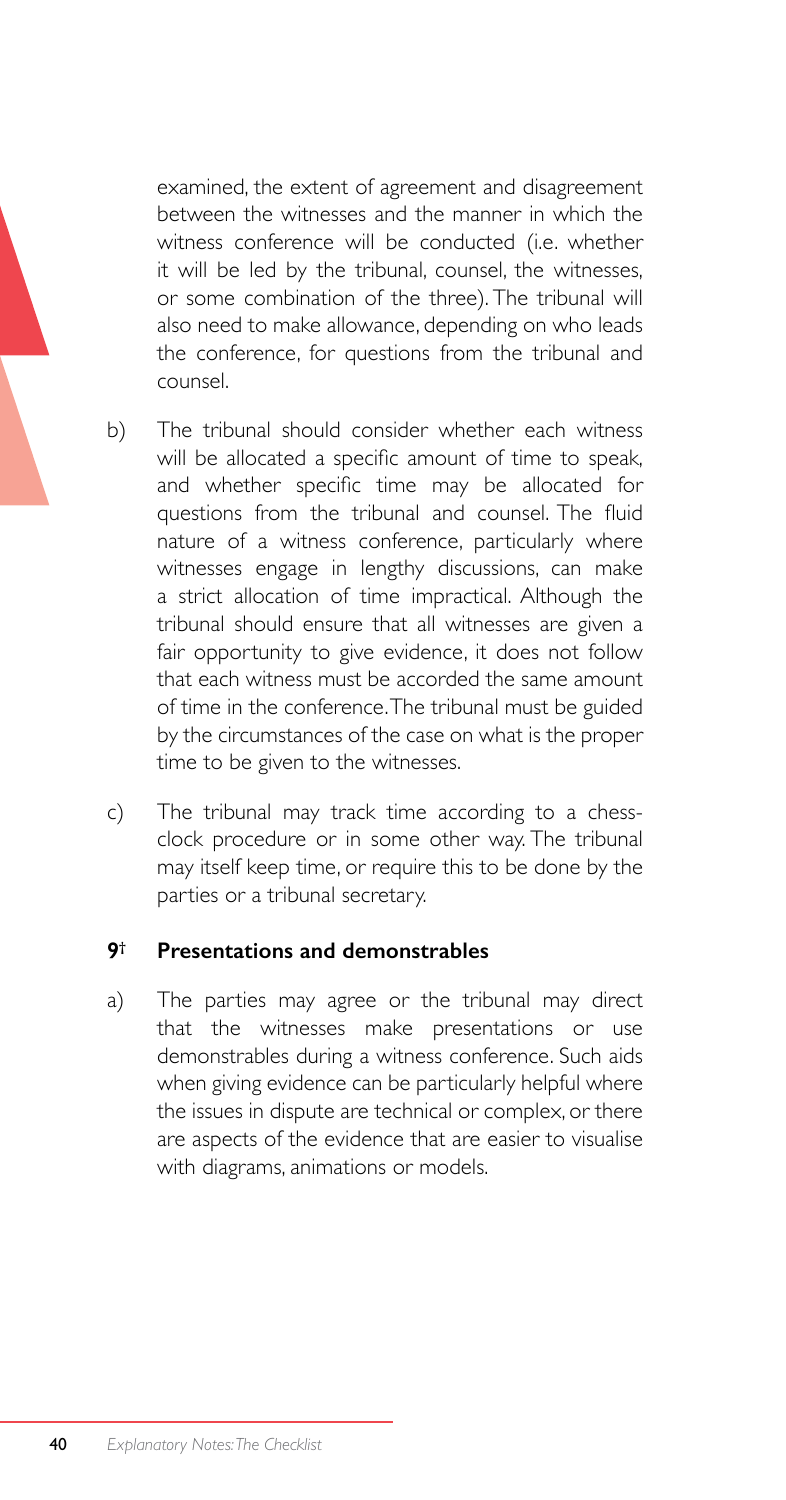- b) The tribunal may direct that the witnesses prepare their own presentations or, less commonly, a joint presentation setting out their areas of agreement and disagreement. Presentations and descriptions of demonstrables may be exchanged by the parties before the witness conference; otherwise, copies of presentations should be made available for parties and the tribunal at or immediately after the conference.
- c) The tribunal may determine that presentations and demonstrables should refer only to evidence on record or such other additional evidence that the parties agree to produce for the purpose of the presentation or demonstrable. This can avoid complaints that a party has sought to introduce fresh evidence at or on the eve of an evidentiary hearing.

#### **Logistics**

#### **10\*† One or more witnesses is to give evidence by video conference**

- a) There may be circumstances when a witness is unable to attend at the hearing venue for a conference but may be able to give evidence by video. The dynamics and ease of communication of witnesses giving evidence side by side are likely to be adversely altered when they are physically dislocated. A witness conference in such circumstances may be undesirable save where the tribunal considers that time or other constraints or considerations prevail over the limitations of evidence being given by video.
- b) A tribunal should consider whether a witness conference can be held where all the witnesses are to give evidence from a location other than hearing venue. In such circumstances, the witnesses will not be physically dislocated from each other, but from the tribunal, counsel and others present at the hearing venue.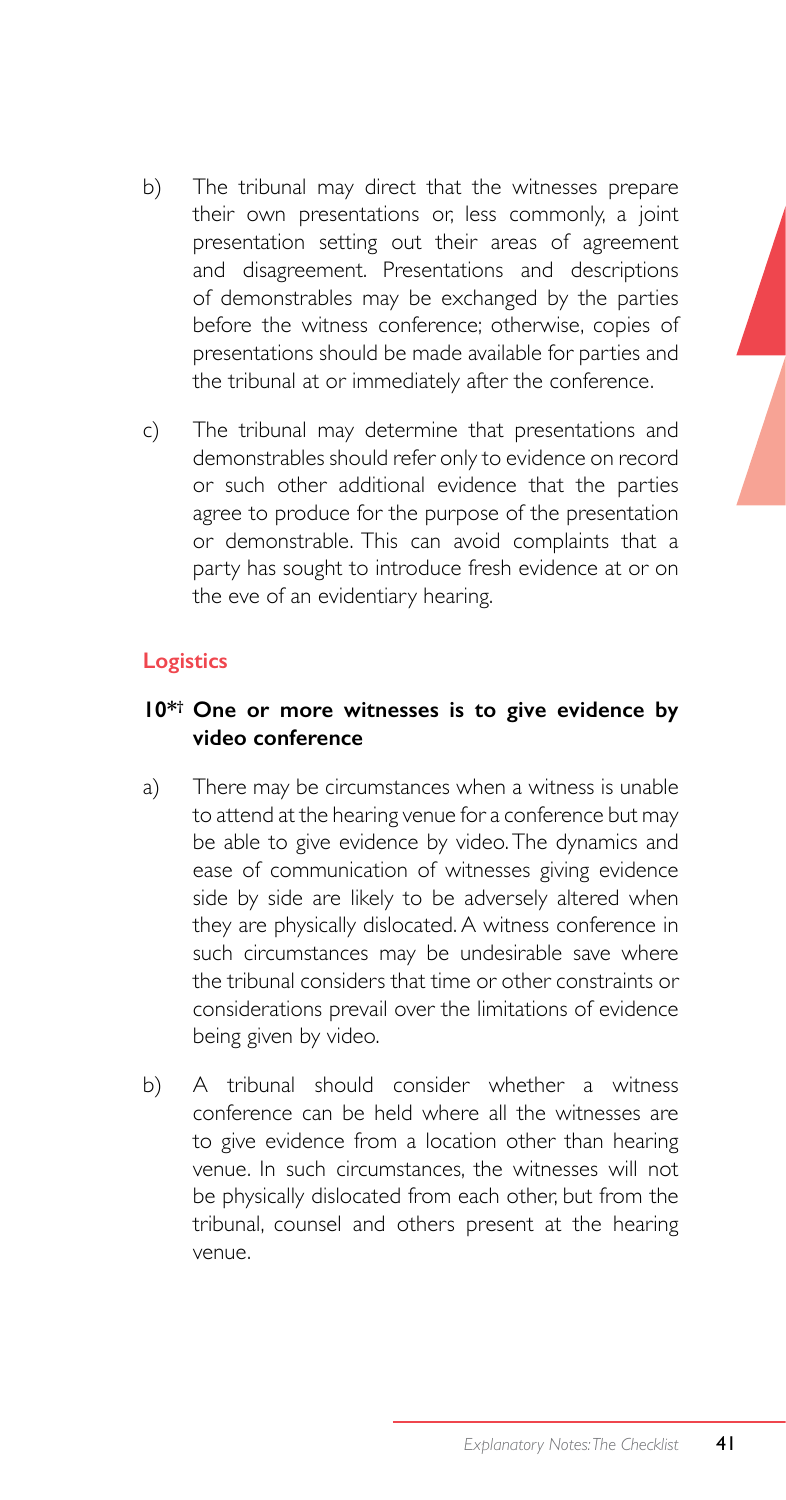- c) Where a witness is to give evidence by video conference, the tribunal should consider issuing directions addressing the following matters:
	- i) provision by the party presenting such witness of details of the video conferencing service to the tribunal and all parties in advance of the hearing to allow the other parties to observe tests of the service provider's video conferencing capabilities between the venue of video conference and the venue of the hearing
	- ii) details of the time and venue of the video conference
	- iii) the presence of a duly empowered legal representative of the party presenting such witness at the venue of the video conference. The party presenting such witness shall inform the tribunal of the identity of such representative and provide his/her curriculum vitae prior to the hearing
	- iv) the presence of a duly empowered legal or other representative of the other parties should they wish at the venue of the video conference. Where another party chooses to have such a representative present, it shall inform the tribunal and all other parties of the identity of such representative and provide his/her curriculum vitae prior to the hearing
	- v) where such witness is to give evidence in a language other than the language of the arbitration, the party presenting the witness shall engage a qualified and experienced interpreter, who shall be present in person with the witness at the venue of the video conference
	- vi) provision and access at the venue of the video conference to all documentation produced in the proceedings relevant to such witness's evidence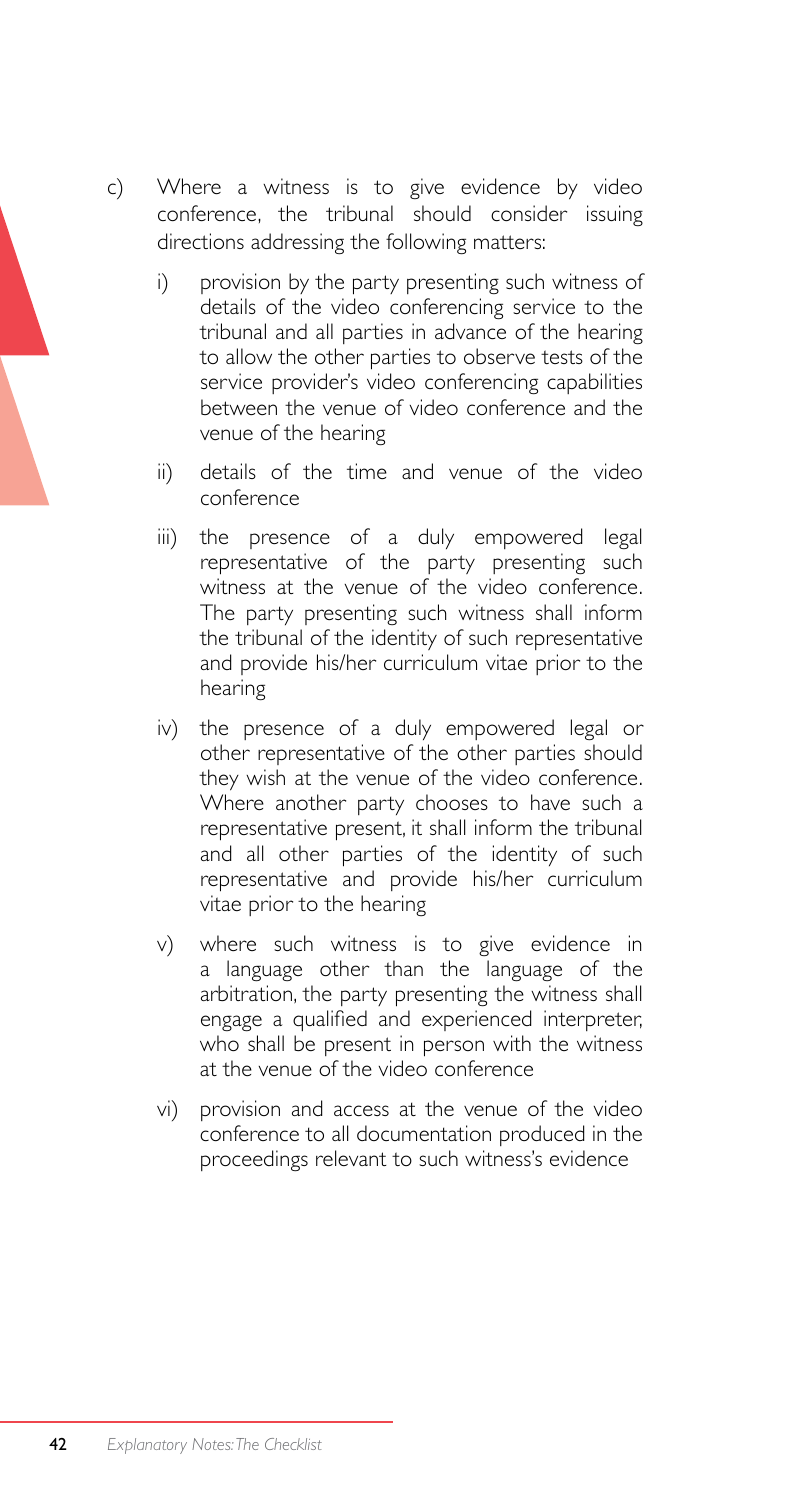- a) There may be instances where a witness is unable to speak the language in which the arbitration is conducted or is not confident doing so. The tribunal should giveinterpretation of questions to and answers from the witness. directions for a qualified and experienced interpreter to provide simultaneous or consecutive interpretation of questions to and answers from the witness.
- b) The tribunal should consider what impact interpretation may have on the timing of a conference, including how it may allocate time among the witnesses.

### **12† Sufficient physical space is required at the venue of the hearing for multiple witnesses to give concurrent evidence**

 The parties should ensure that there is sufficient space at the venue for the witness conference. The hearing venue will need to be able to accommodate the witnesses sitting comfortably together (including any translators) to be able to interact with the tribunal, counsel and each other.They will each need sufficient space to access and review documentation, including any reports and other relevant evidence.

### **13† Seating arrangement of witnesses**

a) The parties should consider the proposed seating arrangements for witnesses in advance of the hearing. For larger conferences, witnesses who will naturally be responding to each other's evidence ought to be grouped together. The witnesses ought not to be too distant from either the tribunal or counsel.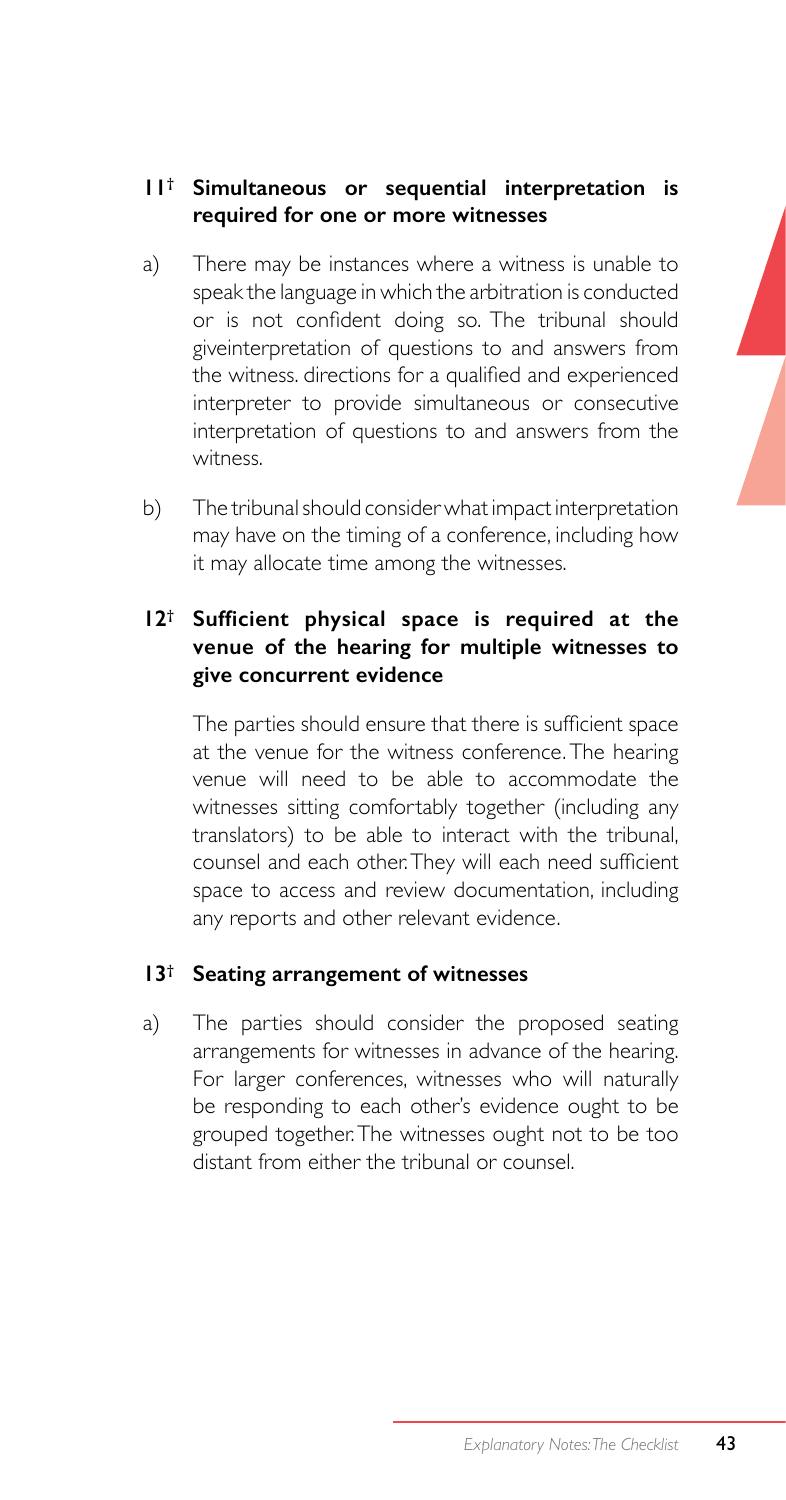b) Where witnesses may give more discursive evidence, for example in an expert-led conference, less room may be needed to accommodate documentation. Witnesses may require more space in conferences with more inquisitive questioning among themselves, counsel and the tribunal to allow access to their documents in the course of giving evidence.

### **14† Stenographic, recording and/or audio amplification is required for multiple witnesses to give concurrent evidence**

The parties should ensure that the venue for the conference contains the necessary layout and equipment to ensure witnesses can give evidence concurrently and be heard by the tribunal and counsel. In most cases, the tribunal and the parties will want real time transcription services to record the evidence of all the witnesses. Parties should consult with professional stenography service providers to ensure that they can accommodate transcription of concurrent evidence, particularly where there may be a large number of witnesses giving evidence.

### **15† Audio-visual equipment is required for giving evidence**

Audio-visual equipment may be required for a witness conference. A witness may wish to give a presentation using a slideshow, animations or other digital means. Parties should ensure that the hearing venue can accommodate such requirements.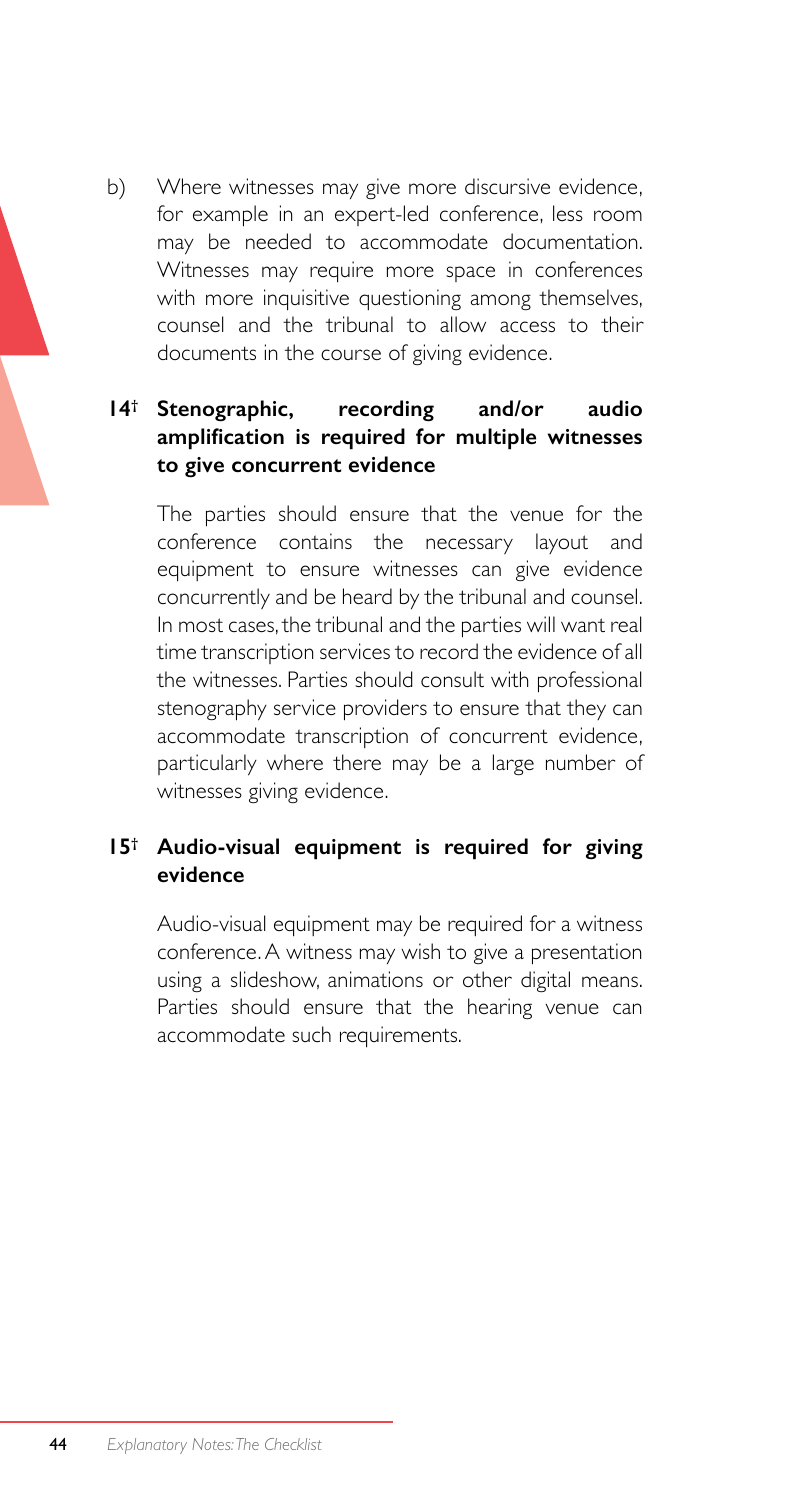# The Standard Directions

#### **Introduction**

- a) The Standard Directions provide tribunals and parties with a procedural framework for witness conferencing. They are intended to be included in a tribunal's initial procedural order in arbitration proceedings that establishes the procedure for the arbitration as a whole. Once the issues to be determined and the identities of the witnesses (and possibly their evidence) have crystallised, the tribunal can decide whether to hold a witness conference. If so, it can issue further Specific Directions, as set out in these Guidelines, and a procedural timetable for the various steps required to prepare the conference. Where a tribunal has not issued the Standard Directions in an initial procedural order, they should be incorporated into a subsequent order together with the appropriate Specific Directions.
- b) The Standard Directions establish the ground rules for witness conferencing. They provide that the tribunal may take concurrent evidence from witnesses as it considers appropriate in due course, and stipulate what steps the parties and witnesses must take to prepare for the conference.
- **1 The tribunal in consultation with the parties shall determine which witnesses will give concurrent oral evidence and on what issues. The witnesses shall give evidence on such issues in such conference or conferences at such date and time as the tribunal directs.**
- a) This Direction confirms that the tribunal may take concurrent witness evidence in relation to such issues as it considers appropriate. It does not preclude the taking of consecutive evidence from the same or other witnesses on other issues. The Direction anticipates that at a future point in the proceedings the tribunal shall direct who will give evidence in conference and on what issues.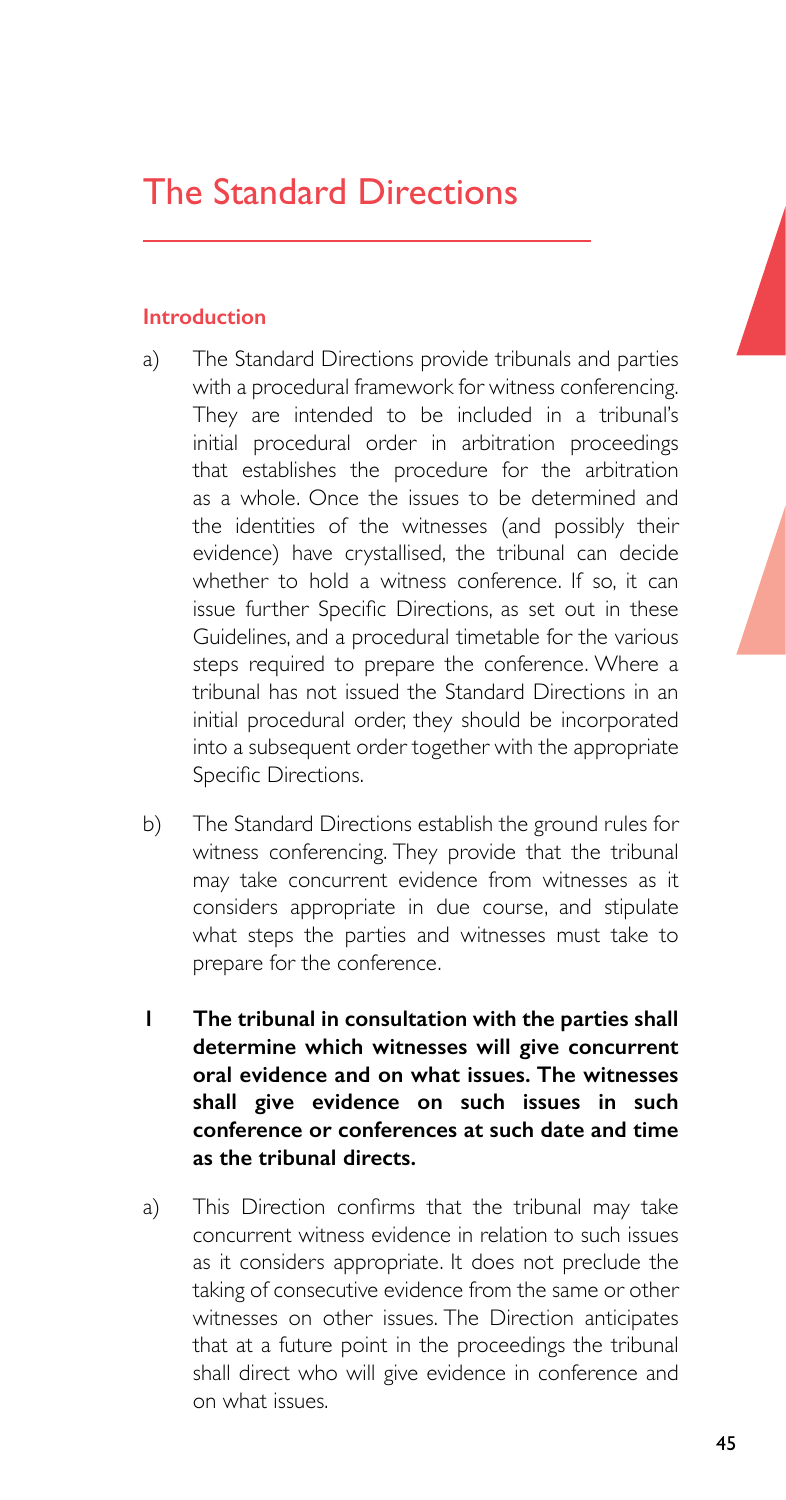- b) In some cases, that future direction will simply confirm that a witness for each party will give (for example) expert witness evidence together. In other cases, the tribunal may issue (or may ask the parties to agree) a schedule that sets out which witnesses will give concurrent evidence and on which issues in which conference. This will be necessary where, for example, witnesses have given written evidence relevant to a number of issues and those issues might be addressed in more than one witness conference with different permutations of witnesses. A tribunal may also need to articulate the issues to be tested in conference where some parts of a witness's evidence will be tested through concurrent evidence, and other aspects through consecutive evidence.
- **2 Witnesses giving concurrent evidence on the same issue or issues shall jointly prepare a schedule containing a list of areas on which the witnesses agree and disagree and a summary of the witnesses' views on those areas of disagreement ("Schedule").**
- a) This Direction provides that the witnesses to give evidence in conference prepare a Schedule setting out the areas where they agree and disagree. Where the witnesses are to give expert evidence, the contents of the Schedule could be drawn from a joint report, if the witnesses are going to produce one. The tribunal and the parties ought therefore to consider this Direction in the context of any directions given in the same procedural order for the preparation of reports by expert witnesses. This Direction anticipates that the tribunal will subsequently direct the date by which a Schedule must be prepared.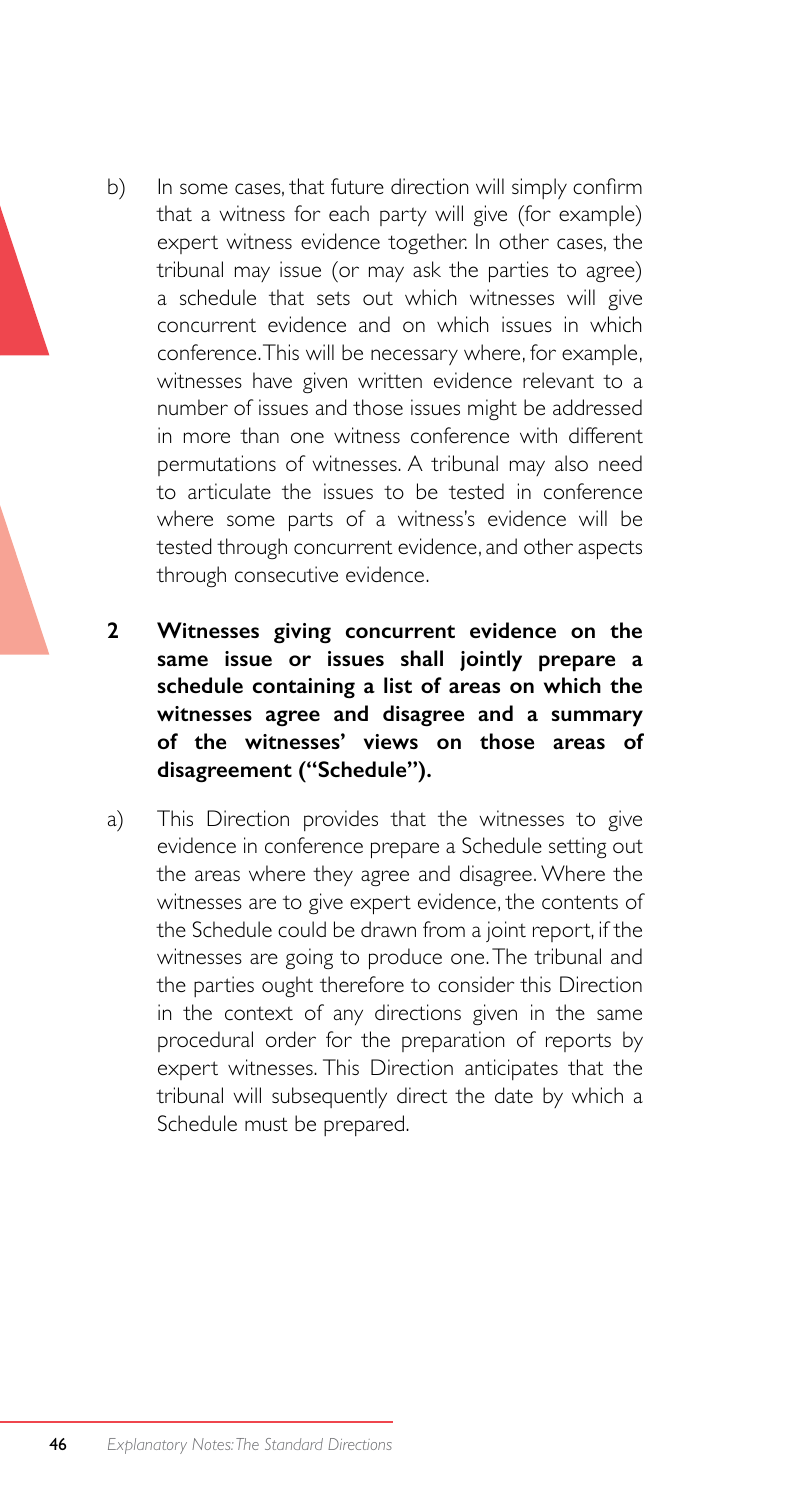- b) This Direction may not be necessary or suitable if the conference is to be with witnesses of fact. In such cases where a Schedule is to be prepared, it will usually be preferable for the parties, rather than the witnesses themselves, to prepare the Schedule. The Direction should be modified accordingly.
- c) A Schedule prepared pursuant to this Direction can serve as an agenda for the witness conference.

### **3 The tribunal may direct that the parties shall agree a chronology of agreed facts ("Chronology") relating to evidence to be given concurrently by witnesses.**

As set out in the explanatory notes to Checklist Item 7, a tribunal may wish for parties to prepare a chronology of agreed facts. This Direction provides that the tribunal may order the parties to arrange for such a chronology to be prepared. It anticipates that the tribunal will subsequently direct the date by which such a Chronology must be prepared.

### **4 For the purpose of preparing a Schedule or Chronology:**

### **(1) The witnesses may hold discussions with each other by such means and for such period as the tribunal shall direct.**

a) This Direction provides for the witnesses to hold discussion in order to agree a Schedule (or, less commonly, a Chronology). In some cases, the tribunal will specifically direct the mode of discussions, such as by email, telephone or in-person meetings. It may also provide a timeframe in which those discussions are to take place, although in practice this is likely to appear in a subsequent procedural order.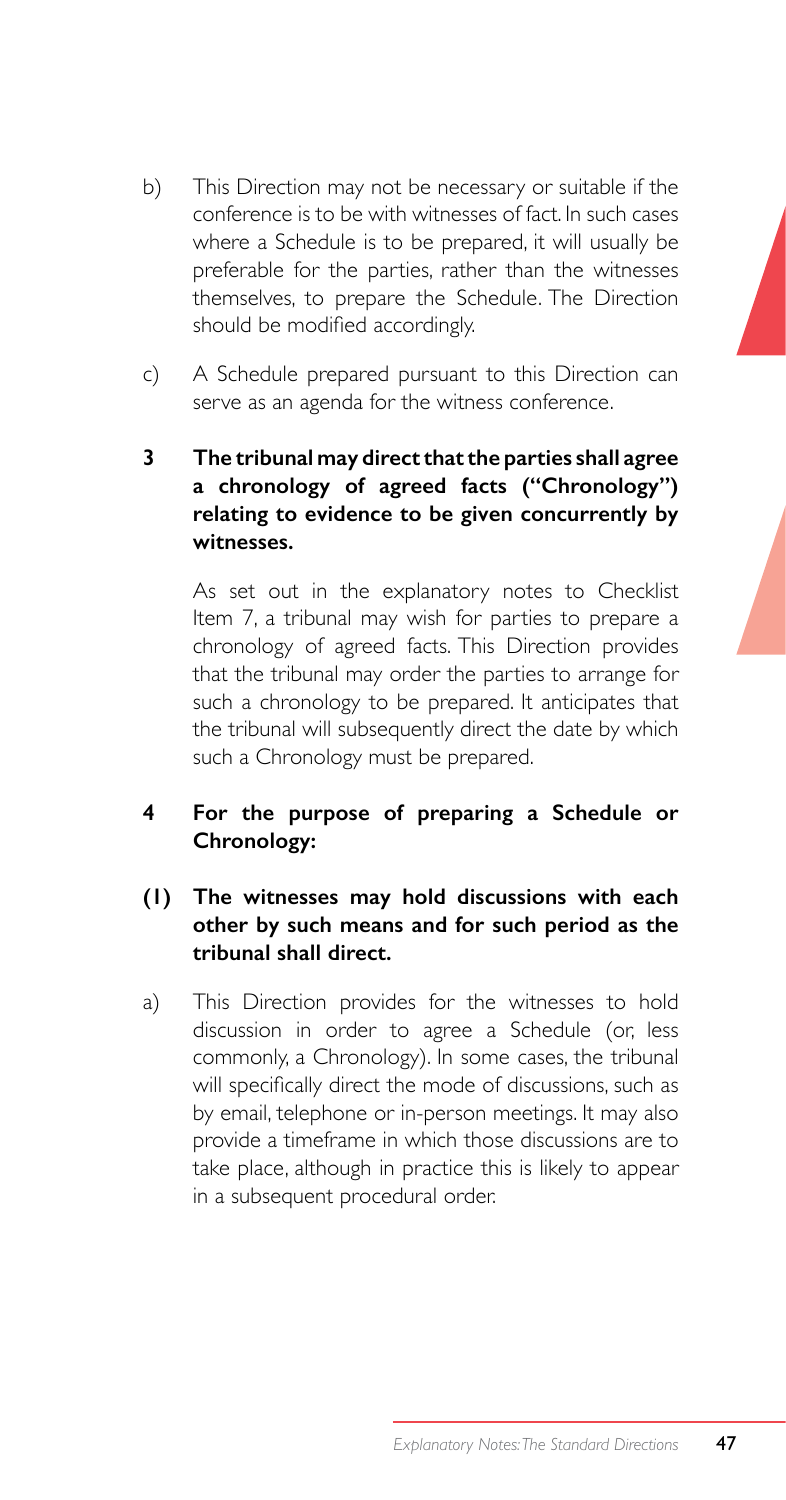**(2)** *either* **[Counsel shall not be involved in discussions between the witnesses]**

*or* **[Counsel's involvement in discussions between the witnesses shall be limited to [to be agreed between parties]].**

b) The parties should consider whether and to what extent counsel should be involved in discussions to agree a Schedule or Chronology. It might be agreed that counsel is not to be involved at all. Alternatively, counsel could be involved to a limited extent, and assist (for example) in only the drafting of the Schedule or Chronology. Parties could agree that counsel may receive an update from the witnesses at an agreed point in the discussions, or after they have concluded. The parties may agree on other conditions of counsel's involvement.

#### **(3) The parties agree that nothing discussed between the witnesses shall be referred to or given in evidence in the proceedings.**

- c) This Direction records the parties' agreement not to rely on matters discussed between witnesses in the preparation of a Schedule or Chronology. The tribunal and the parties must ensure that the witnesses understand the implications of this Direction and how the contents of the witnesses' discussions may or may not be used in the course of a witness conference session, or more generally at the hearing. A tribunal may wish to require the witnesses to record their agreement not to do so as part of their written evidence.
- d) This Direction is also intended to ensure that where counsel is involved in discussions, the contents of those discussions are also not to be referred to or given in evidence in the proceedings.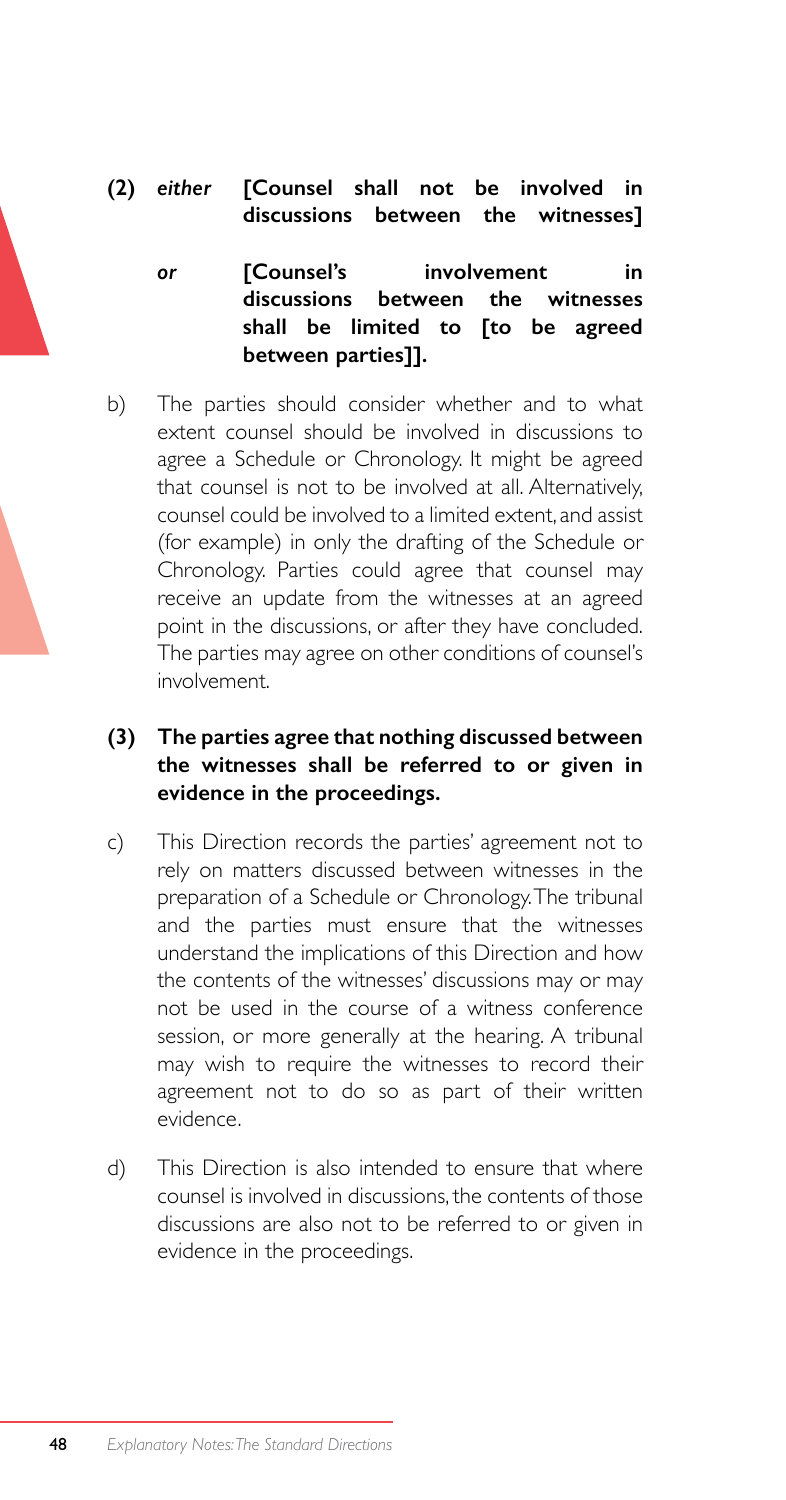### **(4) The witnesses may at any time jointly seek directions from the [***parties /tribunal***].**

e) This Direction provides that witnesses may jointly seek directions from the parties or the tribunal. This may be necessary where the witnesses have encountered difficulties in the course of preparing a Schedule or Chronology.They may seek clarification as to whether they are permitted to take certain further steps, or they may require the tribunal to give further directions.

### **5 Any presentation materials and demonstrables used in conjunction with a presentation by a witness shall be provided to the tribunal and the other parties prior to the presentation.**

This Direction anticipates that the tribunal will make a direction for the production of presentation materials and demonstrables prior to the presentation to which it relates. In many cases it will be sufficient for the materials to be provided immediately before the presentation, but depending on the nature of the materials or demonstrable, the tribunal may wish to direct that they be provided at an earlier date. See also the explanatory notes to Checklist Item 9.

#### **6 At any witness conference, the tribunal may at any time at its own discretion:**

#### **(1) ask questions of any witness.**

a) This Direction ensures that the tribunal may ask questions of any witness at any time, regardless of who leads the witness conference so that it can inquire further into any area of evidence.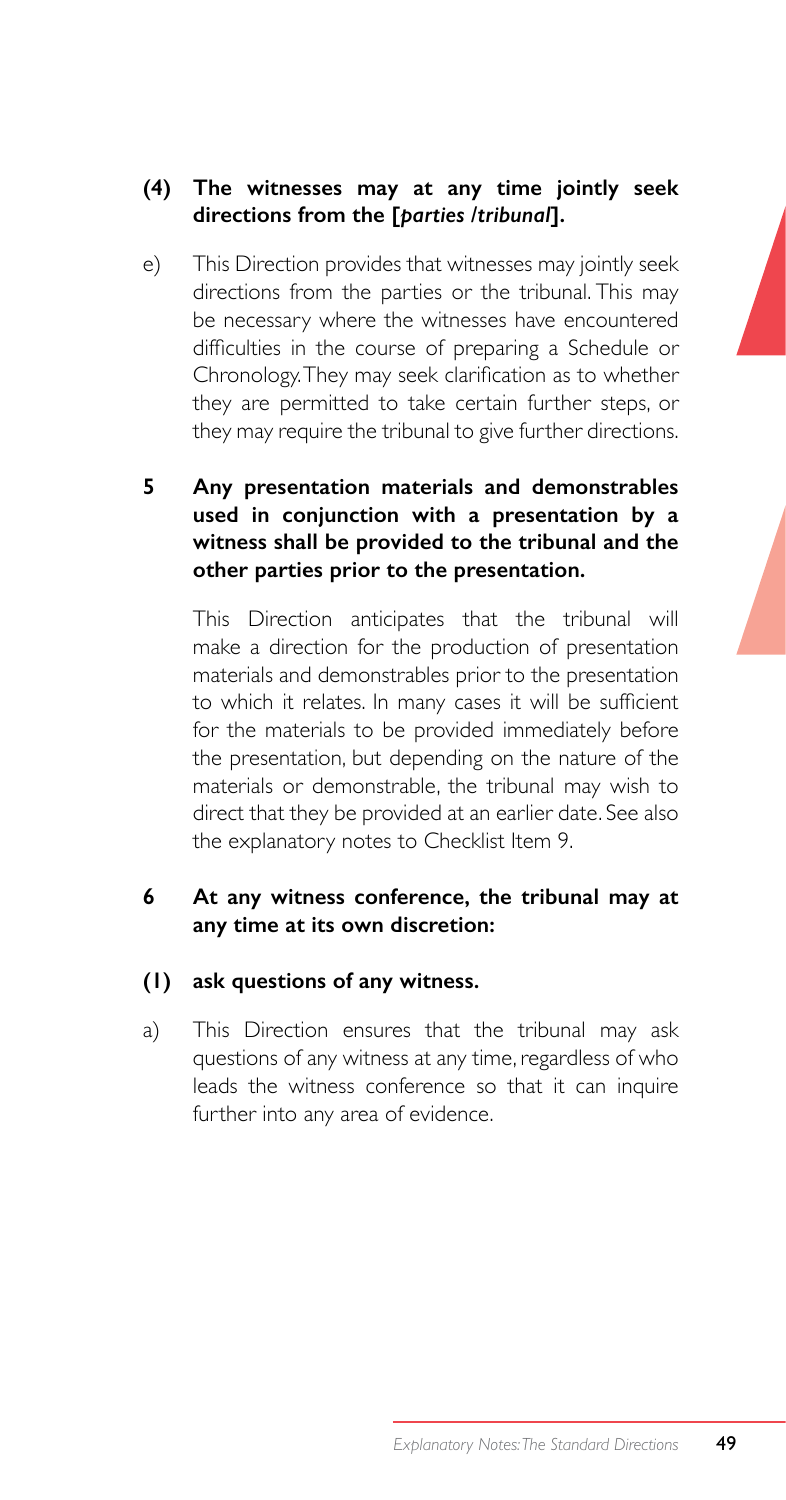### **(2) order that a witness be recalled for further questioning.**

- b) Sometimes a witness who has completed giving evidence may need to be recalled as a result of some other evidence or issue that arises later in the proceedings. This Direction clarifies that the tribunal may order recall of a witness despite the fact that he or she has given evidence concurrently with another witness who has given evidence on a common issue. The tribunal may order that all witnesses who have given concurrent evidence previously are to be recalled to give further evidence, either concurrently or consecutively.
- c) Practical difficulties may arise when one or more witnesses are recalled. In most instances, recall as soon as possible will be desirable, especially where witnesses may have travelled any distance to give evidence, and in any event may have other commitments. The tribunal and the parties should consider whether it would be appropriate for a recalled witness to give evidence by video conference; see also the explanatory notes to Checklist Item 14.

#### **(3) vary the procedures for taking concurrent evidence as it considers necessary for the efficient and effective conduct of the proceedings.**

d) The Standard Directions seek to address the most common situations relating to witness conferencing but they cannot and do not purport to account for every eventuality. The Standard Directions will likely be issued early in the proceedings where the form or even desirability of holding a witness conference may be unclear. Circumstances may change after the issue of the Standard Directions, and indeed the Specific Directions, which require the tribunal to reassess and vary the procedures it had previously ordered for witness conferencing. For example, it may only transpire during the witness conference itself that the form of the conference needs to be adapted, or that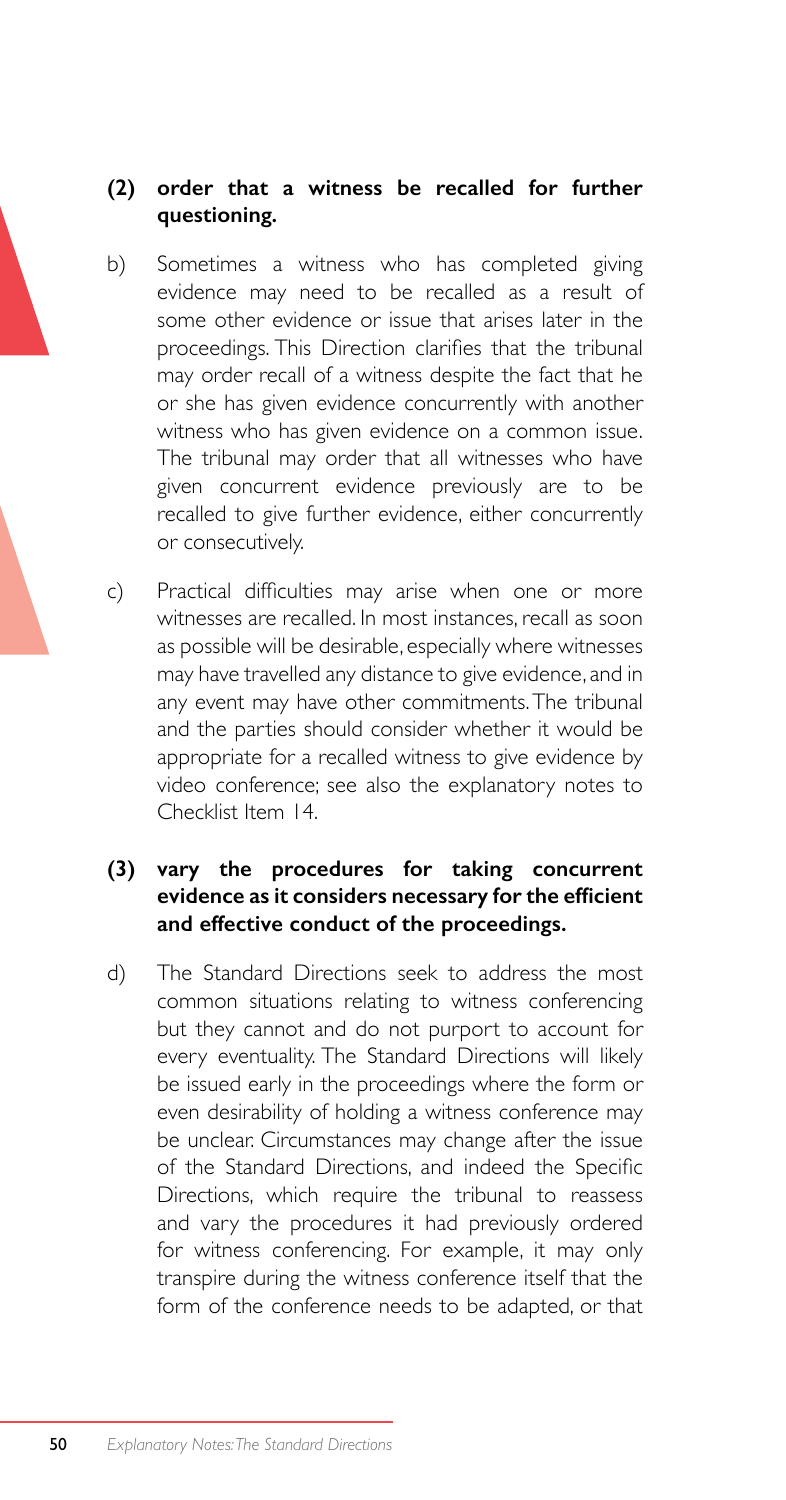the conference may need to be concluded. It might also transpire following the discussions to prepare a Schedule or Chronology that it would not be necessary to hold the witness conference.

e) How the tribunal may vary the conferencing procedure will depend on the circumstances as they arise, although the tribunal must take the parties' views into account in determining how best to proceed.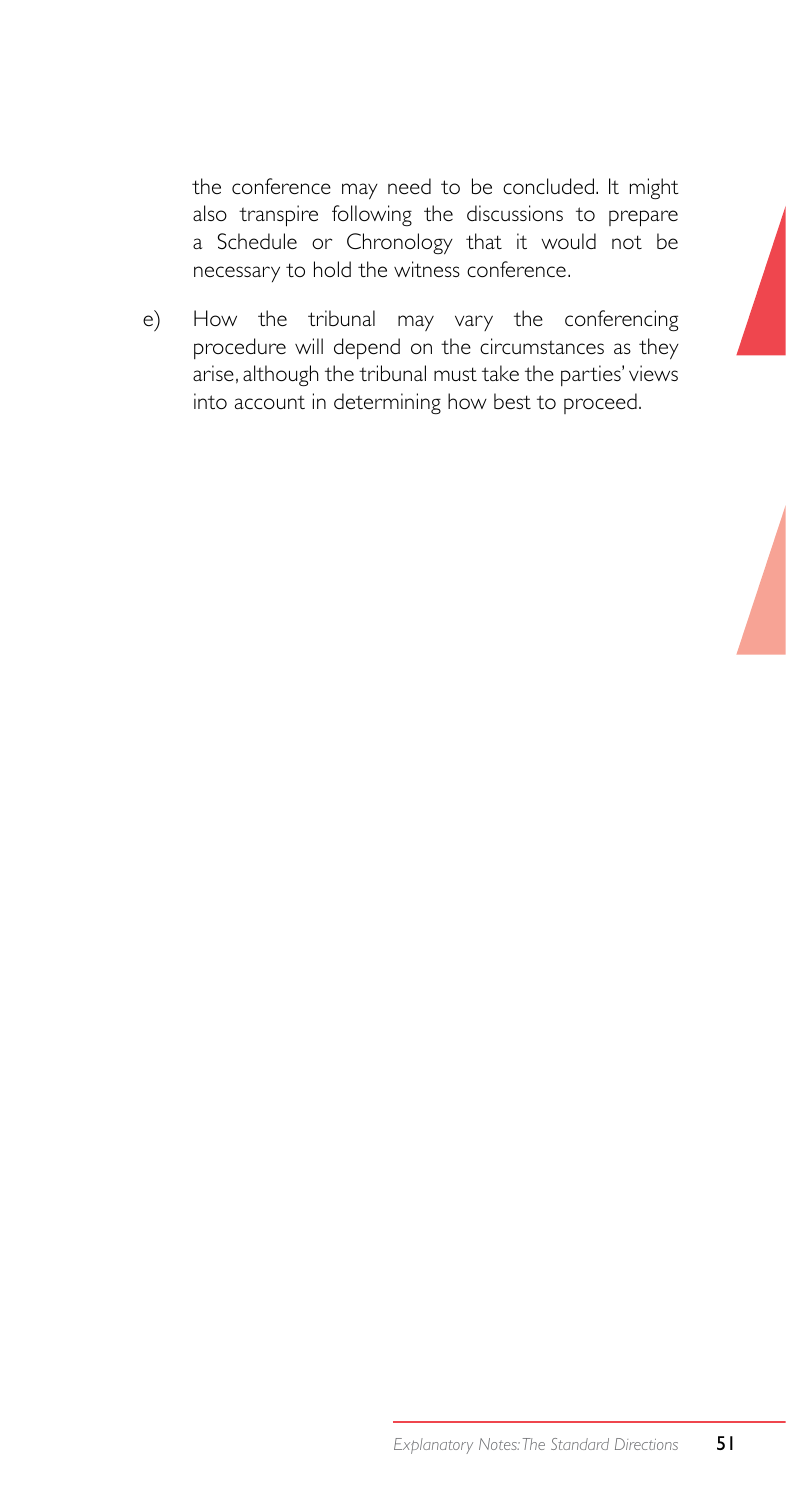# The Specific Directions

#### **Introduction**

- a) The Specific Directions provide three frameworks for taking concurrent evidence at the evidentiary hearing. The frameworks approach witness conferencing from the perspectives of those leading the conference: the tribunal, the witnesses or the parties' counsel. The Specific Directions may be used to create a standalone procedural order concerning witness conferencing or be included in a wider order. In practice, the tribunal and the parties will not be in a position to agree what Specific Directions will be best suited to the case until the issues for determination have been crystallised, the parties have exchanged evidence and the identities of the witnesses have been confirmed.
- b) The three frameworks set out in the Specific Directions will be suitable for many cases with little or no alteration. Alternatively, the tribunal and the parties may wish to combine the approaches of some or all of the different frameworks to create a bespoke process that suits the case at hand.

#### **Option A: Tribunal-led Conference**

A witness conference under this framework will be conducted by the tribunal. This style of conference bears some similarity to inquisitorial processes found in civil law systems, and parties' counsel have a more limited role than is typically experienced in common law adversarial proceedings.

#### **A1 Witnesses shall [not] be sequestered prior to giving evidence.**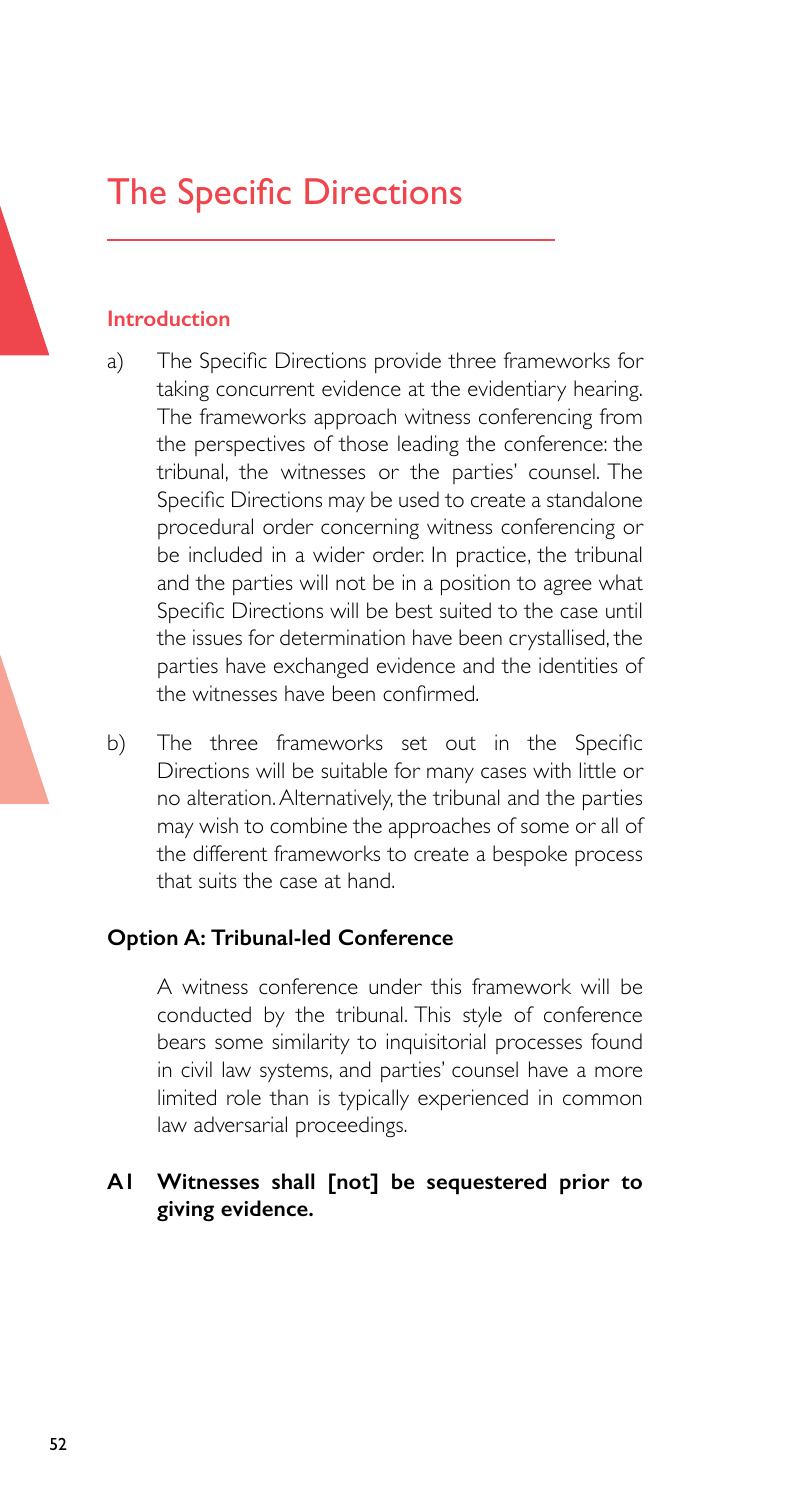- a) The question of sequestering witnesses typically arises when those witnesses give consecutive evidence. The concern that sequestering seeks to address is that a witness may be consciously or subconsciously influenced after hearing another witness's evidence. This issue will not arise as between witnesses giving evidence concurrently. However, it may be desirable for those witnesses nevertheless to be sequestered as regards the evidence of other witnesses.
- b) Where witnesses are to give evidence in multiple conferences, or both in conference for some issues and alone for others, a tribunal will need to consider whether some or all of the witnesses should be sequestered. The direction for sequestration may need to account for the fact that a witness may give evidence in one conference (or alone) and then wait until a later part of the hearing before giving evidence again.
- c) Although this Direction is framed broadly to relate to all witnesses, a tribunal may need to make directions for sequestration in relation to specific witnesses or groups of witnesses.
- d) If there is to be some form of witness sequestration, the tribunal should consider whether to make a supplementary direction that sequestered witnesses shall not be provided with a transcript or summary of the evidence of other witnesses.

#### **A2 At the beginning of any conference, the tribunal shall administer an oath or take an affirmation from each witness.**

This Direction is optional. Different jurisdictions have varying practices on whether arbitrators may or are required to administer oaths and affirmations.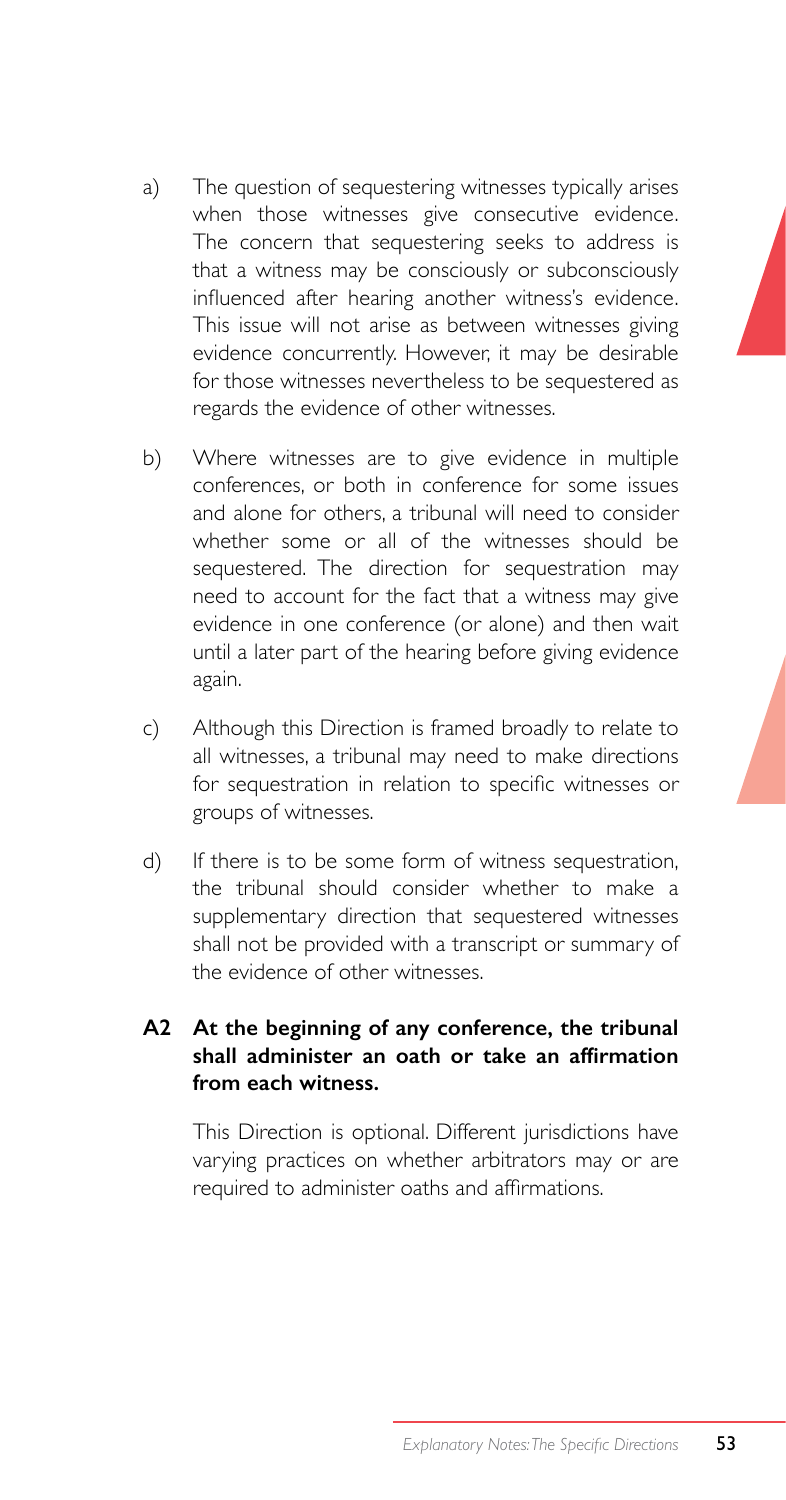### **A3 Each witness shall confirm that the written evidence submitted by them is their own and shall identify any corrections that they wish to make.**

In common law systems, witnesses in civil proceedings typically provide evidence by way of written statements (in place of oral testimony) and a witness is typically asked by the presenting party to confirm the correctness of their written statement before being cross examined. This Direction is included to ensure that witnesses confirm that the written evidence they offer is their own evidence, and to give them the opportunity of correcting it as necessary.

- **A4 Each witness shall give an oral presentation of their position. The tribunal shall, in consultation with the parties, determine the length of the presentations and the order in which the witnesses shall make them.**
- a) This Direction is optional. The tribunal may find an oral presentation from expert witnesses helpful in understanding their respective positions. Presentations from witnesses of fact may be less useful. A tribunal will need to consider the particular circumstances of the case when considering whether to make this **Direction**
- b) Where the witnesses are to provide presentations, the tribunal should consider whether each witness should present separately, or whether they should jointly present a summary of the areas on which they agree, followed by separate presentations from each witness on the areas of disagreement. The tribunal should also direct how long the presentations should be. The length and order of presentations may be indicated by amending the second sentence of this Direction, or by a subsequent procedural order.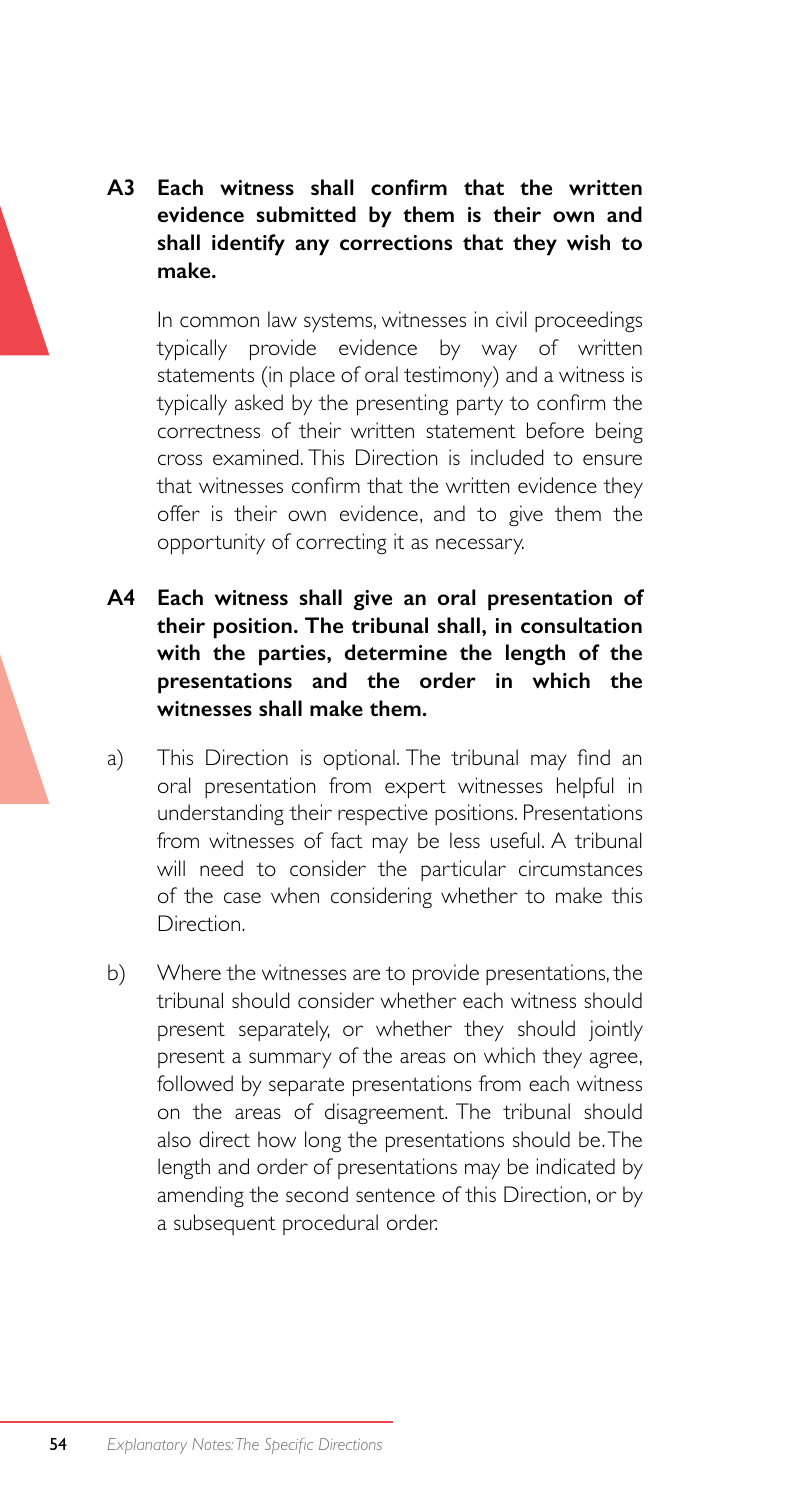- **A5 The tribunal will question the witnesses in relation to the areas of disagreement set out in the Schedule and on any other matter it considers appropriate. The tribunal will ask each witness to express their views on each of the areas and why they disagree with the views of the other witness(es). The tribunal shall give each witness the opportunity to respond to the evidence of another.**
- a) This Direction lies at the heart of the tribunalled conference. The tribunal will ask the witnesses questions usually by reference to the Schedule (see Standard Direction 2).The tribunal may also seek the witnesses' views on other matters that it feels would assist in resolving issues in dispute. The tribunal may ask the witnesses questions on an issue-by-issue basis. Alternatively, the tribunal may adopt some other structured approach to taking the evidence.
- b) One of the advantages of taking concurrent evidence is to hear immediate responses and rebuttals to competing evidence. The witnesses may engage in dialogue as they explain their positions and justify why they do not agree with other evidence.After being questioned by counsel for the opposing party, counsel may ask a witness of his own party to clarify any matter that arose out of that questioning.
- c) The tribunal should monitor the conference to ensure that all the witnesses are given the opportunity to present their positions and explain why the other witnesses' evidence is not to be preferred. Equally, the tribunal will need to exercise control over the dialogue that may develop between the witnesses so that sufficient time is devoted to each area of disagreement.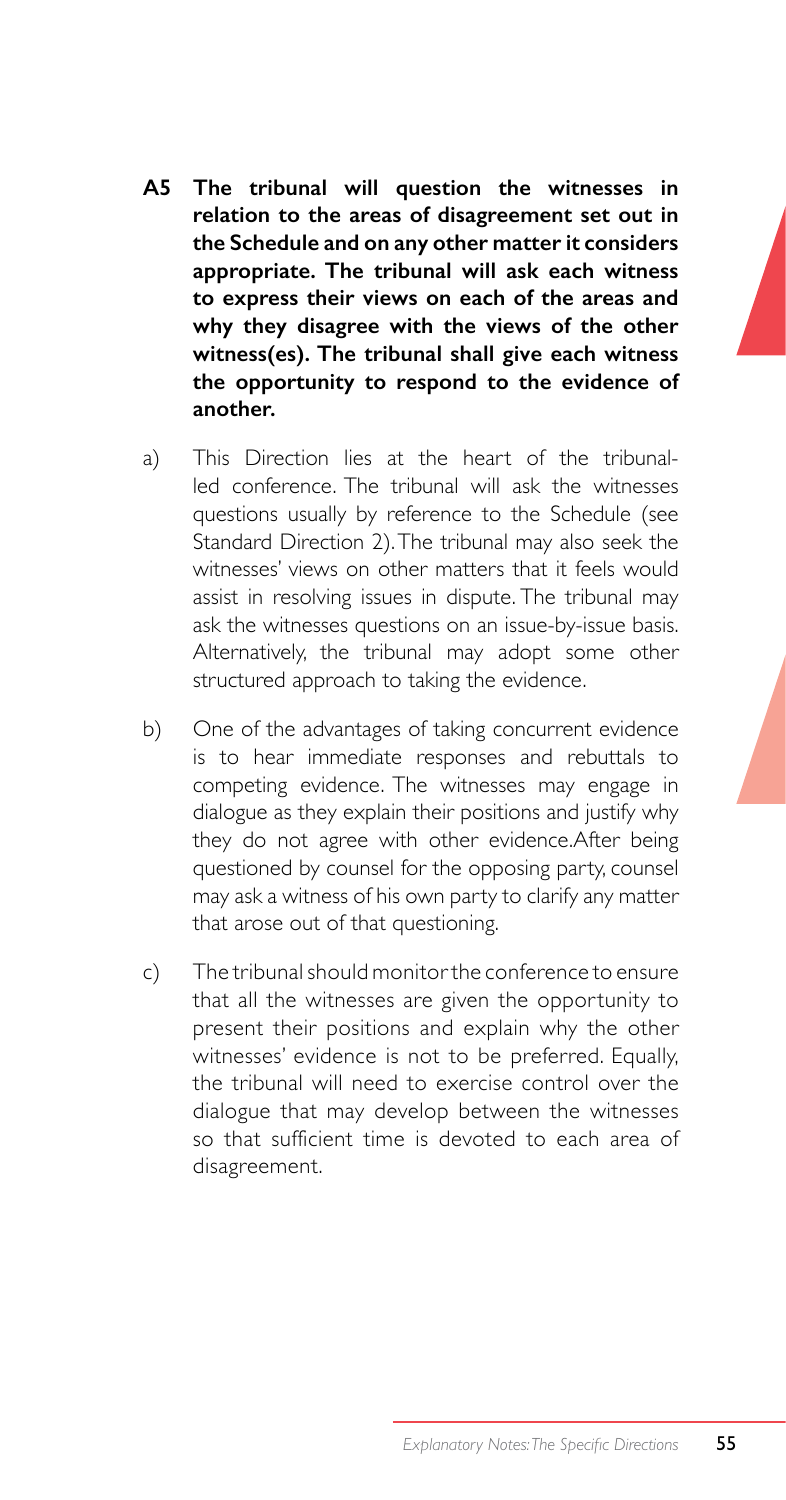- **A6 After the tribunal has completed its questioning, each party's counsel may question the witness(es) of the other party/parties and may invite their own party's witness to respond to the opposing witness's answers.**
- a) This Direction allows parties to question witnesses on matters that may not have been addressed during the conference, or where a party wishes a witness to clarify their evidence. It ensures that parties have the opportunity to present their own witnesses' evidence and to test the evidence of other parties' witnesses, to the extent that this has not already taken place during the tribunal's conduct of the conference.
- b) Before counsel questions the witnesses, the tribunal may wish to summarise its understanding of the witnesses' evidence, either on an issue-by-issue basis as the conference unfolds, or at the conclusion of the tribunal's questioning. This may not be practicable where the evidence is detailed.
- c) This Direction provides that counsel may "question" another party's witnesses. This questioning could take various forms. For example, the tribunal should consider whether it is necessary or appropriate to clarify whether such questioning is to be in the form of closed questions, akin to cross examination as encountered in common law jurisdictions. If so, it may be appropriate to direct that opposing counsel may thereafter ask supplemental open questions, akin to common law re-examination.
- d) Another means by which counsel may ask supplemental questions of the witnesses is for counsel to ask all of the witnesses a common question, and allow each of them to answer. If desirable, the witnesses may discuss and debate the question posed.
- e) When all the witnesses have had an opportunity to speak, the tribunal may ask counsel to move onto the next question. Once one party's counsel has asked all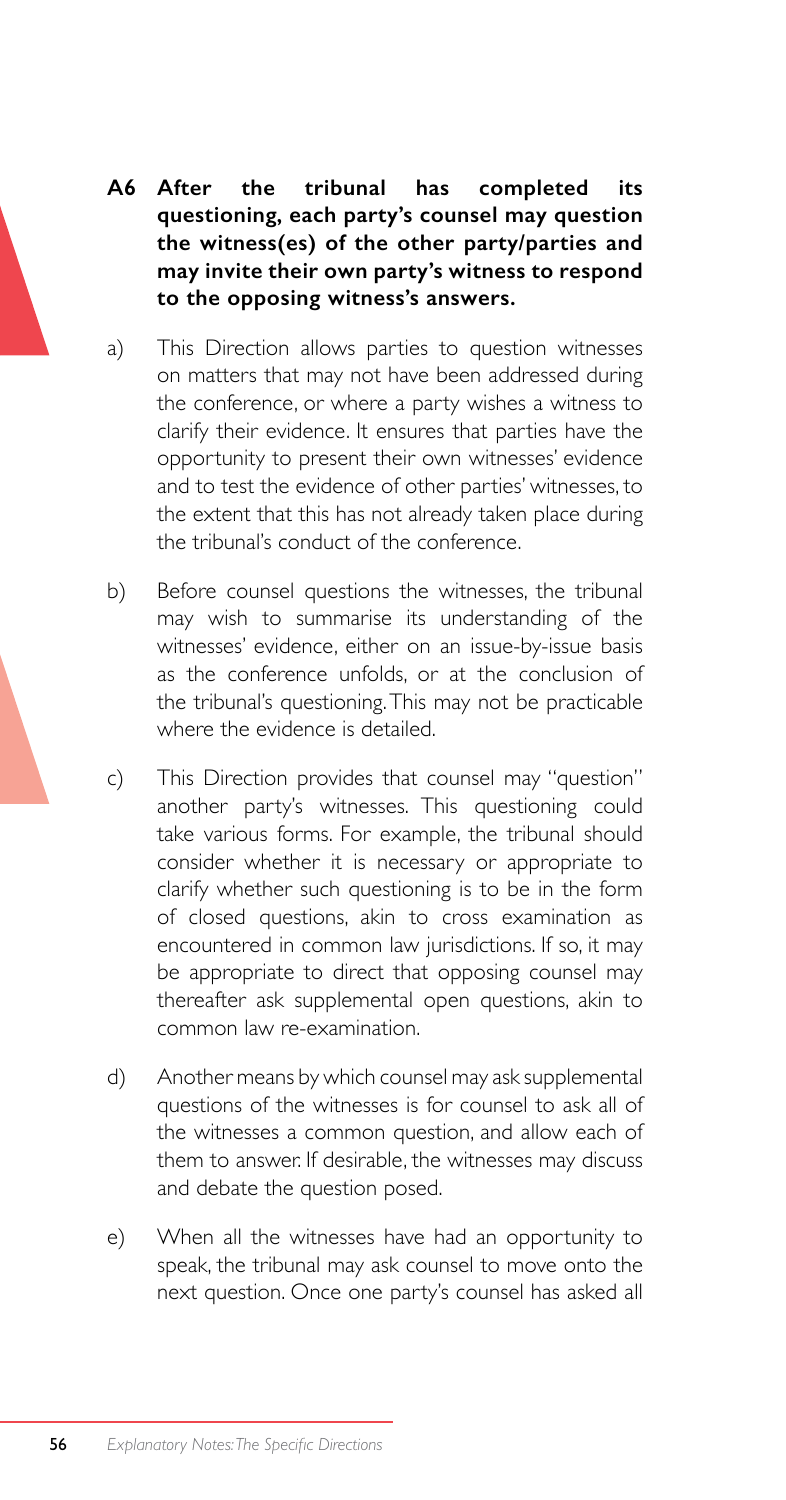the questions they wish to ask, opposing counsel would be given the same opportunity to ask questions. This approach to questioning could be modified such that after the witnesses have given evidence in response to a question, the tribunal invites other parties' counsel to ask questions that arise from the evidence just given, following which, questions on another topic are asked.

- f) Whichever way counsel asks supplemental questions, the tribunal must ensure that the parties have an opportunity to present their case. It should be alert to the need for the witnesses to present their positions but at the same time ensure that witnesses do not unnecessarily repeat their evidence and compromise the efficiency of the process.
- **A7 The tribunal may at any time permit or invite discussion between the witnesses, or any of them, of any area of disagreement set out in the Schedule and on any other matter it considers appropriate.**

 This Direction clarifies that the tribunal may allow or ask the witnesses to discuss a particular area in dispute, in addition to asking questions directly of the witnesses. Such free form discussions can be of considerable assistance in understanding why the witnesses hold different views on an issue, or can even lead to a consensus once the witnesses have been able to discuss and debate their respective positions.

#### **Option B: Witness-led Conference**

a) A witness conference conducted under this framework is led by the witnesses. The interaction between the witnesses is free-flowing with less input from the tribunal or counsel. This approach is suitable for expert witnesses providing opinion evidence. It is unlikely to be appropriate where witnesses of fact give concurrent evidence. The process bears some resemblance to meetings that take place between expert witnesses to discuss their evidence in advance of preparing a joint report to a court or tribunal.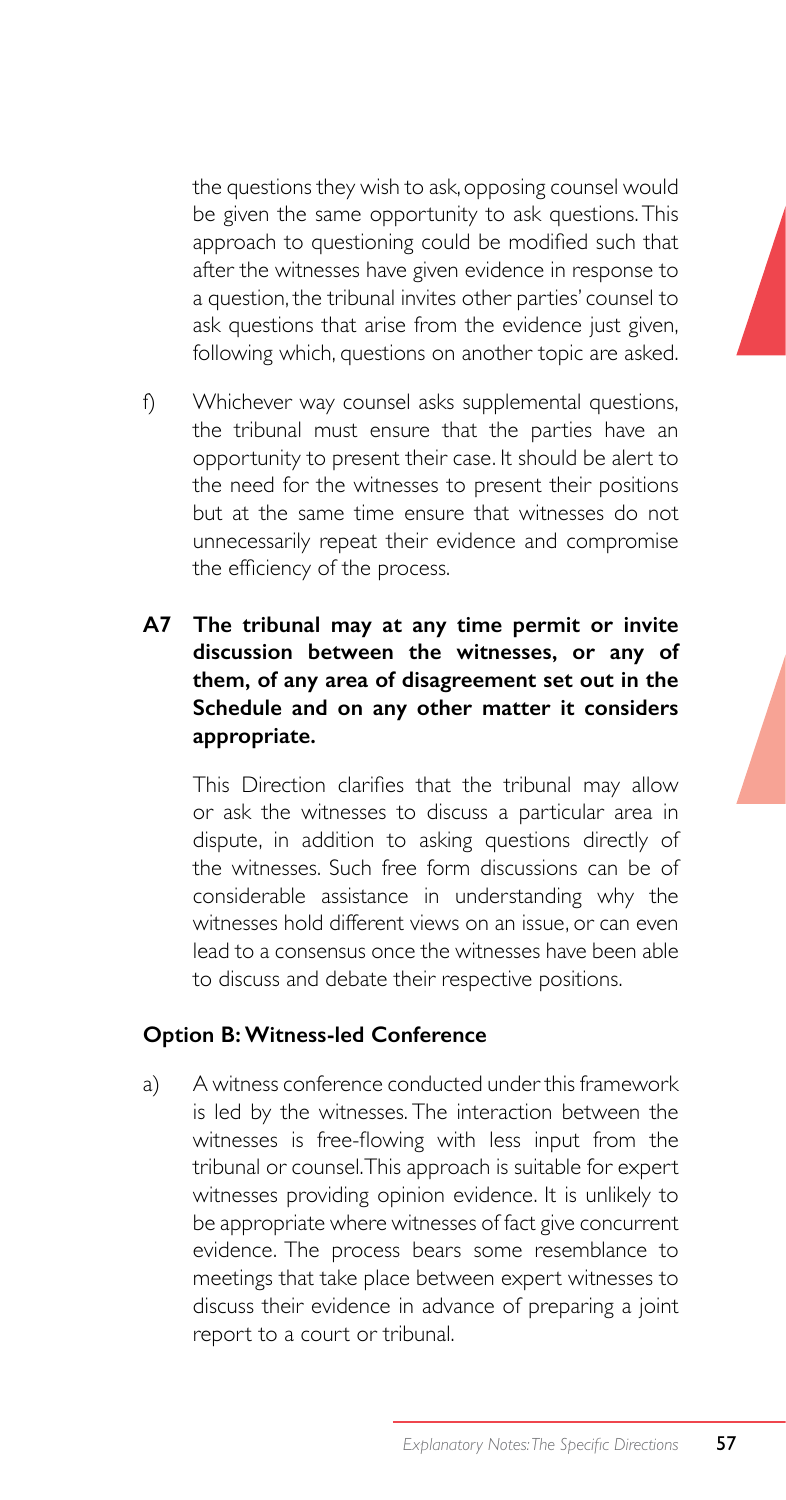- b) Conferences led by witnesses are particularly suitable where the witnesses give expert evidence in the same discipline. Where the witnesses are experienced in giving expert evidence, they are likely to be able to prepare joint and individual presentations, and to discuss the differences in their evidence, in a manner that is efficient and effective. There will also be instances where experts of different disciplines can usefully lead a single conference, particularly where their evidence is complementary or where their collective evidence is relevant to a particular issue. A witness-led conference may also be appropriate where a tribunal has appointed an expert witness in addition to those expert witnesses appointed by the parties. In such circumstances, it may be helpful for the tribunal-appointed expert to lead the conference.
- c) Although the witnesses will determine the agenda (often by reference to the Schedule) and presentation of evidence at the conference, the tribunal will need to monitor the progress of such a conference closely and intervene in appropriate circumstances to ensure that the experts have had an opportunity to present their respective positions in relation to each issue, and to explain why they disagree with each other. A tribunal may also need to assume control of a witnessled conference where the process proves to be ineffective, for example where the discussions prove to be unstructured, where witnesses do not engage meaningfully or where the dynamic between the witnesses proves to be unproductive.

#### **B1 Witnesses shall [not] be sequestered prior to giving evidence.**

 See the Explanatory Notes to Specific Direction A1 above.

#### **B2 At the beginning of any conference, the tribunal shall administer an oath or take an affirmation from each witness.**

 See the Explanatory Notes to Specific Direction A2 above.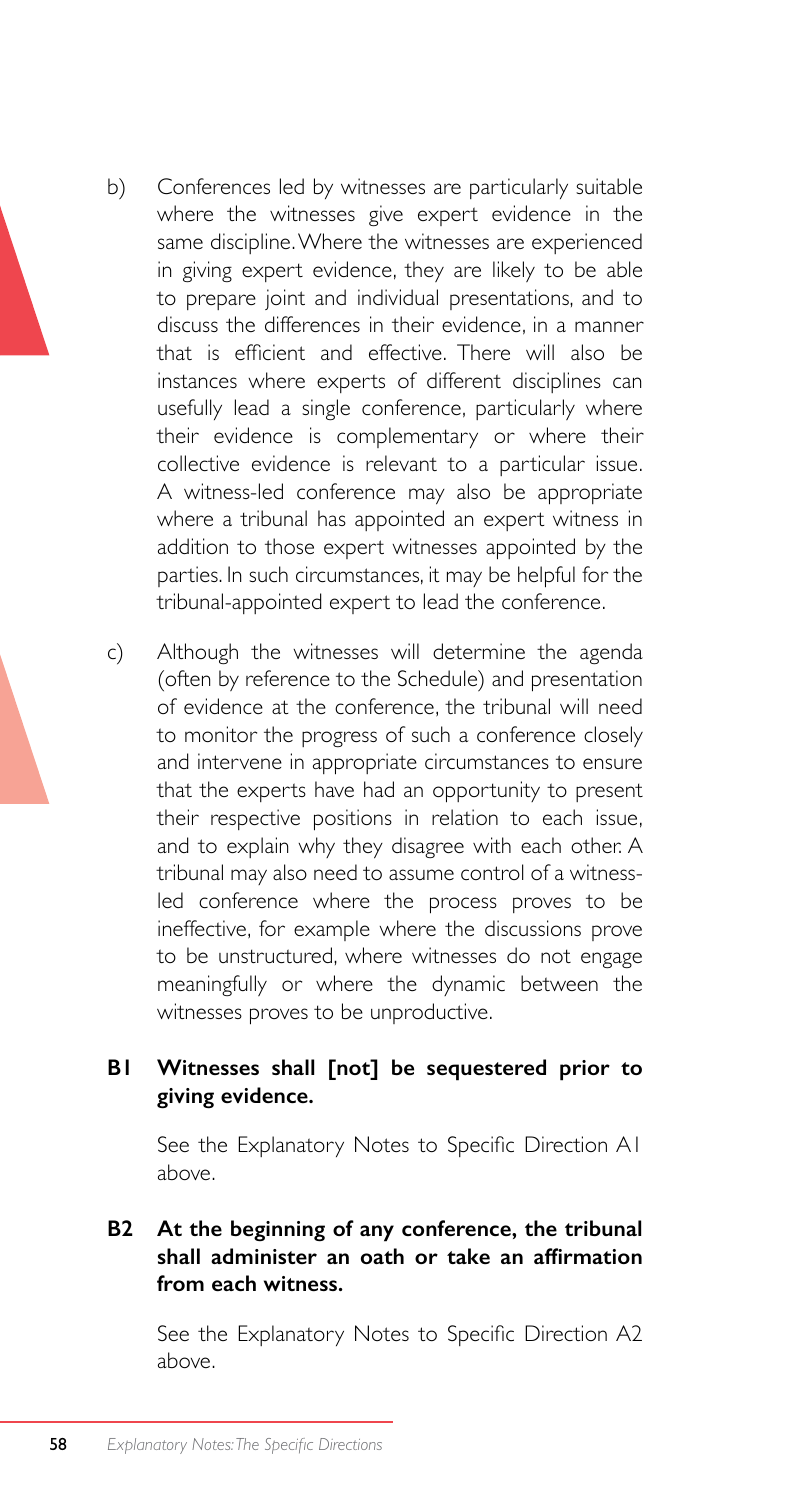**B3 Each witness shall confirm that the written evidence submitted by them is their own and shall identify any corrections that they wish to make.**

 See the Explanatory Notes to Specific Direction A3 above.

**B4 Each witness shall give an introductory oral presentation of their position. The witnesses (or in the absence of agreement between them, the tribunal) shall determine the length of the presentations and the order in which the witnesses make them.**

A presentation is a useful means of introducing each witness's evidence to the tribunal. The presentation can provide an overview of areas of agreement and disagreement between the witnesses and identify any important differences in approach, methodology or interpretation of relevant facts. The presentations may include the use of demonstrables or other aids, such as presentation software, flip charts, product samples, prototypes, scale models and so on. See also Checklist Item 9 in relation to presentations and demonstrables. The tribunal will usually allot equal time to the witnesses to deliver their presentations, although it should be guided by the circumstances of the case.

#### **B5 The witnesses shall address in turn each area of disagreement in the Schedule as follows.**

a) This Direction proceeds on the basis that the witnesses will use the Schedule as the basis for an agenda for the conference. The witnesses give evidence, exploring each area of disagreement in turn. The tribunal or the witnesses themselves may wish to determine in advance how much time should be allotted to the various areas of disagreement.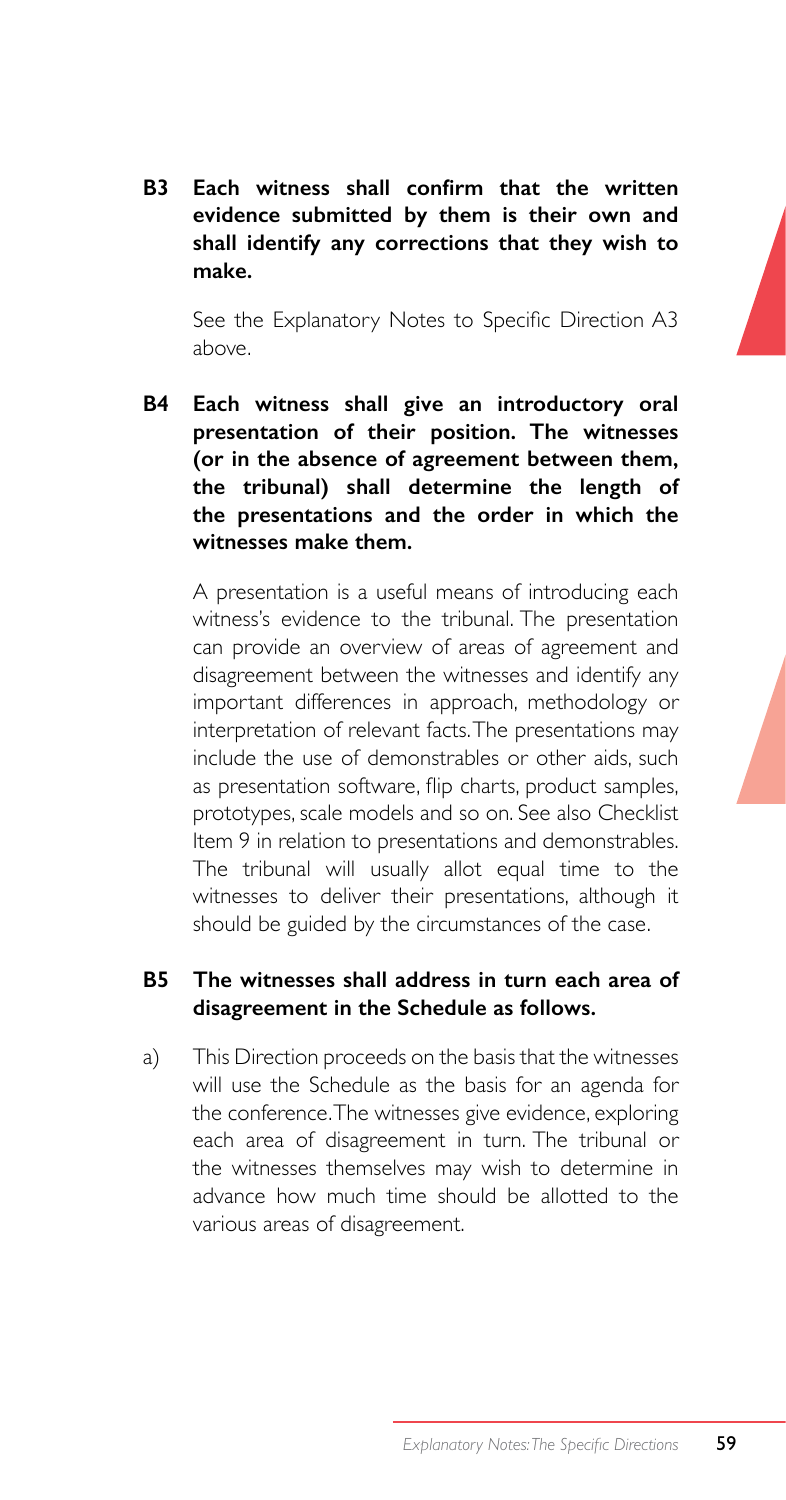- **(1) The witnesses shall set out their respective positions in relation to the area of disagreement using such presentation materials and demonstrables as they deem appropriate.**
- b) For each area, the witnesses explain their respective positions to the tribunal, using presentation aids and demonstrables as appropriate. They may expand on the points that have already been set out in written evidence.
- **(2) The witnesses shall ask each other questions in order to clarify their respective views on that area, to determine the bases on which they disagree with each other's views and to test the relative strengths and weaknesses of those views.**
- c) After the presentations, the witnesses ask questions about each other's evidence. Where there are more than two witnesses giving concurrent evidence, the witness asking a question should indicate whether the question is being asked of a particular witness, or all the witnesses. The witnesses should consider who will ask questions first and, if required, seek directions from the tribunal. The witnesses should avoid becoming advocates for their instructing parties' positions; a witness-led conference should not become a cross examination of one witness by another.
- d) The tribunal should monitor the progress of the conference to ensure that all the witnesses are given the opportunity to present their positions and explain why the other witnesses' evidence is not to be preferred. Equally, the tribunal will need to exercise control over the dialogue that may develop between the witnesses so that sufficient time is devoted to each area of disagreement. The tribunal should have regard to the dynamics between the witnesses, and consider the matters set out in Checklist Items 4 and 5.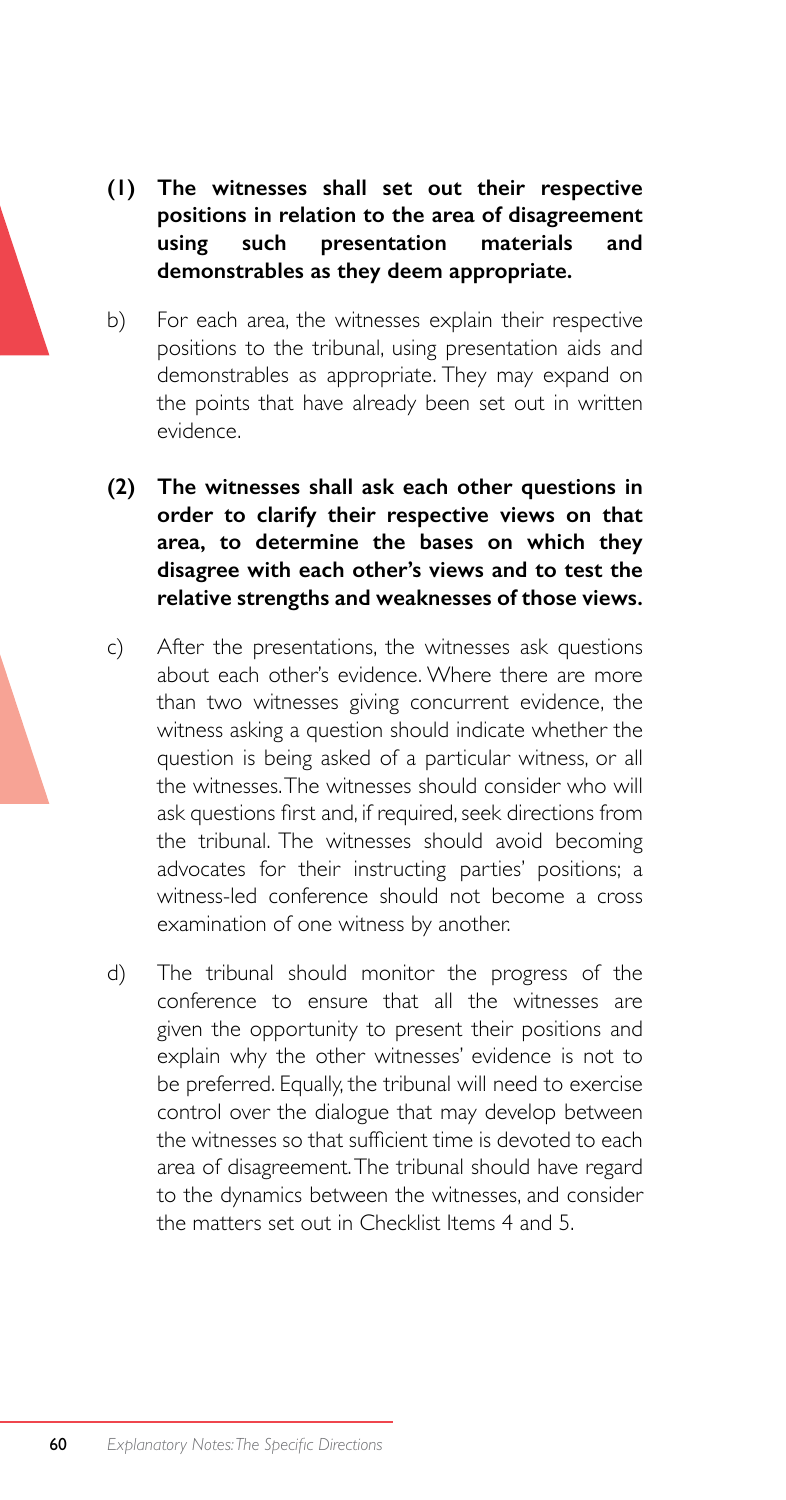- **(3) The tribunal may intervene in the discussion between the witnesses at any time in order to give each witness the opportunity to present their views and to respond to the views of the other witness(es), and to ensure the orderly and efficient conduct of the conference.**
- e) This Direction provides that the tribunal can intervene in the conference in appropriate circumstances. Examples where the tribunal may intervene include: ensuring that all witnesses are given the opportunity to present their evidence; seeking a response from a witness who avoids answering a question or who refuses to engage in a meaningful manner with their counterpart; informing the witnesses where the discussion has strayed away from the area of disagreement or does not otherwise assist the tribunal; adjourning the conference for a short break (or if necessary concluding it) where one or more witnesses becomes hostile, aggressive or uncommunicative.
- **(4) After the witnesses have concluded their discussions, the tribunal may ask further questions of any of the witnesses on the area of disagreement.**
- f) The tribunal may wish to ask questions as the witnesses discuss their views. It can also ask questions once the witnesses have finished discussing an area of disagreement. Questions can be posed to one or more witnesses. In appropriate circumstances, where the tribunal has asked one witness a question, it may wish to seek the views of the other witnesses on that question to ensure that all viewpoints have been taken into account.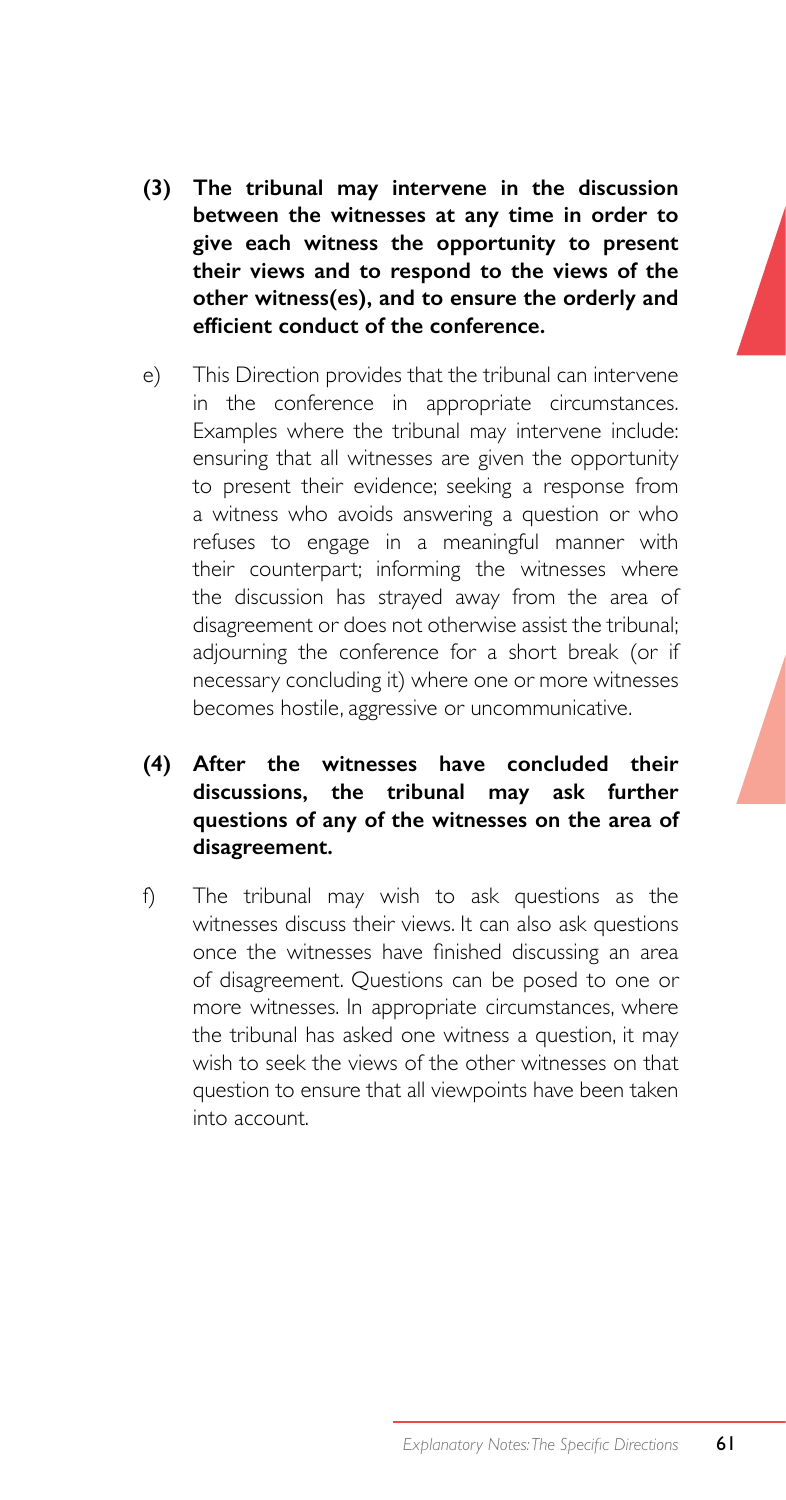- **(5) After the tribunal has completed its questioning, each party's counsel may question the witness(es) of the other party/parties and invite his own party's witness to respond to the opposing witness's answers.**
- g) See the Explanatory Notes to Specific Direction A6 above.

#### **Option C: Counsel-led Conference**

- a) A witness conference led by counsel is similar to the procedure of cross examination typical in common law systems, the key difference being that one or more other witnesses may respond to evidence given by the witness being questioned.
- b) Using this conference framework allows each party through their counsel to retain a high degree of control over the taking of evidence. A conference led by counsel can take two broad forms.The first is where counsel for a party chooses who amongst the witnesses sitting in conference together will answer a question and who will subsequently respond. The second is an enhanced form of cross examination where counsel questions a particular witness and in the course of questioning may (but need not) invite their own and/or other witnesses to reply to the answers given.
- c) The tribunal and the parties should consider whether the witnesses should give a presentation of the areas of difference between them at the outset of the conference, and whether counsel should adopt a Schedule prepared by the witnesses as an agenda for the conference.

#### **C1 Witnesses shall [not] be sequestered prior to giving evidence.**

 See the Explanatory Notes to Specific Direction A1 above.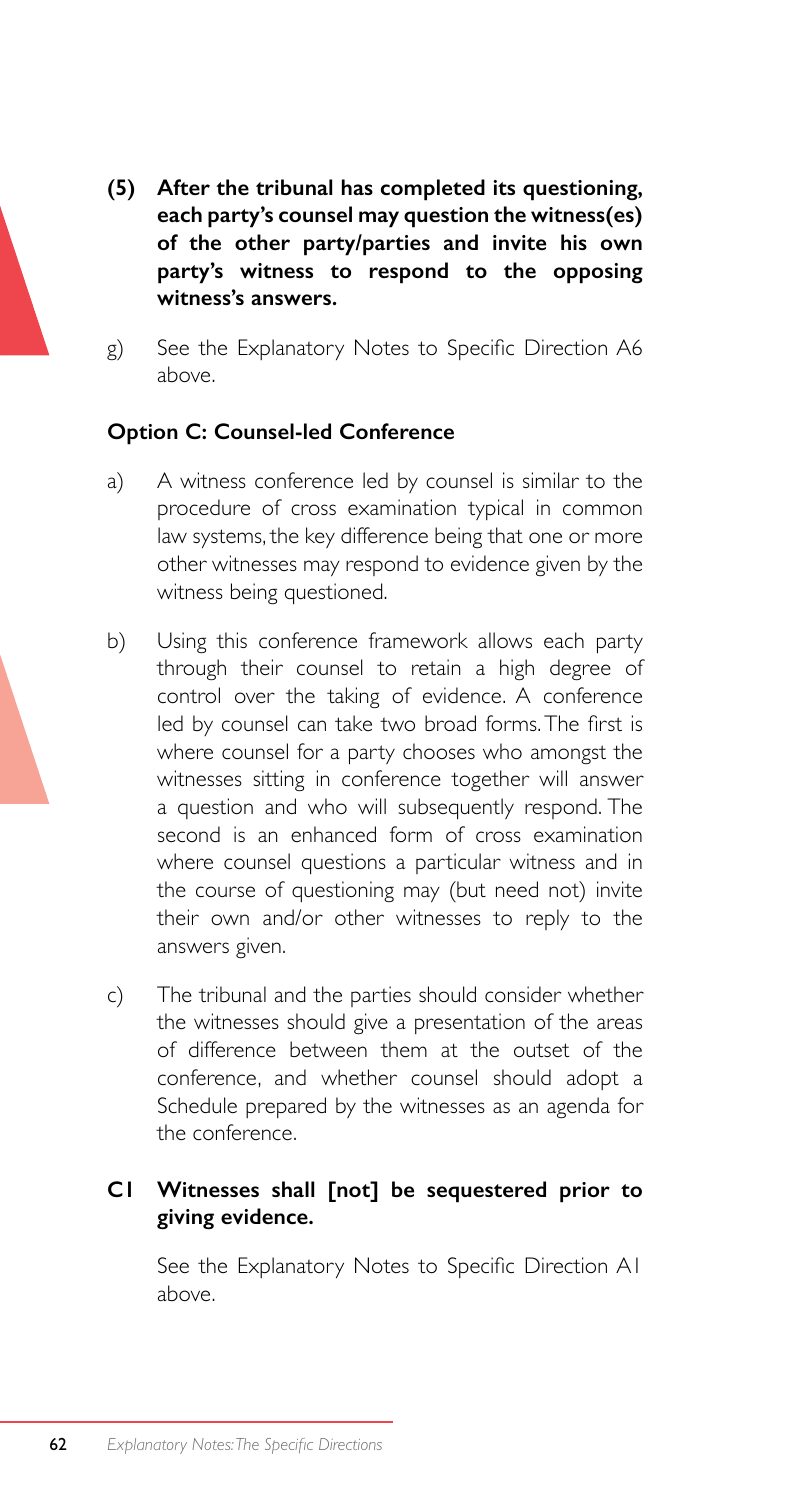**C2 At the beginning of any conference, the tribunal shall administer an oath or take an affirmation from each witness.**

 See the Explanatory Notes to Specific Direction A2 above.

**C3 Each witness shall confirm that the written evidence submitted by them is their own and shall identify any corrections that they wish to make.**

 See the Explanatory Notes to Specific Direction A3 above.

#### **C4 The tribunal shall, in consultation with the parties, determine the order in which witnesses will be questioned.**

- a) The tribunal will need to consider the circumstances of the case at hand to determine the order of witnesses. In adversarial proceedings, the usual approach is for the claimant to present its witnesses to give evidence first, followed by the presentation of the respondent's witness. Sometimes, a different approach can be adopted, for example where an issue turns on the defence raised and evidence filed by the respondent or where a jurisdictional objection is raised by the respondent (where it may be preferable for the respondent's witnesses to be questioned first), or in the case of multiple claimants and respondents.
- b) The tribunal should consider whether consecutive evidence from all the parties should be heard before concurrent evidence. This is often the preferable course to adopt where factual witnesses are to give evidence consecutively and expert witnesses concurrently. Where some factual witnesses are to give evidence consecutively and others concurrently, it may also be preferable to hear the consecutive evidence first.The tribunal will take into account the parties' preferred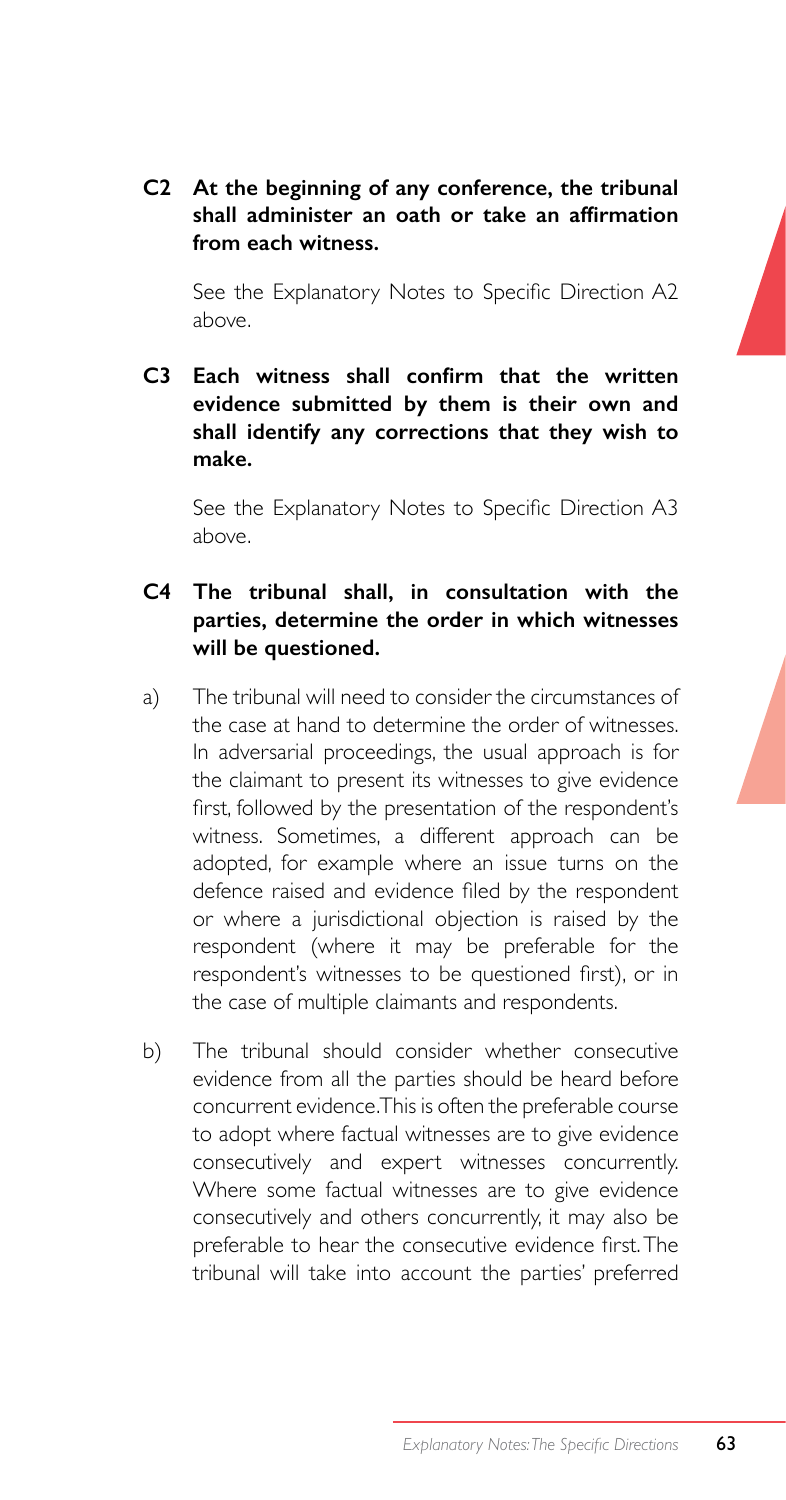order of witnesses, bearing in mind that when witnesses give evidence concurrently, this may affect the sequence of evidence typically seen in adversarial proceedings. For example, where a respondent's counsel has questioned a claimant's witness in the presence of the respondent's witness, it will generally be more efficient for the claimant's counsel to question the respondent's witness immediately thereafter.

- **C5 Each party's counsel may question the witness(es) of the other party/parties and may invite his own party's witness to respond to the opposing witness's answers. After being questioned by counsel for the opposing party, counsel may ask a witness of his own party to clarify any matter that arose out of that questioning.**
- a) This Direction envisages that counsel for one party will question witnesses for the other parties to test the evidence they have given in their written statements. As set out in the preamble above, counsel may use the conference to take evidence by posing questions to the witnesses and inviting others to respond. Alternatively, counsel may approach the conference like a cross examination in the common law style, drawing on other witnesses on the conference to provide rebuttal evidence as appropriate in the course of the questioning. It will generally be a matter for counsel to decide whether or not to call on their own witness to respond to evidence. This is always subject to the tribunal's ability to intervene at any time to ask questions of any witness, as set out in Standard Direction 6.
- b) The typical common law format of evidence-in-chief (sometimes referred to as direct evidence and during which witnesses are asked to confirm their written evidence), cross examination (by opposing counsel), and re-examination (or re-direct examination) needs to be modified in a witness conference led by counsel because the other party's witnesses will be giving evidence concurrently.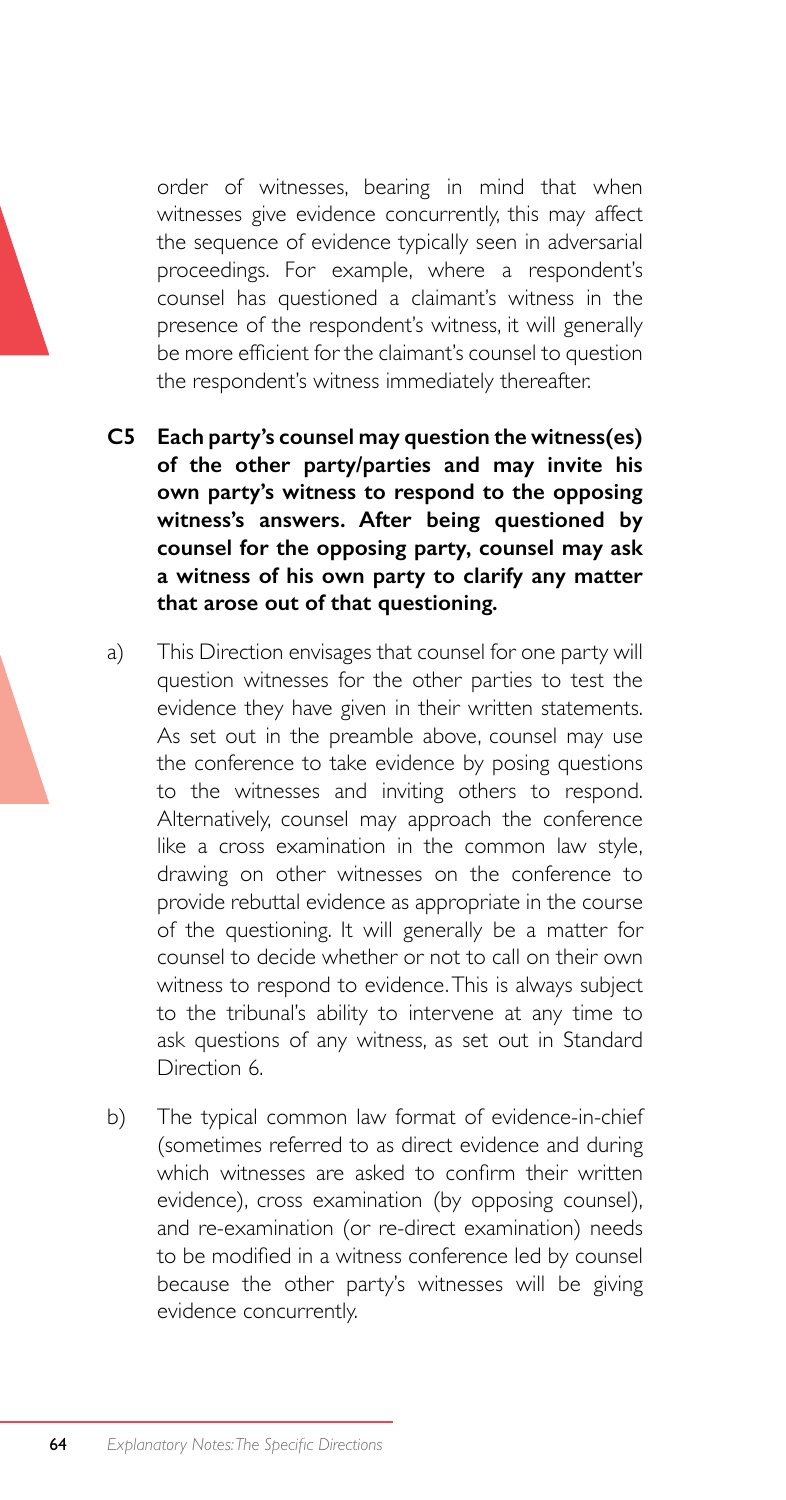- c) The tribunal should consider whether, prior to questioning under this Direction, a witness should be permitted to provide supplemental evidence upon questioning by counsel for the party presenting that witness, in the same way that a witness may provide additional 'direct' evidence through examination-inchief in common law jurisdictions. This is useful when a development has occurred since the witnesses prepared their written evidence, and they have not had a chance to explain how that development may affect their views. When the tribunal decides to receive such supplemental evidence, it should consider whether it should receive evidence from all the witnesses in the conference at once by asking all of the witnesses about the development, before questioning from an opposing party's counsel begins. The advantage of doing so is to receive all new evidence from all the witnesses before one witness is questioned by counsel.
- d) The second sentence of this Direction provides that counsel can ask clarifying questions of his or her own witness following their questioning by opposing counsel, akin to re-examination of witnesses in common law jurisdictions. The need for such clarifying questions may be limited, given that the witness may have discussed the issue in question with other witnesses in the conference and therefore already explained his view. However, there may be (for example) situations where the witnesses engaged in limited discussion with each other, or where counsel otherwise considers that the witness was not given an opportunity to express a view, in which case counsel can ask the witness to clarify the position.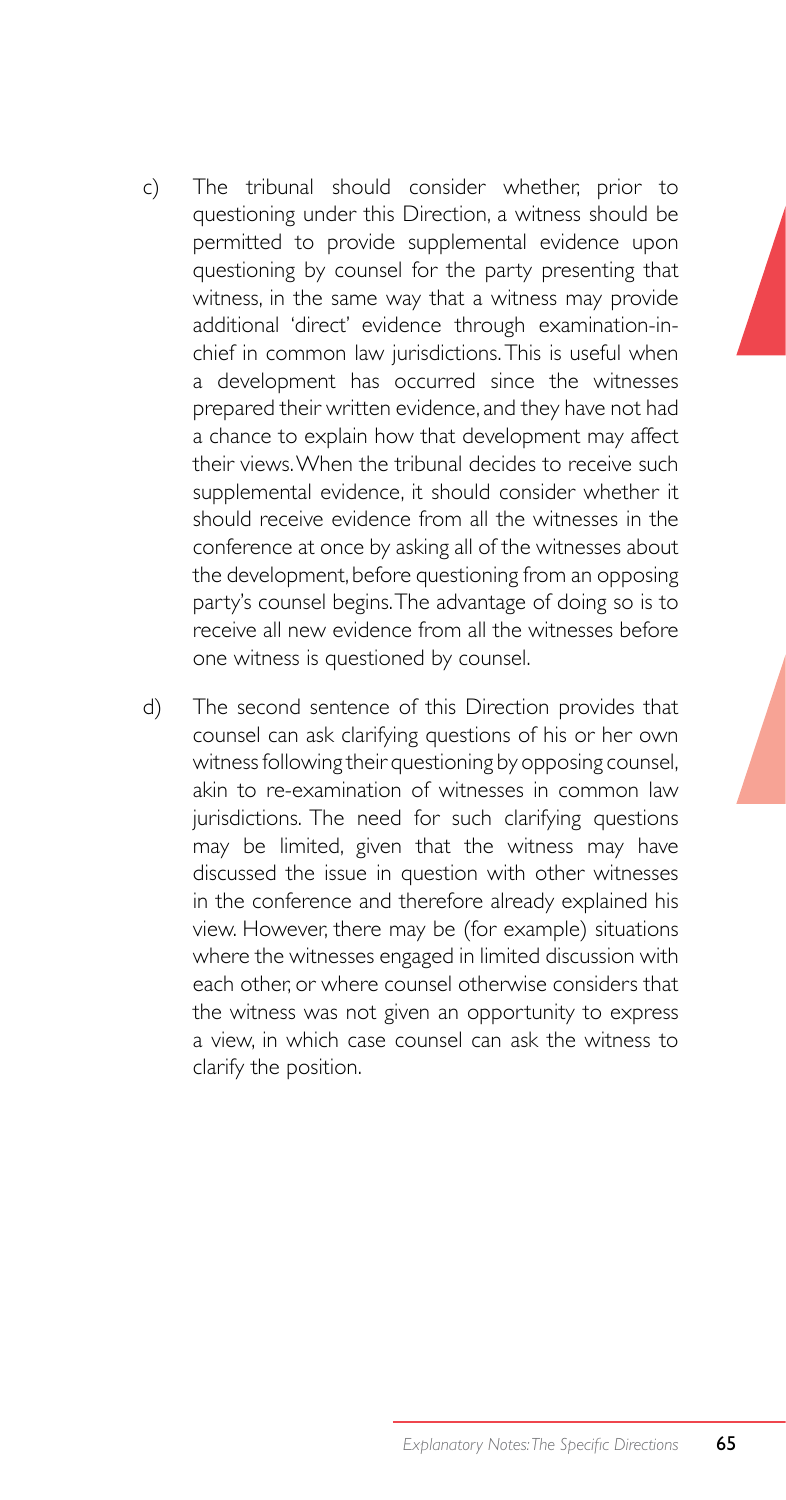# **NOTE**

The Practice and Standards Committee (PSC) keeps these guidelines under constant review. Any comments and suggestions for updates and improvements can be sent by email to **psc@ciarb.org**

*Last revised 5 April 2019*